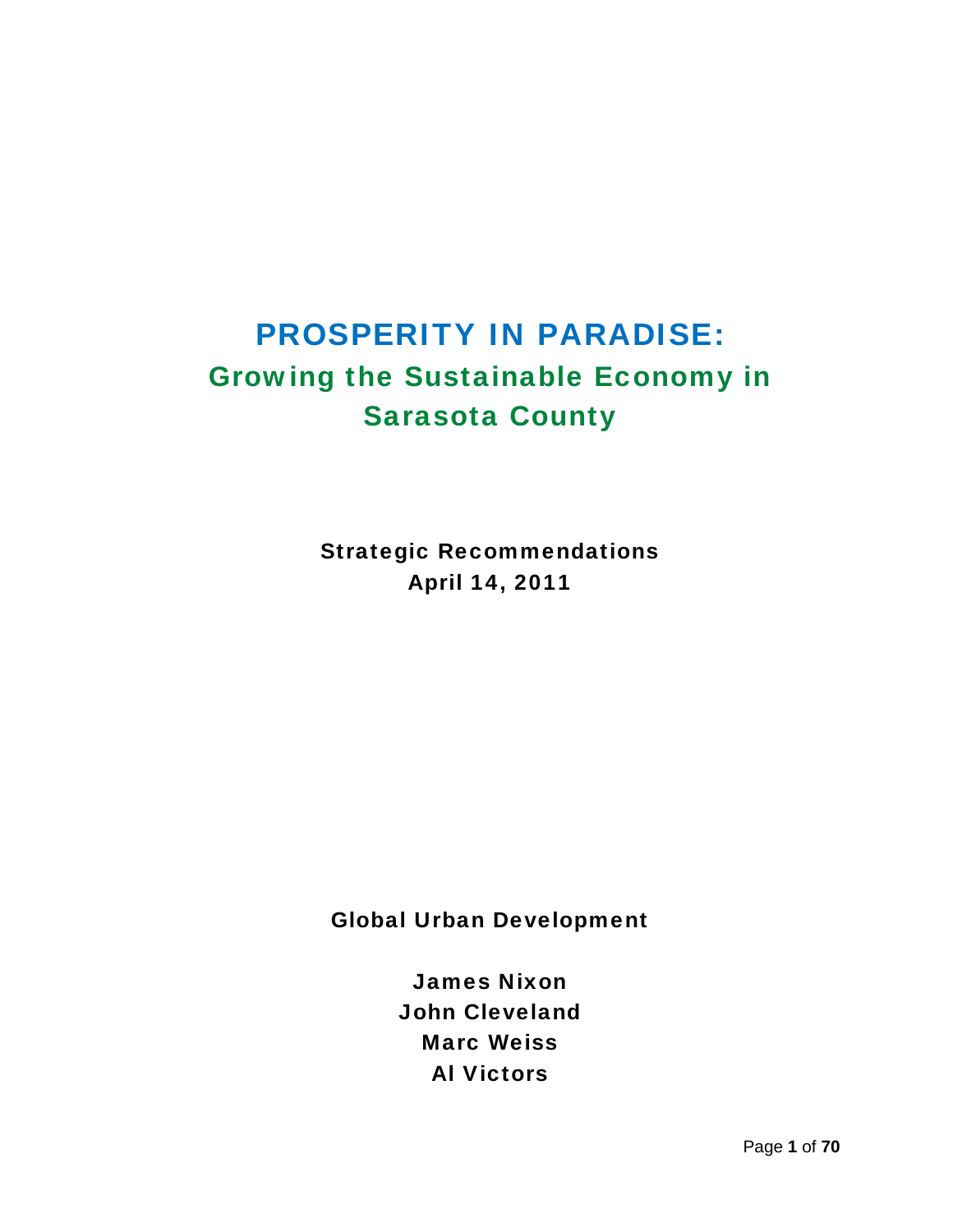### TABLE OF CONTENTS

- I. Executive Summary
- II. The Sarasota County Context
- III. The Sustainable Economy Opportunity
- IV. The Concept: "Prosperity in Paradise"
- V. Recommendations
	- 1. Initiate a Business Development Network
	- 2. Expand the Green Business Partnership
	- 3. Establish a Clean Tech Support Infrastructure
	- 4. Launch a Green Energy and Resource Recovery Park
	- 5. Innovate Eco-Smart Development in the Energy Economic Zone as well as Elsewhere in the County
	- 6. Organize a Green Talent Response System
	- 7. Formulate a Communications Strategy
- VI. Implementation
- VII. Supporting Materials

| <b>Recommendation</b>                          | <b>Attachments</b>                                                                              |
|------------------------------------------------|-------------------------------------------------------------------------------------------------|
| 1 - Business Development Network               | Matrix of Economic Development Incentives<br>Attracting/Retaining 50-80 Year Old Green Talent   |
| 2 – Green Business Partnership                 | Green Business Partnership Expansion                                                            |
| 3 – Clean Tech Support Infrastructure          | <b>Green Economy Classification System</b><br>Inventory of Sarasota County Clean Tech Companies |
| 4 – Green Energy and Resource Recovery<br>Park | Eco-Smart Development in the EEZ and Elsewhere<br>■<br><b>Resource Recovery Park Overview</b>   |
| 5 – Eco-Smart Development                      | Eco-Smart Development in the EEZ and Elsewhere<br>Matrix of Incentives for the EEZ              |
| $6 -$ Green Talent Response System             | Green Economy Classification System                                                             |
| 7 – Communications Strategy                    | Proposed Sarasota County Communications Plan                                                    |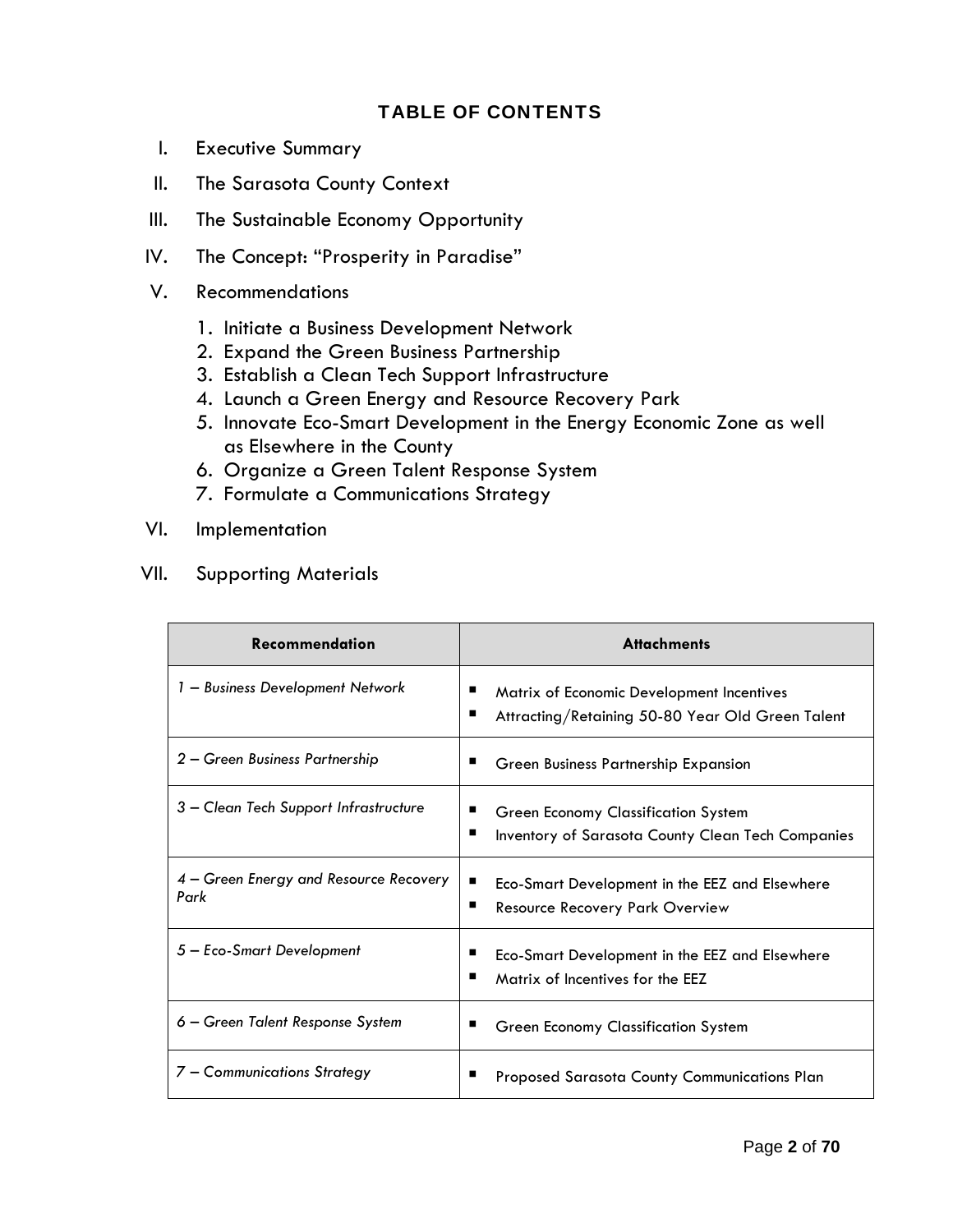# SECTION I – EXECUTIVE SUMMARY

In 2010, Sarasota County contracted with Global Urban Development (GUD) to develop recommendations for how the County could become a Center for Innovation in Energy and Sustainability, including recommendations for an economic concept for the Energy Economic Zone (EEZ).<sup>1</sup>

GUD has evolved a coherent methodology for assisting places to undertake Sustainable Economic Development Strategies. GUD applied this methodology to produce a unique Sustainable Economic Development Strategy for Sarasota County that leverages the region's environmental and sustainability heritage as a vehicle for economic prosperity.2

The Sustainable Economic Development Strategy that GUD is recommending embraces three trends that give Sarasota County a strategic advantage:

- 1. Location-neutral entrepreneurs, managers, and workforce.
- 2. 50 to 80 year old second/third career "Neveretirees."

3. The emerging Sustainable Economy, including Clean Tech Businesses, Green Businesses, and Eco-Smart Development.

By embracing these trends, the County can become a sub-tropical paradise with a vibrant diversified economy, based on Clean Tech/Green Businesses and Eco-Smart Development, powered by Neveretirees and other location-neutral entrepreneurs who value/contribute to the environment and the quality of life in the County. That is, Sarasota County can find "Prosperity in Paradise."

To realize this opportunity, GUD is making specific recommendations that seek to take Sarasota County to a new level of economic excellence that simultaneously builds wealth and sustainable communities.<sup>3</sup> The recommendations are based on the following premises:

 Sarasota County has a unique opportunity to have all the relaxation and cultural amenities of a sub-tropical vacation environment *and* all the dynamism of a wealth creating entrepreneurial culture.

In 2009, Sarasota County was selected as one of two pilot locations in the State of Florida for an Energy Economic Zone (EEZ). The purpose of the EEZ concept is to provide incentives that advance development that reduces reliance on automotive transportation, encourages green building, encourages green economic development, and reduces greenhouse gas emissions.

 $2$  Financial support for this project is provided through a grant from the U.S. Department of Energy.

 $3$  The process for developing these recommendations involved three site visits to Sarasota County; over 60 interviews with stakeholders, including more than 30 CEOs; and review and analysis of a large number of relevant background documents.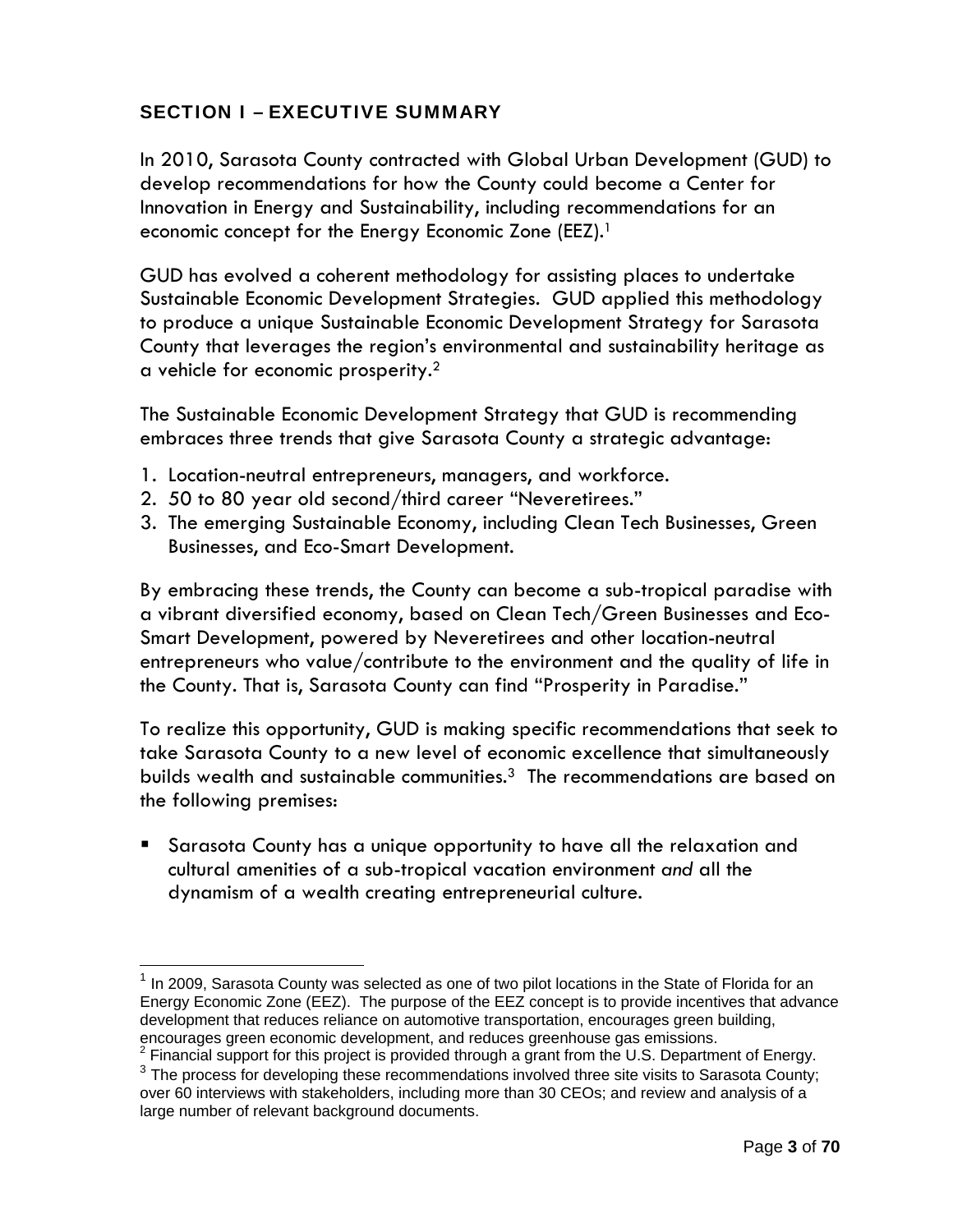- $\blacksquare$  The vast majority (up to 95%) of job growth comes from the expansion of existing firms and the birth of new companies – with typically less than 2% coming from new companies moving into a region.4 The focus of the effort should be on growing the local economic base through entrepreneurship and expansion, while also pursuing appropriate business attraction.
- **The key to success will be in attracting and supporting entrepreneurial talent** in the region. There are many entrepreneurs building high growth companies in Sarasota County who will attest to the fact that it is an attractive place to be an entrepreneur.
- Sarasota County has some catching up to do on the basics of business development – both for growing jobs and enterprises locally, as well as for attracting targeted companies to the region. It lacks the experience and sophistication in this area that many of its competitors have built over decades.
- **The County is at an important "inflection point" in this work. The recession has** created a much broader understanding of the need to change, and many positive actions have been taken in response to that, including new business incentives, a new strategic plan by the Economic Development Corporation (EDC), and a new approach to business attraction.
- The County needs a shared vision of what kind of economic development it wants to pursue, and what unique differentiating assets it has to compete for that development.
- $\blacksquare$  There are terrific assets to build on  $-$  not just academic and cultural assets, but also significant progress in strategic focus on economic development strategy over the last several years. The political will, financial resources, and technical capacity are there to make a long term investment in a successful strategy.

Based on these premises, the GUD recommendations are designed to help Sarasota County accomplish the following objectives:

### Mission

*To grow jobs by positioning Sarasota County as a location of choice for Clean Technology (Clean Tech) and Green Businesses and Eco-Smart Real Estate Development projects.* 

 <sup>4</sup> *"Job Creation on a Budget – How Regional Clusters Can Add Jobs, Bolster Entrepreneurship, and Spark Innovation*", Mark Muro, Brookings-Rockefeller Project on State and Metropolitan Innovation, January, 2011.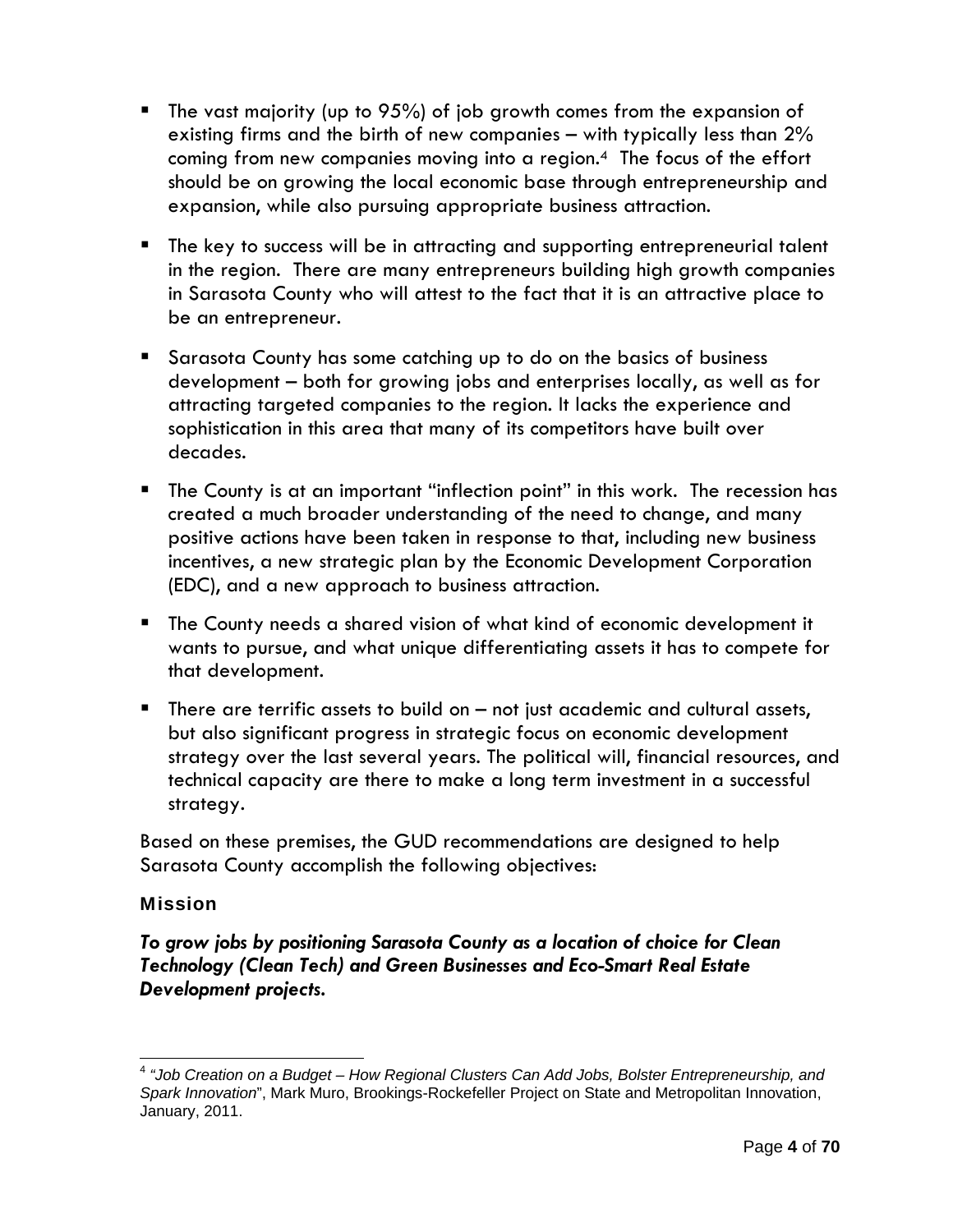### Vision

# *The Sarasota County region is recognized as a premier location for starting and growing Clean Tech and Green Businesses and launching Eco-Smart Real Estate developments, especially for second-career entrepreneurs and developers.*

The GUD team is making seven recommendations to achieve these objectives. These are summarized below:

| No.          | <b>Recommendation</b>                                                   | Goal                                                                                                                                                                                            |
|--------------|-------------------------------------------------------------------------|-------------------------------------------------------------------------------------------------------------------------------------------------------------------------------------------------|
| $\mathbf{1}$ | Initiate a Business<br><b>Development Network</b>                       | Create a regional Business Development<br>Network to support the attraction,<br>establishment, and growth of entrepreneurial<br>enterprises.                                                    |
| 2            | <b>Expand the Green Business</b><br>Partnership                         | <b>Expand Sarasota County's Green Business</b><br>Partnership so that Sarasota County has the<br>highest per capita number of certified Green<br>Businesses of any county in the nation.        |
| 3            | Establish a Clean<br><b>Technology Support</b><br><b>Infrastructure</b> | Develop a support network to expand the<br>number of Clean Technology companies that<br>locate and grow in Sarasota County.                                                                     |
| 4            | Launch a Green Energy and<br><b>Resource Recovery Park</b>              | Establish a Green Energy and Resource<br>Recovery Park at the Sarasota County<br>Central Landfill.                                                                                              |
| 5            | <b>Innovate Eco-Smart</b><br>Development                                | Support Eco-Smart Development in the<br>Energy Economic Zone (EEZ), and elsewhere.                                                                                                              |
| 6            | Organize a Green Talent<br><b>Response System</b>                       | Align the County talent supply chain to have<br>the capacity to respond effectively to<br>increases in demand for "green" skills.                                                               |
| 7            | Formulate a<br><b>Communications Strategy</b>                           | Develop and communicate a brand identity<br>for the Sarasota County region that<br>differentiates the region as an attractive<br>location for entrepreneurs with an ethic of<br>sustainability. |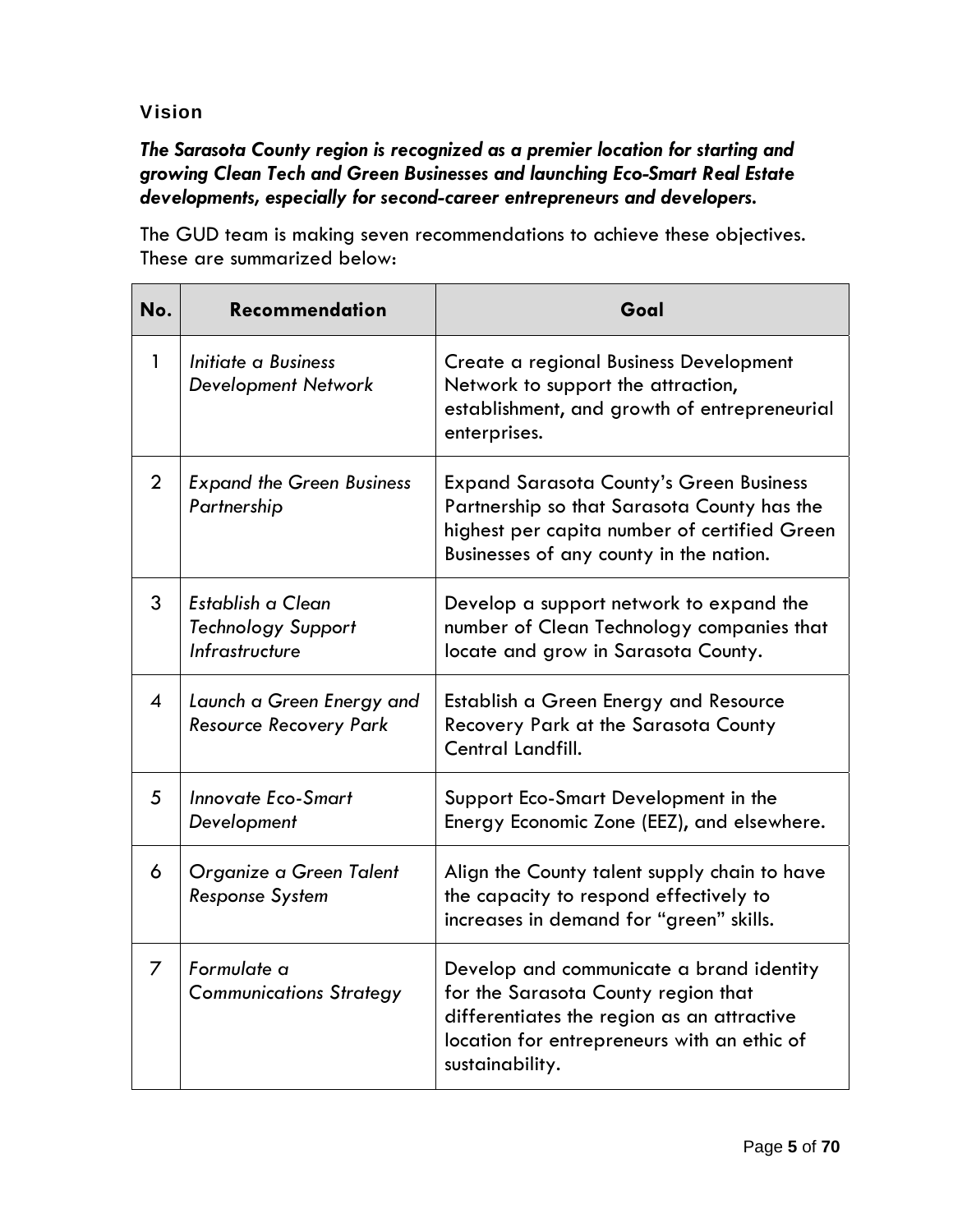| No.            | Recommendation                                                   | <b>Implementation Actions</b>                                                                                                                                                                                                                                                                                                                                                                                                                                                                                                                                                                                                                                                                                                                    |
|----------------|------------------------------------------------------------------|--------------------------------------------------------------------------------------------------------------------------------------------------------------------------------------------------------------------------------------------------------------------------------------------------------------------------------------------------------------------------------------------------------------------------------------------------------------------------------------------------------------------------------------------------------------------------------------------------------------------------------------------------------------------------------------------------------------------------------------------------|
| 1              | Initiate a Business<br>Development<br>Network                    | Create a partnership between Sarasota County, the EDC, and other<br>п<br>parties to develop a regional Business Development Network.<br>Focus on establishment and growth of Clean Tech/Green companies.<br>п<br>п<br>Use the Network to assist second career entrepreneurs<br>("Neveretirees") in Sarasota County and to recruit them to Sarasota<br>County.<br>п<br>Organize a team of private sector volunteers to drive the design of<br>the Network.<br>п<br>Include: a capital pipeline; business acceleration system; business<br>advisor service; intellectual property commercialization; and an<br>"Entrepreneur Concierge."<br>п<br>Staff the Network with individuals who have private sector<br>experience in business development. |
| $\overline{2}$ | <b>Expand the Green</b><br><b>Business Partnership</b>           | п<br>Expand the marketing and the staffing of the Green Business<br>Partnership.<br>Set the goal of becoming the county with the highest per capita rate<br>п<br>of certified Green Businesses in the nation.<br>Develop a robust set of follow-on activities for businesses that<br>п<br>receive Green Business certification.<br>п<br>Use this Network to promote joint ventures, business-to-business (B-B)<br>and business-to-consumer (B-C) transactions, and advanced<br>assistance to save more money.<br>Encourage the initiation, expansion, attraction, and retention of<br>ш<br>Green Businesses.                                                                                                                                     |
| 3              | Establish a Clean<br><b>Technology Support</b><br>Infrastructure | п<br>Develop an inventory of Clean Technology companies, and update<br>the inventory on an annual basis.<br>Initiate and staff a Sarasota County Clean Technology Network<br>п<br>including: Clean Tech firms; investors; utilities; service providers;<br>academic institutions; and economic development organizations.<br>Launch sub-sector networks in promising market segments, including:<br>ш<br>Green Construction; Water Technology; Renewable Energy;<br>Sustainable Agriculture; and Aquaculture.<br>Develop a strategic relationship between the Network and the<br>Ringling College of Art and Design to link local companies to faculty<br>and student talent.                                                                    |

The key actions to support these recommendations are summarized below.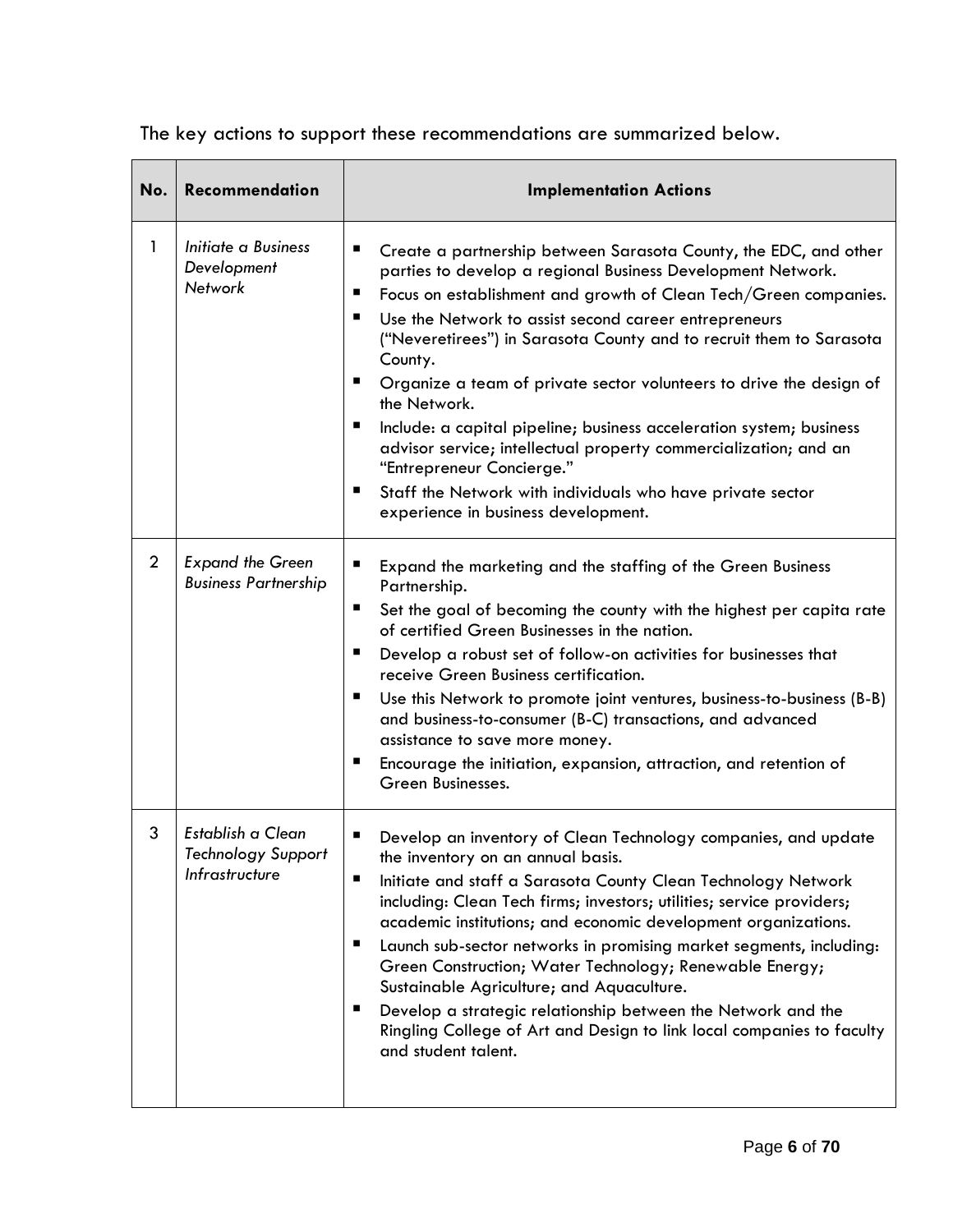| No.            | Recommendation                                                       | <b>Implementation Actions</b>                                                                                                                                                                                                                                                                                                                                                                                                                                                                                                                                                                                                    |
|----------------|----------------------------------------------------------------------|----------------------------------------------------------------------------------------------------------------------------------------------------------------------------------------------------------------------------------------------------------------------------------------------------------------------------------------------------------------------------------------------------------------------------------------------------------------------------------------------------------------------------------------------------------------------------------------------------------------------------------|
| $\overline{4}$ | Launch a Green<br><b>Energy and Resource</b><br><b>Recovery Park</b> | ш<br>Create a Green Energy Park at the Landfill that is a center for<br>green energy production.<br>п<br>Generate energy from a mix of photovoltaic, solar thermal,<br>methane gas, wind, geothermal, biomass, and emission-free waste-<br>to-energy as appropriate.<br>ш<br>Sell energy at a discount to EEZ residences and businesses.<br>ш<br>Establish a "waste to wealth" Resource Recovery Park at the Landfill<br>for businesses that use the Landfill waste stream as a source of raw<br>material inputs to production.<br>ш<br>Co-locate recycling, reuse, compost processing, manufacturing, and<br>retail businesses. |
| 5              | <b>Innovate Eco-Smart</b><br>Development                             | п<br>Make Eco-Smart Development a key organizing concept for the EEZ<br>and elsewhere in the County.<br>Utilize the Five types of Eco-Smart Development: Eco-Smart<br>п<br>Villages; Eco-Smart Town Centers; Green Energy/Resource<br>Recovery Parks; Green Business Parks; and Green Shopping<br>Centers.<br>ш<br>Expand the EEZ to include other areas.<br>Implement incentives for Eco-Smart Development and Clean<br>ш<br>Tech/Green Business in the EEZ.<br>Encourage EEZ development with business support services, and<br>ш<br>aggressive communications and marketing.                                                  |
| 6              | Organize a Green<br><b>Talent Response</b><br>System                 | п<br>Respond to entry and mid-skill green employment on a "Just-in-<br>Time" not a "Just-in-Case" basis.<br>Work with Suncoast Workforce and CareerEdge to evolve a career<br>ш<br>pathways approach to Green Talent.<br>п<br>Encourage Sarasota County-based green career degree and<br>credentialing programs, e.g. State College of Florida's degree in<br>Energy Technology Management.<br>Focus at the level of green entrepreneurial and managerial<br>п<br>capacity as well as entry level green jobs.                                                                                                                    |
| 7              | Formulate a<br>Communications<br>Strategy                            | п<br>Undertake brand development to position Sarasota County as a<br>unique place for entrepreneurs to create "Prosperity in Paradise."<br>Develop a clear set of messaging themes.<br>п<br>ш<br>Formulate a coordinated communications plan to establish the<br>County as a premier location for Clean Tech/Green Business and<br>Eco-Smart Development.<br>Create a common visual and graphic look across the multiple<br>п<br>externally-facing County websites.                                                                                                                                                              |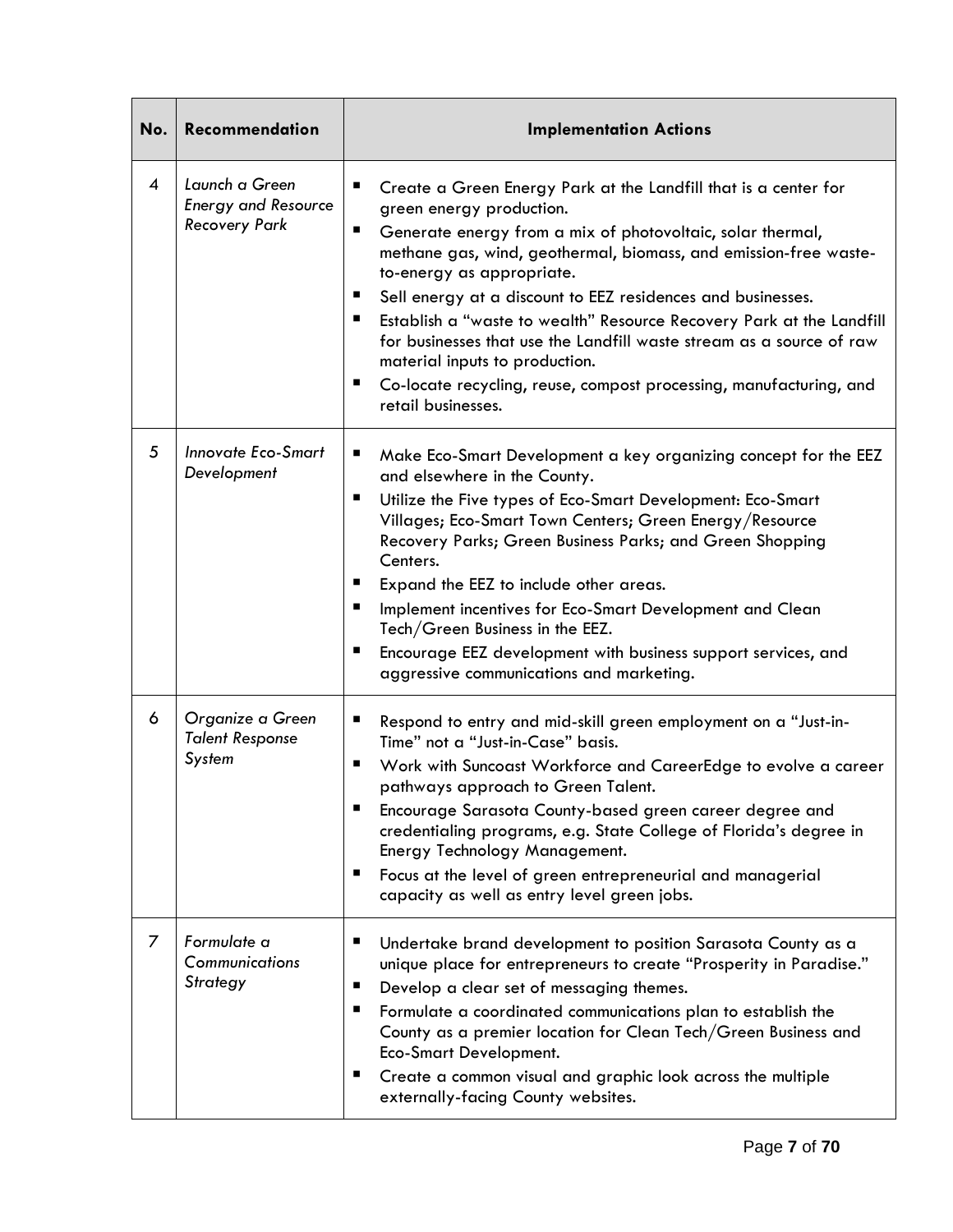### SECTION II – THE SARASOTA COUNTY CONTEXT

For several decades, Sarasota County has prospered under a relatively simple economic development formula. In an interview with the Global Urban Development (GUD) team, a leader in Sarasota County described the County's economic development strategy as: *"Promote tourism so that people will come to Sarasota County and be so attracted to the environment and the lifestyle that they buy a second home here and to like their second home so much that they retire here."*

Because this economic development strategy depended on maintaining the quality of the environment and the lifestyle in Sarasota County, it was possible to work out a fundamental (if sometimes contentious) agreement between the developers and the construction industry on the one side and the environmentalists and neighborhood preservationists on the other side – that development in Sarasota County would preserve and protect the environment.

Sarasota County became known in Florida and, to a certain extent, nationally as a "green" county, with a deep commitment to sustainability.

Sarasota County's real estate-based economic development strategy worked very well until the real estate bubble burst. When that happened, Sarasota County and the Southwest Florida region suffered an even more serious foreclosure crisis and recession than much of the rest of the country.

The recession has led to a clear recognition of the need for a diversified economic development strategy, and the County has taken some significant steps to move in that direction, including the development of a new *Five Year Economic Development Strategic Plan* for the Sarasota County Economic Development Corporation (EDC)*.* 

*"What has worked historically has been selling Sarasota County – its beauty and its lifestyle. As a result, we are way too heavily dependent on tourism and construction. And we haven't really gotten our arms around a clear definition of economic development. This doesn't happen overnight. It takes long term commitment."* 

*"Up until the real estate crash, we were not really concerned with economic development. We were focused on tourism and the construction work it generated. Now we are scratching our heads and asking what we do next."* 

*"We are complacent about tourism and construction. And the business community has been dominated by these interests. I think we now realize we can't depend on these alone. But we are not clear on what comes next."* 

*"I came from a community that had an economic development infrastructure that was well developed. It was a bit of a shock coming here and seeing how little was in place."* 

*"We used to be the last to get into a recession and the first to get out. Now we are the first in and the last out."* 

*– Selected quotes from GUD interviews with Sarasota leaders –*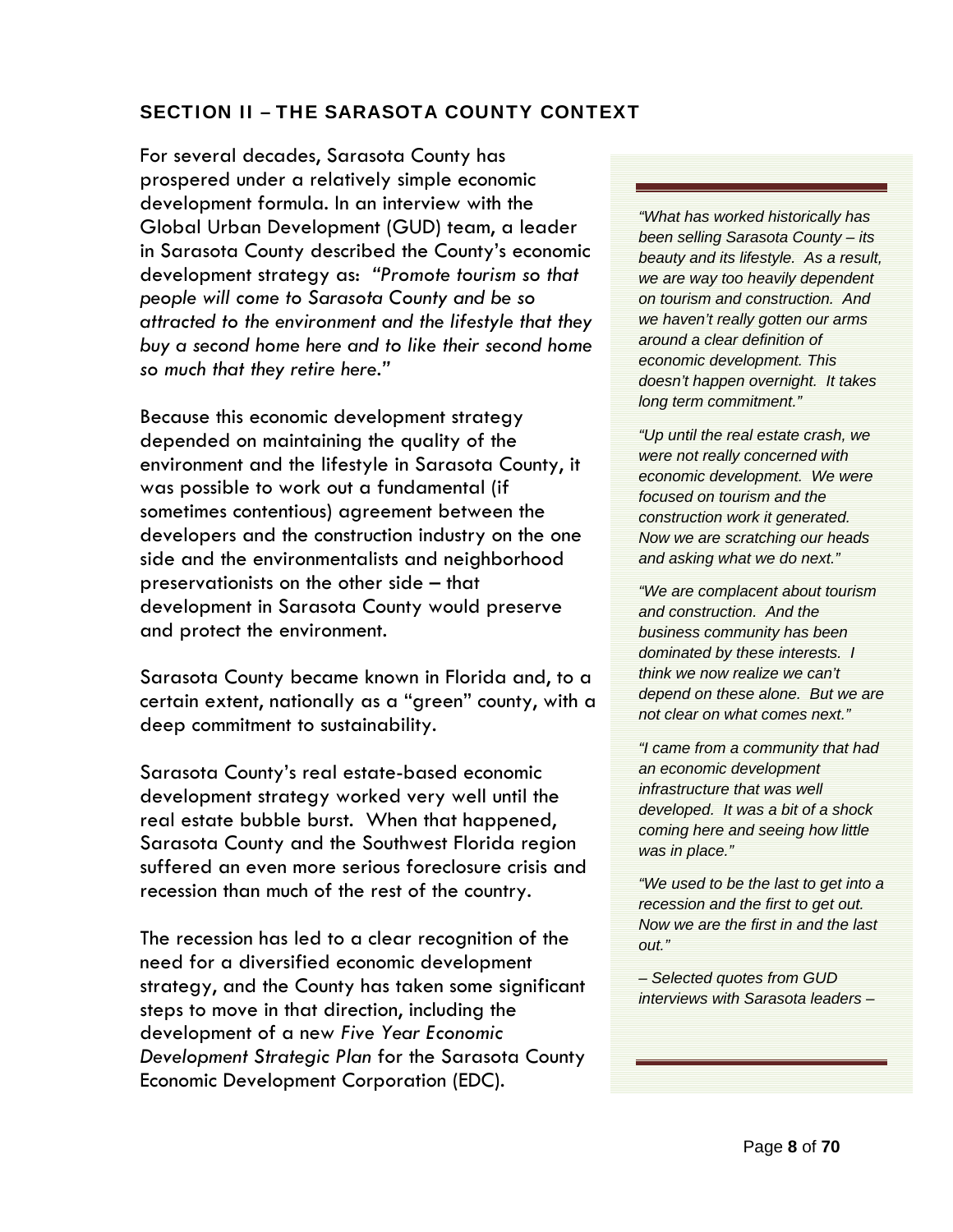The EDC plan begins with a realistic assessment of the challenges facing the region, including:5

- A lack of focused incentives and tools to support business development, retention and attraction.
- A broad perception that the County has an unfriendly business climate, with local governments being viewed as "indifferent at best" to the needs of the business community.
- A general consensus that "the public sector leadership does not have a realistic view about what it really takes to be economically competitive."
- A lack of infrastructure for regional collaboration.
- A lack of innovation capacity in the County, including business incubators, access to capital networks, technical assistance, and access to sources of proprietary intellectual capital.

The EDC Plan is seeking to produce 15,000 new jobs and 2,500 new businesses in the County by focusing on five "platforms" where Sarasota County has strengths:

- **Existing businesses.**
- **Aging.**
- **Sustainable systems.**
- Design.
- **Innovations and entrepreneurs.**

In addition to the EDC plan, the County has recently invested substantial resources in economic development incentives. In 2010, over \$7.5 million was provided in incentives to support the growth of local businesses.<sup>6</sup> Other key investments in economic development have included:

- **Inplementation of the Economic Development Ad Valorem Tax Exemption.**
- **Support for a Spring Training Facility and Aquatic Nature Center.**
- **Funding of Phase I and II for a Rowing Facility.**
- **Investment of over \$17 million in Recovery Zone Facility Bonds for local** companies.
- **Figure 1** Focus of Neighborhood Services offices on business relations.

 5 These observations, including quotes, are taken from the EDC strategic plan: "*Sarasota County Five Year Economic Development Strategic Plan*", April, 2009. See pp 12-17. Most of these observations

were reinforced in interviews conducted by the GUD team.<br><sup>6</sup> "*Update on Sarasota County Economic Development Initiatives*", Sarasota County, January 2011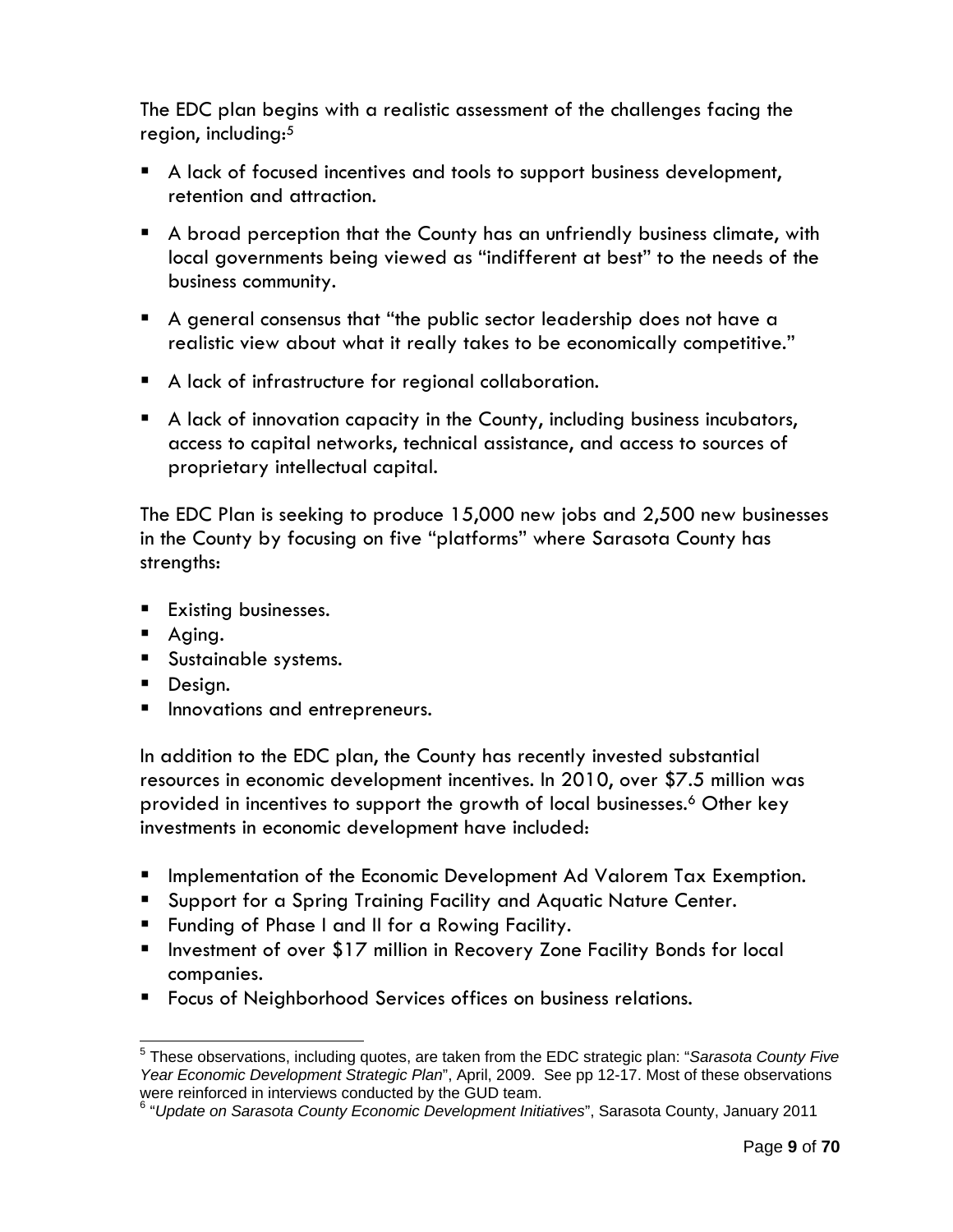Sarasota County has also begun promoting the economic benefits of sustainability for businesses and households, through:

- **The Energy Star Change a Light, Change the World Program.**
- **Installation of energy efficient LED lights in County facilities.**
- **Implementation of the County Energy Management Action Plan.**
- Use of hybrid diesel-electric buses.
- **The Get Energy Smart Retrofit Program.**
- **The implementation of the Green Business Partnership to help businesses** derive savings from sustainability strategies.

It is clear that the County is at an important "inflection point" in its approach to economic development. It has recognized the need for a more diversified economy, and it has begun making important investments in a strategy to achieve that.

The GUD recommendations are designed to build on that momentum and help the County move to the next level of performance excellence in economic development, by using its historic commitment to sustainability<sup>7</sup> to make the County an attractive location for entrepreneurs of Clean Tech and Green Businesses, and developers of Eco-Smart Developments.

# Moving to Sustainability 3.0

In all of the GUD interviews, a consensus emerged that Sarasota County's strategic advantage was the quality of its environment and its way of life. Without exception, all of the CEOs interviewed said that their companies were located in Sarasota County for this reason.

This makes sense, because Sarasota County doesn't have the strategic advantages of many other locations, such as the presence of a major research university or location at a major transportation hub. Yet there is significant entrepreneurial energy engaged in the County – on a par with regions with more traditional competitive advantages.

Therefore, it is realistic for Sarasota County to ground its efforts at economic diversification in its commitment to preserving its environment and enhancing its quality of life, i.e. its commitment to sustainability.

  $7$  A detailed history of Sarasota's leadership in the sustainability field is provided in the Attachment: "*Proposed Sarasota County Communications Plan*."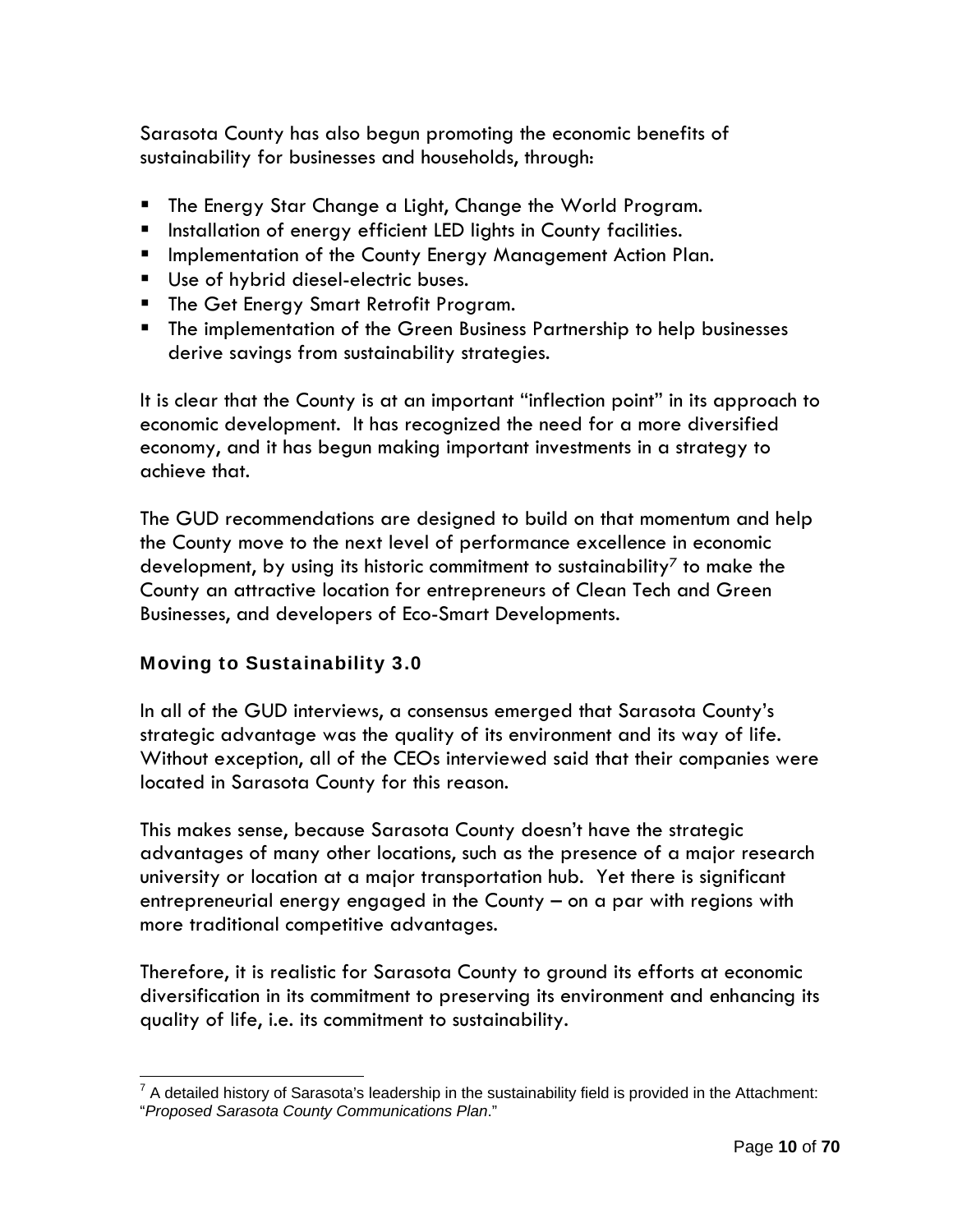GUD has found it useful to make a distinction between three kinds of sustainability:

- **Sustainability 1.0** focuses on environmental protection to reduce pollution and waste, while encouraging preservation of nature and open space. Sustainability 1.0 sees a conflict between environmental protection and economic development and seeks an appropriate compromise with mutually acceptable trade-offs.
- *Sustainability 2.0* focuses on climate action through climate action plans that begin by comparing a place's current carbon footprint with its desired carbon footprint and then move on to formulate a set of actions that are designed to take that place from its current carbon footprint to its desired carbon footprint. Typically the actions to reduce greenhouse gas emissions are largely regulation-based.
- *Sustainability 3.0* focuses on Sustainable Economic Development which recognizes that a green market is emerging. Sustainable Economic Development policies and programs are specifically designed to guide the market in general and individual Clean Tech/Green Businesses, Eco-Smart real estate developments, and green investments in particular. The market becomes an ally, producing economic prosperity and environmental quality at the same time. Places and companies get richer by becoming greener and greener by becoming richer.

All three forms of Sustainability are important and the most recent Sustainability Plans in the nation are beginning to incorporate all three perspectives.

The Sarasota County business and civic leaders interviewed by GUD found this formulation helpful in understanding Sarasota County's situation. Sarasota County has been a leader in Sustainability 1.0 but not in the recently popular Sustainability 2.0. Now Sarasota County has the opportunity to step forward as a leader in Sustainability 3.0.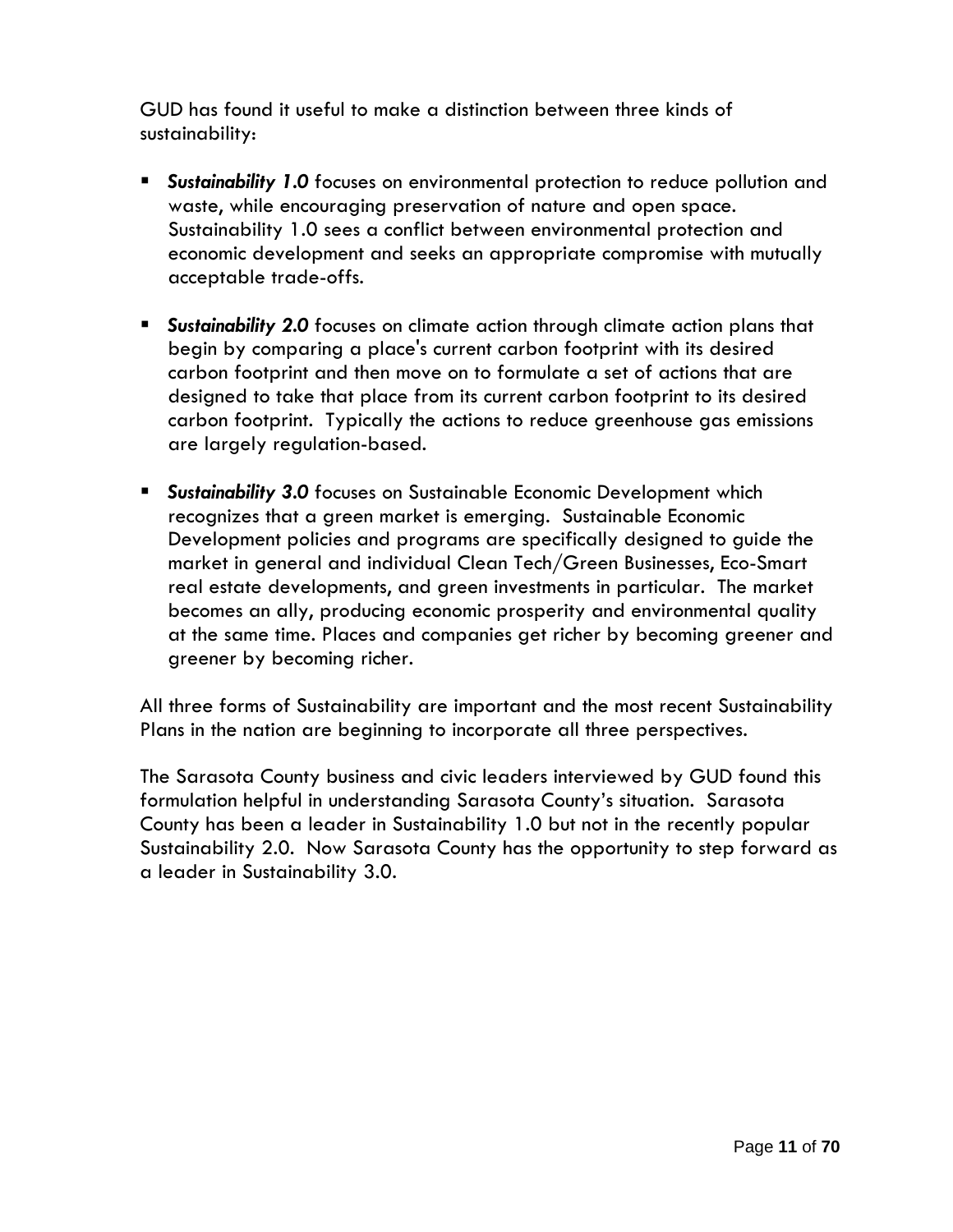### SECTION III – THE SUSTAINABLE ECONOMY OPPORTUNITY

One of the deliverables of the Global Urban Development (GUD) engagement with Sarasota County is a "taxonomy" of Green Businesses. The details of this deliverable are available in the attachment: *Green Economy Classification System*. Some of the key features of this description of the green economy are summarized below.

### The Economic Paradigm Shift

Undertaking a Sustainable Economic Development Strategy is based on the premise that a sustainability revolution is taking place – from an old economy that is high pollution, waste intensive, high carbon, and ecologically disruptive, to a new economy that is low pollution, energy/resource efficient, low carbon, and ecologically supportive.

Businesses, cities, communities, and regions that lead this revolution will prosper, because, over the long run, the new economy will tend to outperform the old one. Businesses, cities, communities, and regions that lag are in danger of being left behind.

Our time is somewhat analogous to 100 years ago when the automobile industry emerged and everything changed – the way cities and regions grew; the way transportation took place; which industries succeeded and which failed. In the 1920s, the Detroit metropolitan area became a world headquarters of the automobile industry, and one of the fastest growing and most prosperous cities and regions in the world.

This time is also somewhat analogous to the information technology revolution 20 years ago when a complex of related technologies – the personal computer, the cell phone, and the Internet – emerged and everything changed again, with Silicon Valley/the San Francisco Bay Area becoming one of the leading economic regions in the world.

It needs to be emphasized continuously that society is at the early stages of the sustainability revolution leading to a Green Economy, and the final shape of this market is far from clear.

In addition, many aspects of the transformation are still unclear. This maximizes the value of resilience and capacity for rapid response and adaptation.

It does appear to be very clear, however, that competitive advantage will increasingly accrue to businesses and communities that take a "triple bottom line"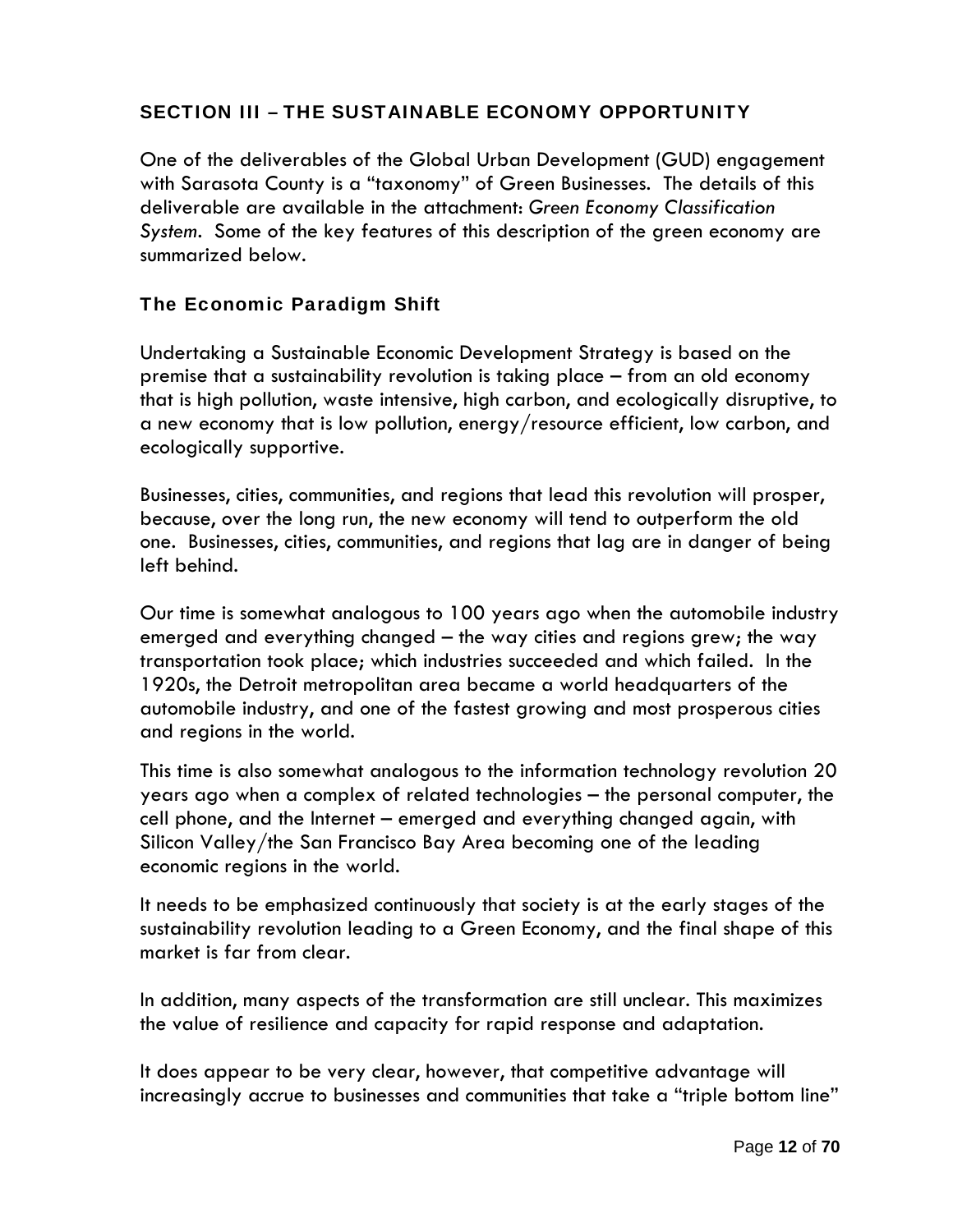approach – simultaneously building natural capital, social/human capital, and economic capital.

In particular, resource efficiency will increasingly become a critical competitiveness strategy – and eventually the power of the market will not only be focused on "preserving" resources and minimizing their use, but actually restoring and regenerating the capacity of the earth's life support systems.

Finally, there is a dimension of this work that is often overlooked and that bears highlighting – and this is the economic development potential of what are sometimes referred to as "sustainability savings" or "green savings."

The combined impact of improved energy efficiency in buildings, reduced water use, more efficient transportation systems, and more compact walkable communities can have a significant impact on household income and broad "cost of living" affordability.8

### Defining the Sustainable Economy

It is useful to have a classification system to assist in understanding the emergence of a Sustainable Economy. GUD distinguishes three key aspects of the emerging Sustainable Economy:

- 1. **Clean Tech Businesses**: businesses that produce an environmental product and/or service – meaning a product or service that conserves energy or other natural resources, and/or reduces pollution. (These are "producers" of green products or services.)
- 2. **Green Businesses:** businesses that are managed in a way that minimizes adverse environmental impacts, regardless of the products and services that the business offers. (These are "users" of green products and services.)
- 3. **Eco-Smart Development:** Developments that feature: ecological preservation; smart, mixed use, low-impact development; multimodal transportation; green energy and resource efficiency; a bio-regional

 $8$  As just one small example, the average annual cost of automobile ownership is approximately \$5,000 a year. So being able to get rid of one car is the equivalent to a \$5,000 pay raise – a huge impact, especially for low and moderate income households. This extra income in turn stimulates purchasing power in the economy.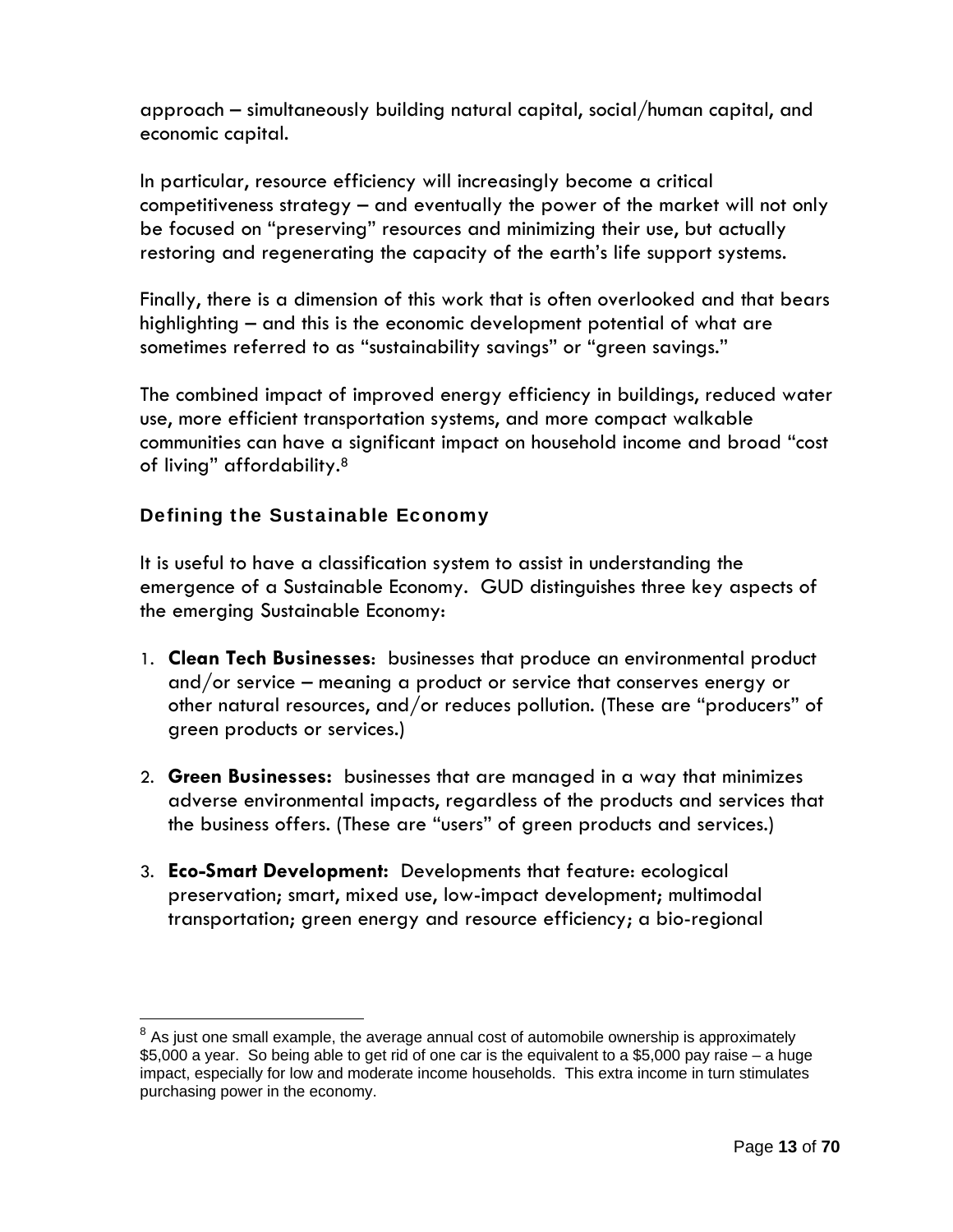orientation; all working together to produce livable communities. (See Recommendation 5 and the Attachment, *Eco-Smart Development in the EEZ and Elsewhere* for a discussion of Eco-Smart Development.)

### Categories of Clean Technology Businesses

There are many different ways of categorizing Clean Tech Businesses. A short summary of the primary categories is included in the table below.

| <b>Category</b>                                                                | <b>Description</b>                                                                                                                    | <b>Segments</b>                                                                                                                                |
|--------------------------------------------------------------------------------|---------------------------------------------------------------------------------------------------------------------------------------|------------------------------------------------------------------------------------------------------------------------------------------------|
| <b>Clean Energy</b><br><b>Sources</b>                                          | The production, storage and distribution of<br>renewable or low carbon energy sources.                                                | • Clean energy generation<br>• Energy storage<br>• Energy infrastructure                                                                       |
| <b>Energy Efficiency</b>                                                       | Technologies and services that reduce the<br>amount of energy consumed by different<br>sectors of the economy.                        | • Building energy efficiency<br>• Appliances and controls<br>• Energy management                                                               |
| <b>Green Production</b><br><b>Practices</b>                                    | Enterprises that produce products and<br>services or use production practices that<br>reduce the consumption of natural<br>resources. | • Transportation and logistics<br>• Manufacturing and industrial<br>• Materials and nano-technologies<br>• Green construction<br>• Agriculture |
| <b>Pollution Mitigation,</b><br><b>Conservation, and</b><br><b>Restoration</b> | Enterprises and technologies focused on<br>reducing pollution or conserving and<br>restoring natural ecologies.                       | • Water and wastewater<br>• Air and environment<br>• Materials recovery and recycling                                                          |
| <b>Support Services</b>                                                        | Consulting and other services that help<br>enterprises develop and implement green<br>and clean technologies.                         | • Advocacy and policy<br>• Green business consulting<br>• Green finance<br>• Research and development<br>• Education                           |

# How Big is the Clean Tech "Producing" Aspect of the Sustainable Economy?

A recent (April 2010) report by the U.S. Department of Commerce Economics and Statistics Administration (ESA) conducted a detailed assessment of the size of the Clean Tech green producing economy. The *Measuring the Green Economy* report looked at 732 detailed product codes for green products and services. Based on this analysis, they came to the following conclusions:

- **Clean Tech products and services comprised 1% to 2% of the total private** business economy in 2007.
- The number of Clean Tech jobs ranged from 1.8 million to 2.4 million.
- The services sector accounted for  $75%$  of Clean Tech activity; manufacturing for 13%.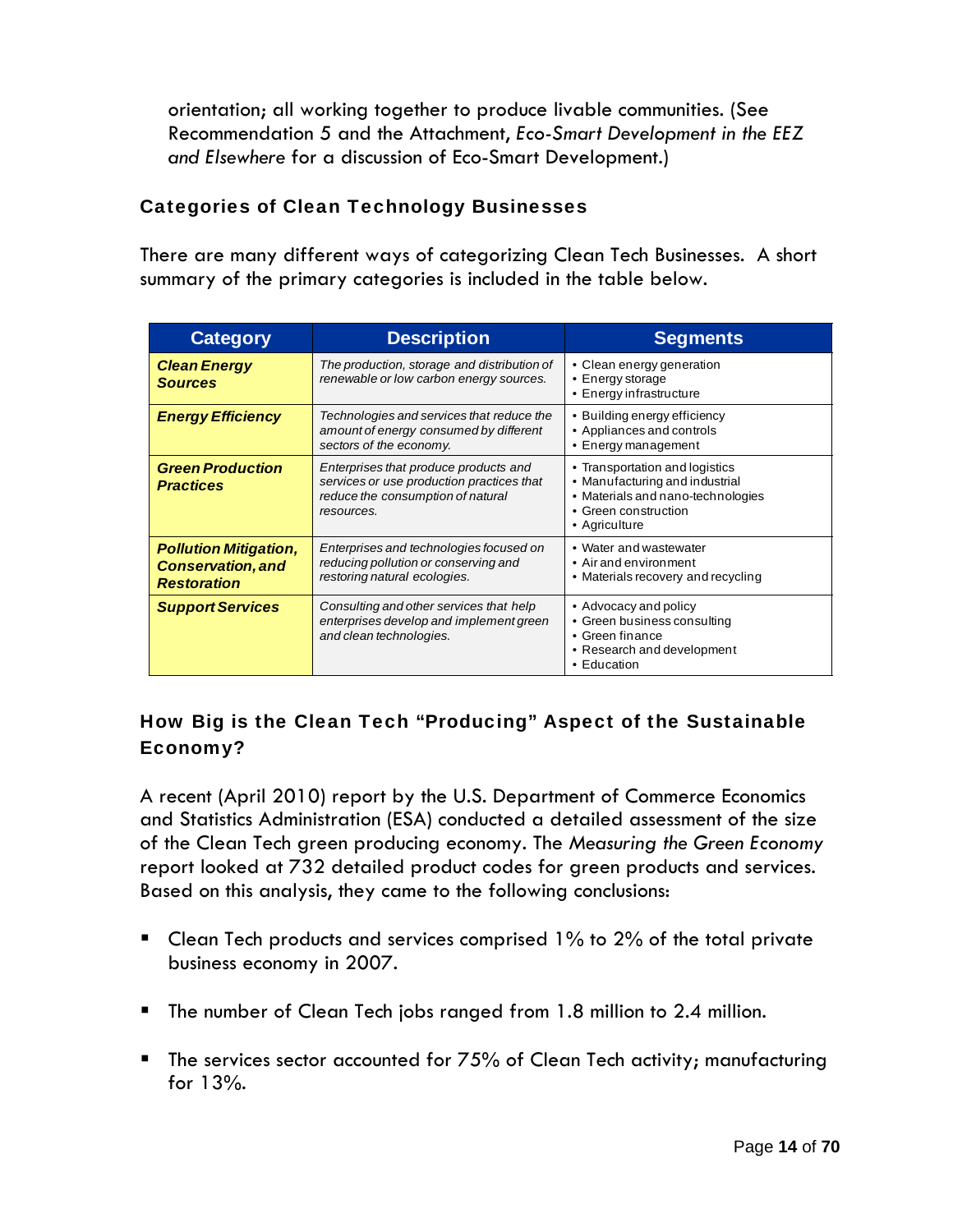- Energy conservation, resource conservation, and pollution control accounted for 80% to 90% of Clean Tech Business activity.
- The Clean Tech economy is in a position to grow quickly, but the relatively small size of the Clean Tech economy suggests that a majority of the new growth during the recovery will come from products and services outside of the green economy.
- **The process for measuring the Clean Tech economy is far from exact; better** definitions and alignment of data sources are needed.

It is clear from this analysis that a region cannot base its entire economic development strategy on the creation, growth, and attraction of "Clean Technology" enterprises. Otherwise, the region will be ignoring over 95% of its economic base. Having acknowledged this, there are four reasons why an emphasis on Clean Tech Businesses makes sense for the Sarasota County region:

- 1. These businesses are consistent with the environmental and sustainability heritage of the region.
- 2. These segments of the economy are growing much more rapidly than many other segments.9
- 3. The availability of Clean Tech enterprises can enhance Green Business activity – leading to efficiency improvements in existing firms.
- 4. Eventually *all* companies in Sarasota County should be "green" companies companies that are committed to improving efficiency and competitiveness through energy and resource conservation – thereby expanding the local market for Sarasota County Clean Tech Businesses.

### Green Business is Good Business

The contribution of Green Businesses to the Sarasota County regional economy, on the other hand, can be quite substantial. To a significant degree, this is because leading larger corporations are embracing the perspective that green business is good business. Recognizing the economic opportunities inherent in going green, many leading corporations are taking significant actions:

  $9$  Next 10 recently reported that green jobs in California are growing at a rate three times faster than other jobs in the economy. (See: http://www.next10.org/next10/publications/green\_jobs/2011.html)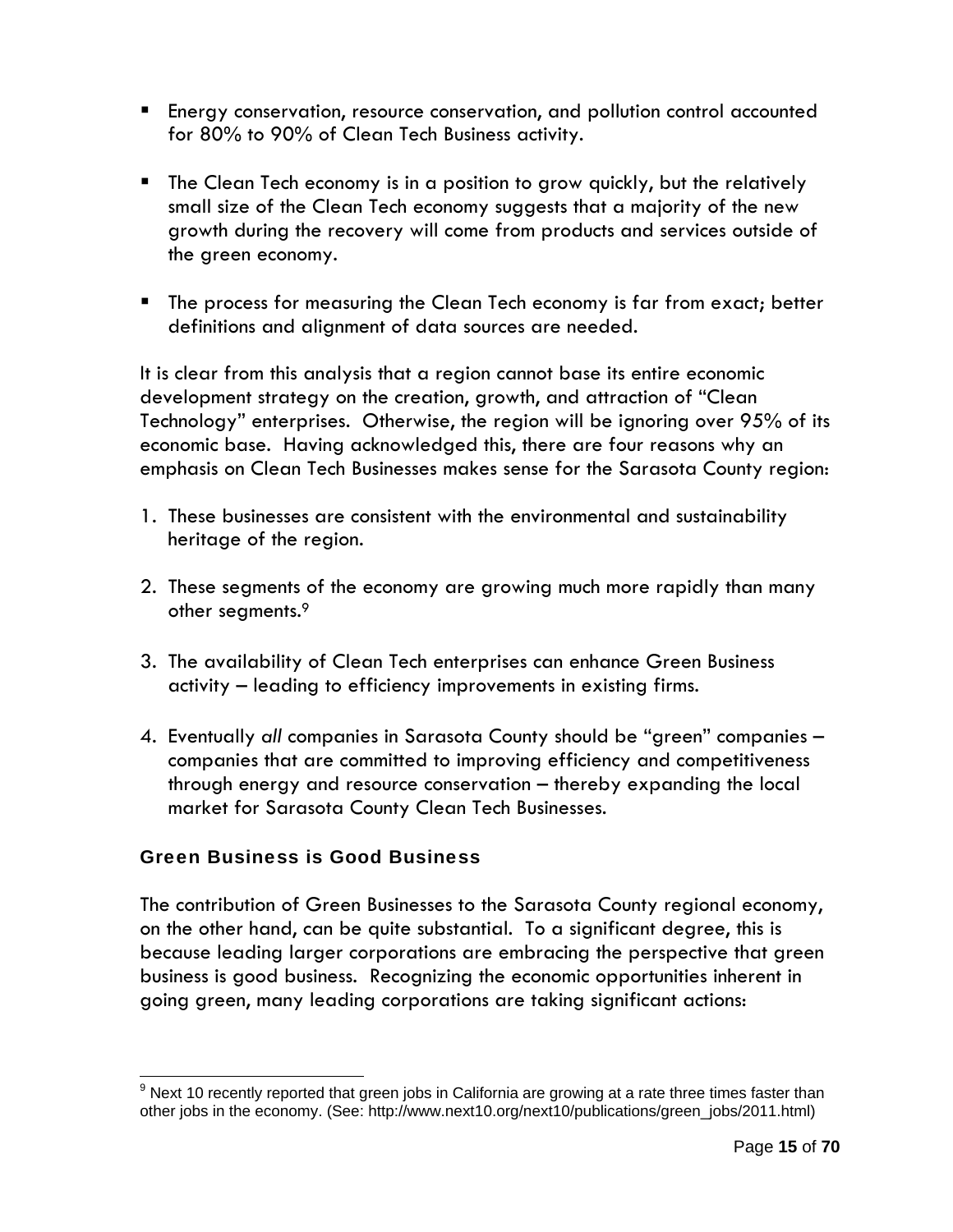- According to its Sustainability Progress Report, Wal-Mart has committed to an environmental responsibility program, targeting 100% renewable energy, zero waste, and the sale of sustainable products. Wal-Mart has invested \$500 million in sustainability, increased building and fleet efficiency by 15%, built a set of experimental green stores, and is requiring its suppliers to go green through its Sustainable Value Networks.
- In its 2007 report, GE indicated that its Ecomagination initiative now has 60 products generating \$70 billion in revenue, with overall corporate greenhouse gas emissions reduced by 8% from 2004 levels.
- DuPont reports on its social and environmental progress using the Global Reporting Initiative reporting format and is independently monitored by Environmental Resource Management. DuPont has saved \$3 billion while reducing greenhouse gas emissions by 72% over a decade. DuPont is aggressively developing sustainable products for buildings and construction, transportation, agriculture and nutrition, and communications.
- In its Sustainability Report, Interface, Inc., the world's largest manufacturer of commercial and residential modular carpet and broadloom, shows that it has grown \$200 million (to over \$1 billion) without increasing resource consumption, and the company has avoided \$250 million in waste management bills.
- According to the *State of Green Business 2009*, 30% of the corporations in the S&P 500 now produce a non-financial report that addresses environmental issues.
- The 2008 study, *Going Green* by Hudson Gain Corporation, found that 214 of the 1,200 largest corporations in the United States had some version of a Chief Sustainability Officer and a sustainability program oriented around achieving a "triple bottom line" of "profit, people, and planet." These sustainability programs address how the corporations function, independent of whether they produce a specific product or service to benefit the environment.

Other major U.S. corporations with comprehensive sustainability programs include: Dell, Johnson Controls, Hewlett Packard, Johnson and Johnson, Coca-Cola, Heinz, Google, Random House, Nike, Starbucks, Time Warner, UPS, Whole Foods, Xerox, Target, Walgreens, and many others.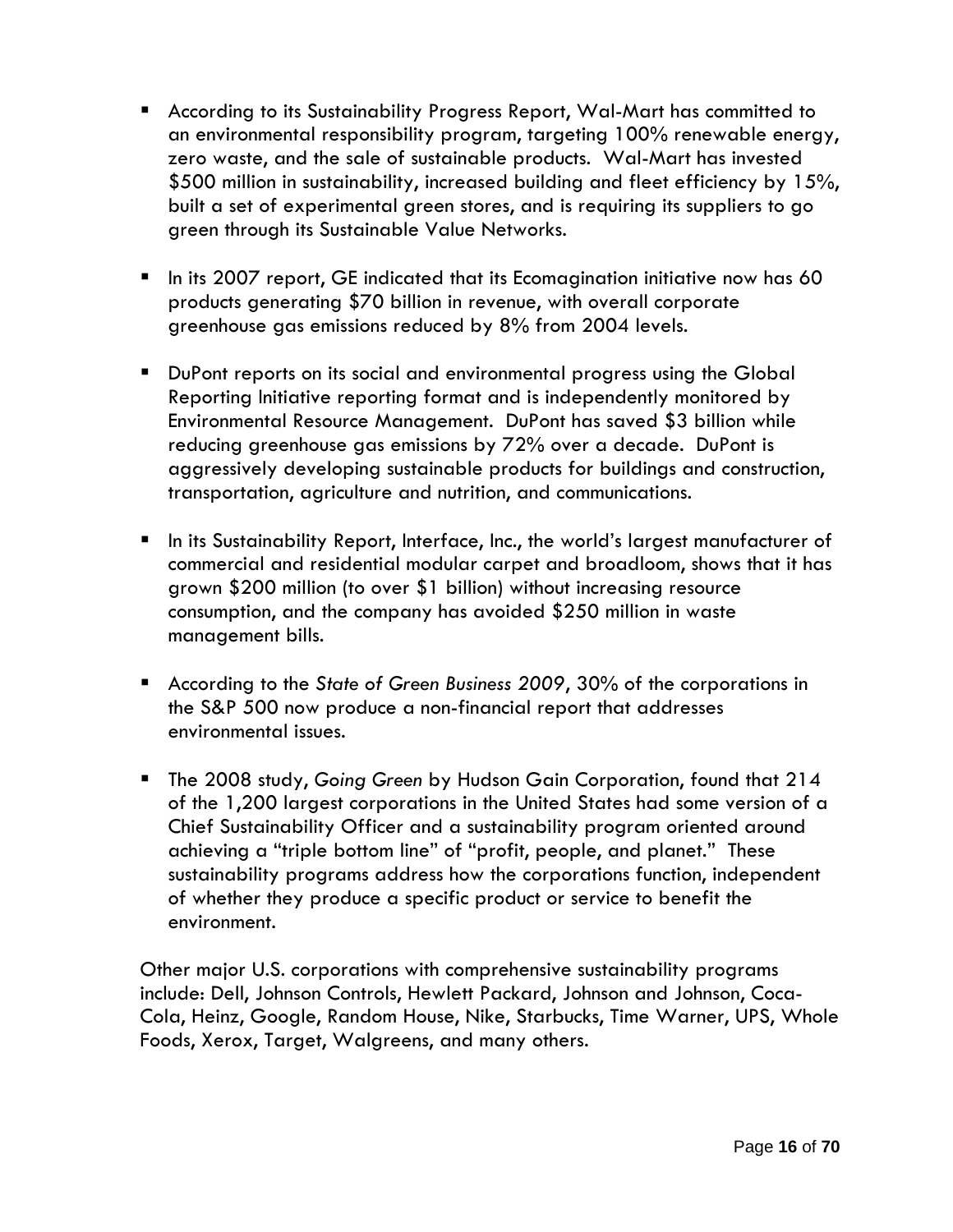This national experience is mirrored by the experience of certified Green Businesses in Sarasota County that are members of the Green Business Partnership.

Sarasota examples include:

- Doctors Hospital's "Linen Conservation Initiative" saving more than 51,000 kWh of electricity and more than 10,000 gallons of water, resulting in savings to the hospital of \$56,000.
- The John and Mable Ringling Museum of Art undertaking a facilities improvement project to reduce electricity, natural gas and water consumption, resulting in more than \$100,000 in annual savings.
- Mirasol FAFCO Solar cutting garbage costs 50 percent by increasing recycling and decreasing garbage services.
- Sarasota Coastal Credit Union eliminating plastic utensils and Styrofoam cups; participating in a toner cartridge recycling program; switching nearly half of the 26,000 members to electronic statements, saving 3.12 tons of paper, 53 trees, 1,186 gallons of oil, 12,480 kWh of electricity, and 21,840 gallons of water.
- Venice Golf and Country Club reducing nitrogen and other contaminants released into the Myakka River watershed by more than 4,000 pounds per year by irrigating the property with captured storm water, and also removing invasive trees and plants and replanting 13 wetland preserves with native plants.

By encouraging Clean Tech Businesses and Green Businesses – because they are not environmentally adverse and in many cases are environmentally positive – Sarasota County can grow and diversify its economy while, at the same time, maintaining and enhancing its environment and its quality of life.

# Defining Green Jobs

Green Businesses, Clean Tech Businesses, and Eco-Smart Developments produce "Green Jobs" in the emerging Green Economy. However, there is no standard definition for what constitutes a green job.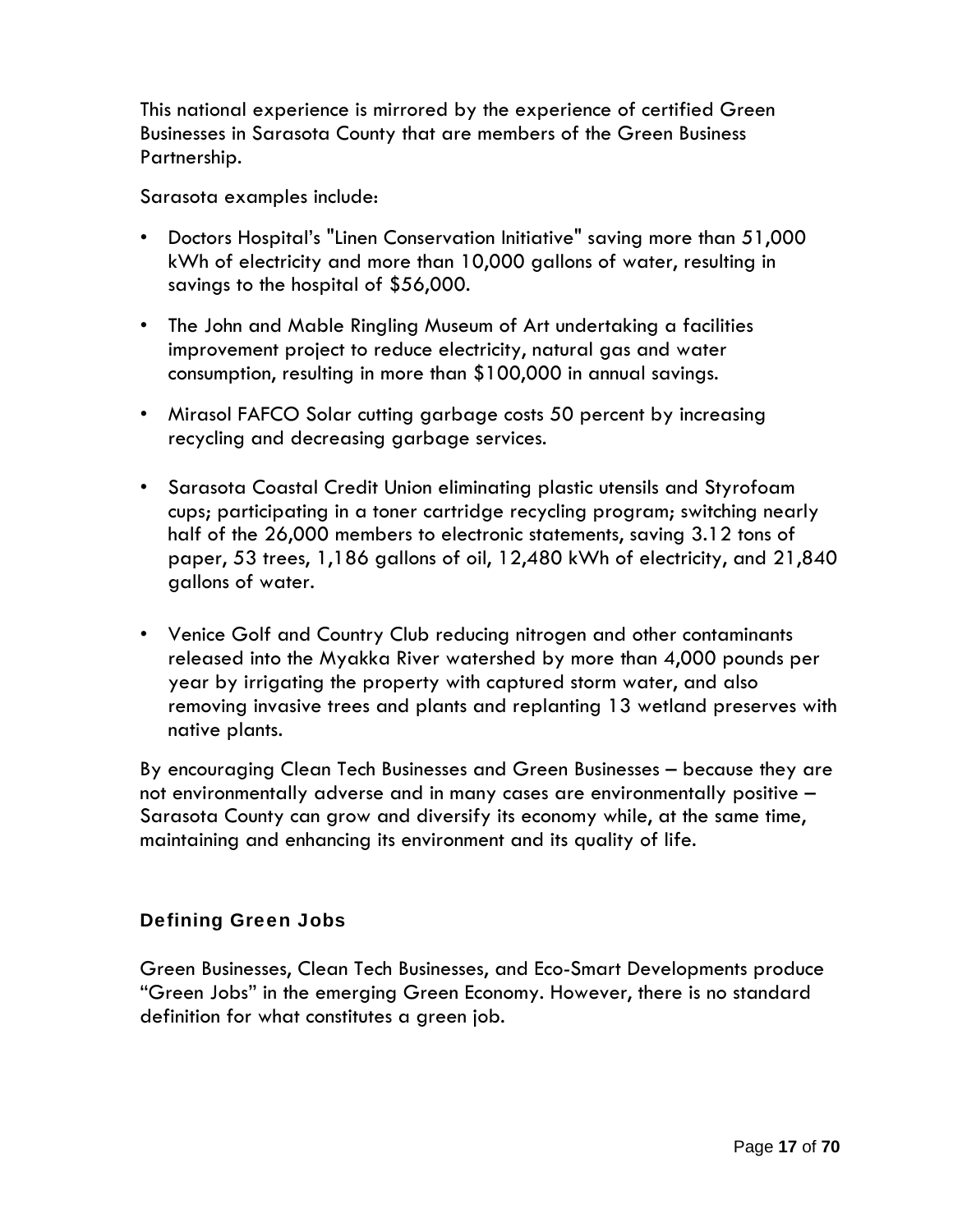WorkForce Florida's definition is a good broad definition:

*"A green job increases the conservation and sustainability of natural resources for the benefit of Floridians. This includes jobs that reduce energy usage or lower carbon emissions, and protect Florida's natural resources. Green jobs should provide worker-friendly conditions, pay sustainable wages, and offer opportunities for continued skill training and career growth."* 

The U.S. Department of Labor Occupational Information Network (known as O\*Net) additionally differentiates between three kinds of "green jobs":

- **Increased Demand Jobs** Existing occupational categories that are likely to experience growth because of increased demand for green products and services. These jobs typically don't require a new set of skills. (An example is a machinist who works in a metal forming company that shifts to making parts for wind turbines.)
- **Enhanced Skills** Occupations that will require a new set of skills to accommodate the requirements of green markets. (An example would be automotive service technicians who need to learn new skills to maintain electric vehicles.)
- **New and Emerging Occupations** New occupational categories created by the development of new markets and new firms. (An example would be Biofuels Production Managers – individuals who manage operations at biofuels power generation facilities.)

### Sustainable Economic Development Strategies

GUD has evolved a coherent methodology for assisting places to undertake Sustainable Economic Development Strategies in order to build Sustainable Economies. In general, a Sustainable Economic Development Strategy has four key objectives, which GUD refers to as the **Four Greens**:

**Green Savings** – encouraging businesses, families, communities, and governments to cut costs, and save money by efficiently using renewable resources and by reducing and reusing waste, with the goal of all businesses becoming Green Businesses.

**Green Opportunities** – growing Clean Tech companies, jobs, and incomes through business development and expansion of the markets for products and services that conserve resources and prevent pollution.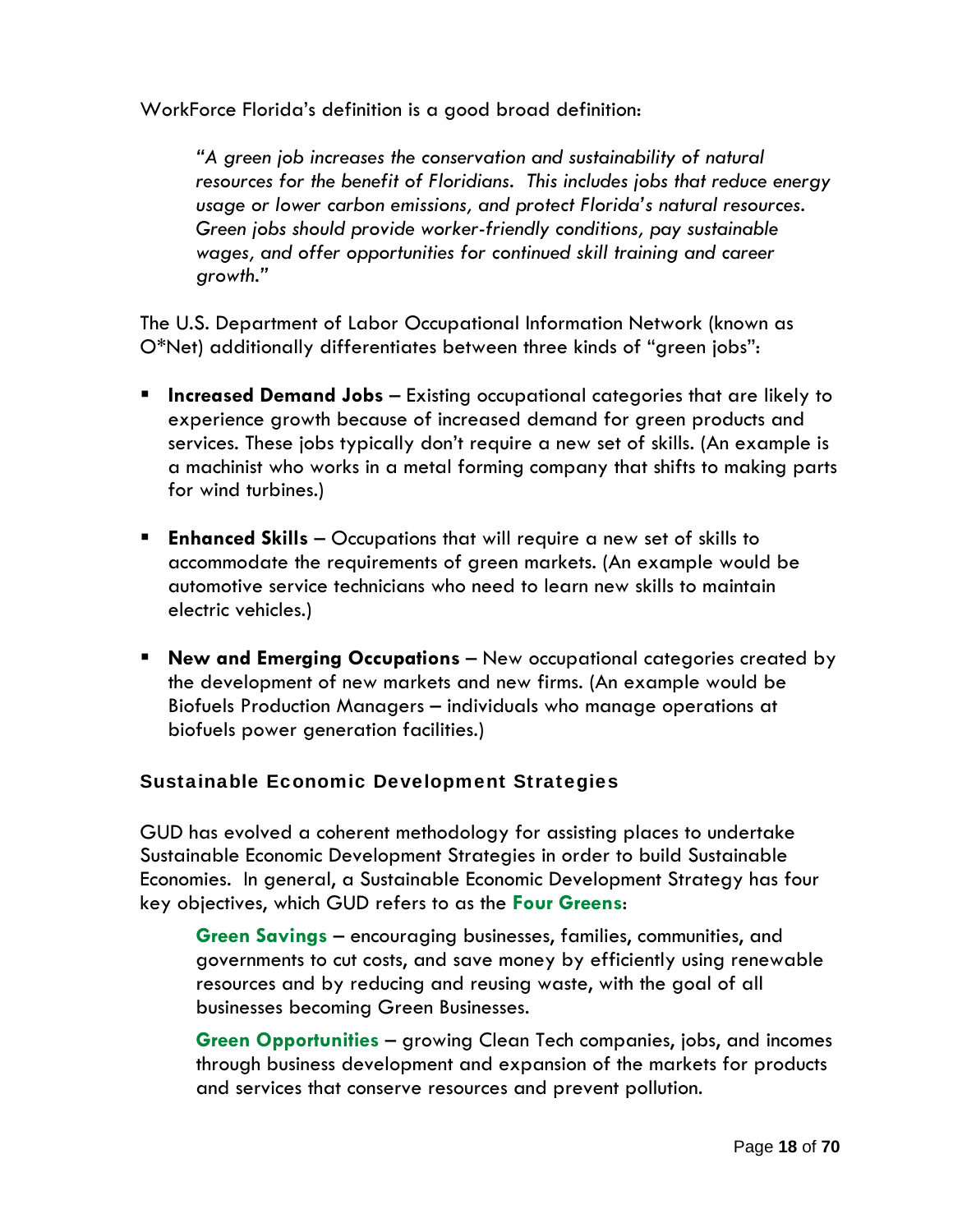**Green Talent** – investing in the fundamental assets of education, research, technological innovation, and modern entrepreneurial and workforce skills, because people are now the world's most vital green economic resource.

**Green Places** – promoting Eco-Smart Development that features lowimpact, mixed-use, resource-efficient design and utilizes multi-modal transportation, sustainable infrastructure, and green energy to protect and enhance the natural and built environment, leading to communities and regions that are more attractive, livable, healthy, vibrant, prosperous, and productive.

GUD applied this methodology, working with Sarasota County staff and business and community leaders, to assess the Sarasota County economy and to produce a unique Sustainable Economic Development Strategy for Sarasota County that leverages the region's environmental and sustainability heritage as a vehicle for economic prosperity.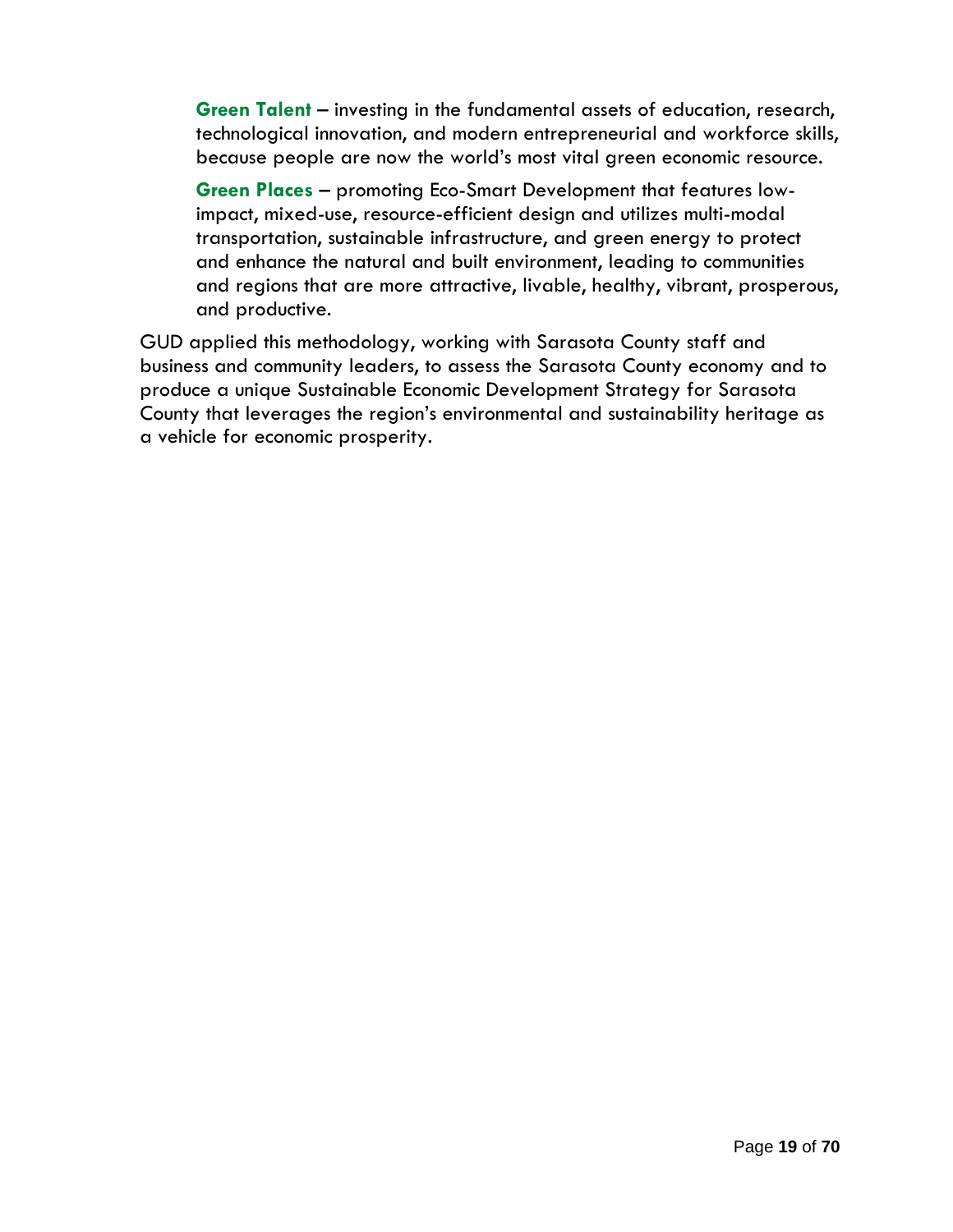### SECTION IV – THE CONCEPT: "PROSPERITY IN PARADISE"

#### *Summary of Key Points:*

- *Market Sarasota County as a premier location for "Prosperity in Paradise."*
- *Use this marketing to diversify the Sarasota County economy in a way that enhances the quality of life and the environment.*
- *Focus on Clean Tech/Green Businesses and Eco-Smart Developments.*
- *Emphasize recruitment of second/third career 50 to 80 year olds.*

The Global Urban Development (GUD) team believes that Sarasota County has a unique set of assets that can be leveraged to create a differentiated position in the economic development marketplace.

### Strategic Positioning

This positioning can be organized around the following strategic concepts:

- *Sarasota County's Deep Sustainability Culture.* Sustainability is deeply embedded in the culture of the community, and Sarasota County understands that it is necessary to protect and preserve the natural and human environment to ensure long-term health, prosperity, and quality of life. Sarasota County should present itself as a national leader in sustainability practices, committed to being on the leading edge of this movement.
- *"Prosperity in Paradise."* This phrase communicates the idea that Sarasota County combines the characteristics of a sub-tropical paradise (beaches, fishing, leisure, culture, fine food, and other attributes of high-amenity communities) with the vibrant energy of wealth creation and all that it connotes – innovation; creativity; profit; growth; dynamic exchange; and risktaking. This goes beyond the "me too" tag lines of a "great place to live, work, and play," which can been seen on hundreds and even thousands of economic development web sites. It seeks to put two traditionally opposing attributes in dynamic relationship with each other.
- *"Neveretirees."10* A significant source of entrepreneurial dynamism in Sarasota County is the region's "Neveretiree" population – business

<sup>10</sup> Additional detail is provided in Attachment 6 – *Attracting and Retaining 50-80 Year Old Green Talent*.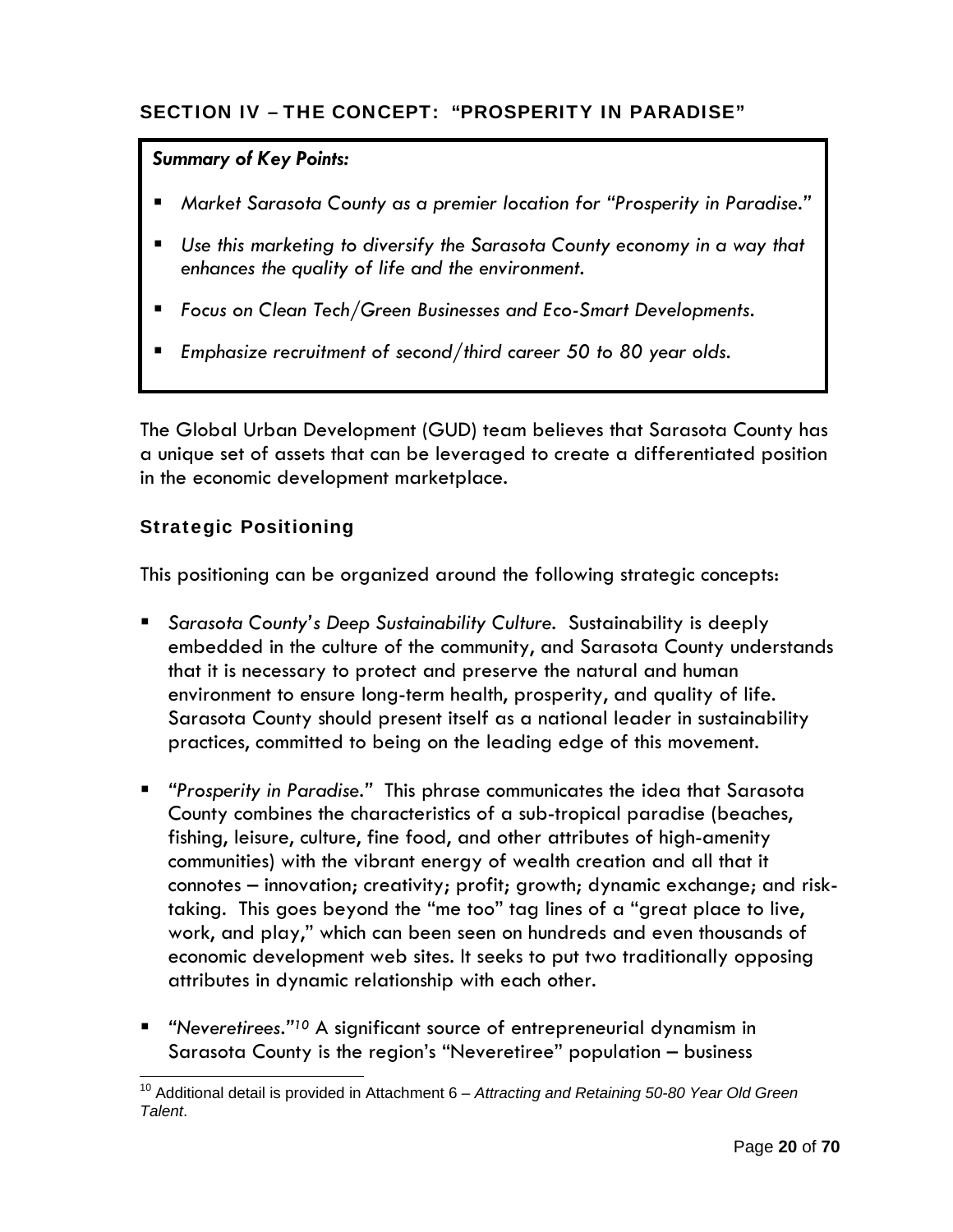executives who have had one career; moved to Sarasota County for its natural and cultural amenities; and then launched a second round of companies in their "retirement" community. This phenomenon is consistent with the findings of the Kauffman Foundation that the 55-64 age group currently has the highest rates of entrepreneurship in society.

Historically, being a "retirement" destination has been perceived as a detriment to business vitality. Sarasota County has the opportunity to turn this perception on its head and use its attractiveness as a retirement community as an entrepreneurship engine – branding the region as *the* place to go if you want to "have your cake and eat it too" – enjoy all the attributes of a world class vacation and retirement community, while joining a dynamic business network.

In the GUD interviews, the GUD team found an unusual number of high growth entrepreneurs who were located in Sarasota County primarily because of their love of the "place." The ways in which "place" attracted them varied:

- Some had returned to Sarasota County after having lived in other places.
- Some had "retired" and then found the entrepreneurial urge impossible to resist.
- Some had simply located their offices where they loved to be  $-$  in Sarasota County – with their main operations elsewhere.
- *Community and a Sense of Place.* Sarasota County's small size can be perceived as a disadvantage when compared to locations like San Francisco, Boston, New York, Atlanta, and Seattle. But it also offers benefits that appeal deeply to older location-neutral knowledge workers – a sense of community, a more relaxed lifestyle, and a civic scale that makes it easy to get involved and have an impact.
- *An Artistic Culture and a Design Ethic.* Sarasota County's artistic culture and the design ethic that it has supported are also key attributes. The arts culture enhances the sense of place (which so many "retirement" communities lack); and the design culture (especially the asset of the Ringling College of Art and Design) generates a set of potential creative resources that can support business innovation.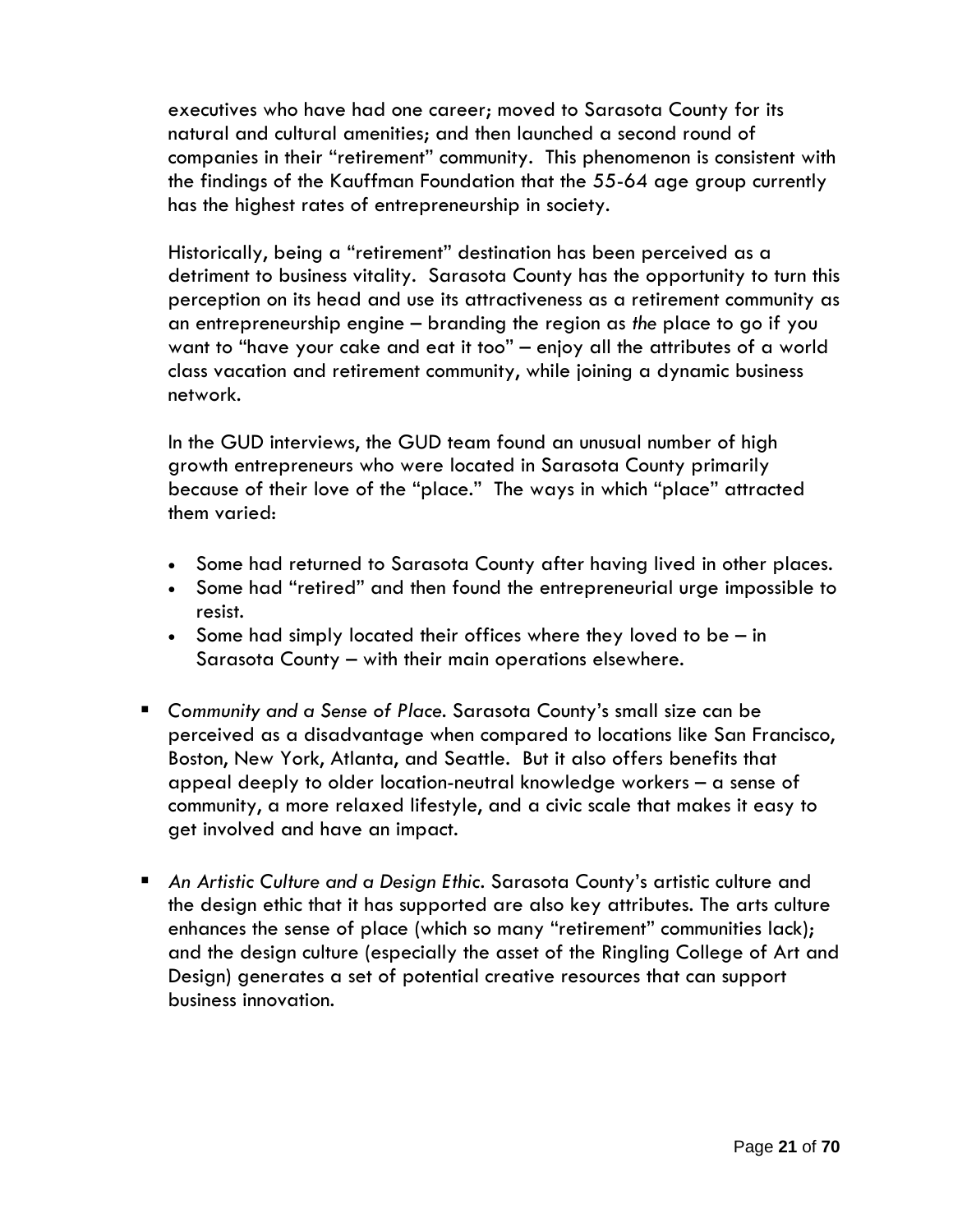# The New Economic Development Reality: Knowledge-Intensive, Location-Neutral

The GUD team believes Sarasota's strategic positioning assets are consistent with a new economic development reality. This reality is that an increasingly large percentage of knowledge-intensive workers are "location-neutral" – they can choose where they want to work. In other words, instead of going to where the work is and trying to make it a nice location to live, they go to where they want to live and make their work happen there. This phenomenon is described by *Future of Work* pioneers Jim Ware and Charlie Grantham:

*"In other words, work is no longer geographically restricted. Both knowledge and wealth are now being created largely by workers who are "location neutral." That is, they can do their work in locations that are widely separated from the offices of the companies they are doing it for. This important transformation in how wealth is created is beginning to have a profound impact on both the economy as a whole and the principles of regional economic development."* 

This creates a whole new economic development game – and one that not coincidentally favors mid-sized communities like Sarasota County that have high amenity factors:

*"One significant result of this shift, as we've written elsewhere, is that much of the population growth in the United States these days is occurring in what the census bureau now calls "micropolises": smaller cities and regional areas with populations between 50,000 and 100,000.11 High-speed broadband Internet access puts those smaller communities right on a par with major metropolitan areas like New York, Chicago, Los Angeles, Dublin, and even Bangalore."12*

Economic development has traditionally been about the process of attracting new business operations that in turn provide jobs for local residents. In the knowledge economy, the traditional approach of focusing on businesses as the source of economic growth is no longer a sufficient strategy for economic development.

While communities will always be engaged in some versions of business attraction, in the early years of the twenty-first century the critical effort is going

 $11$  The population for the City of Sarasota is approximately 52,000, and for the County, 380,000.

<sup>&</sup>lt;sup>12</sup> "Knowledge Workers and Economic Development", WIRED West Michigan Concept Document, February 2007.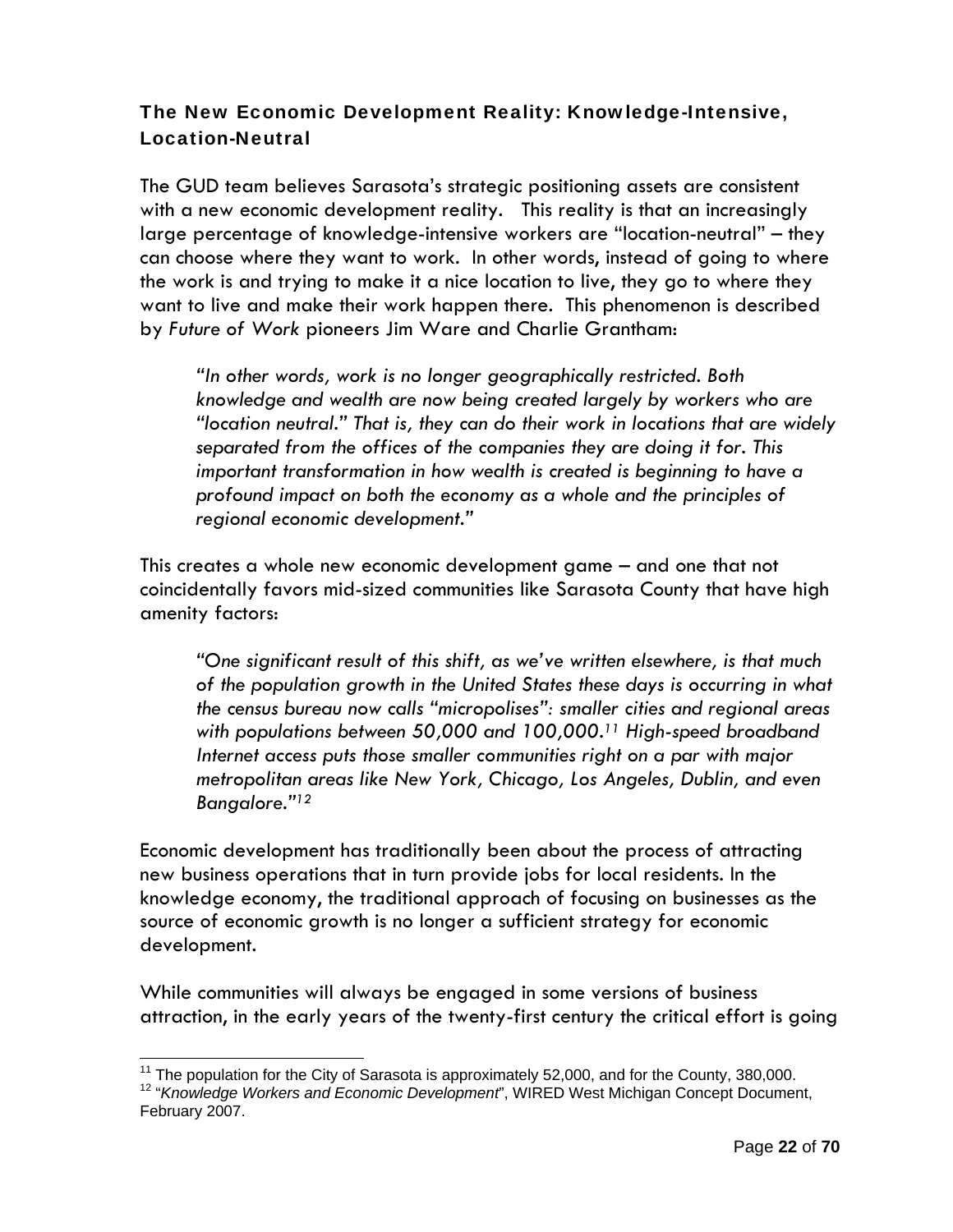to be about building, and in some cases re-building, communities so that they **develop**, **attract,** and **retain talent** first and foremost. **Businesses and new jobs will follow talent instead of vice versa.**

In other words, economic development today is being turned upside down. It's no longer about people flocking to job opportunities; it's about mobile knowledgeworker talent moving to where they want to live – with companies and jobs following. As a result, the characteristics of communities that make them attractive to economic development opportunities are rapidly changing. The attributes of a community that attract highly talented "creative workers" center around quality of life issues, psychological wants and needs, and "brand." These communities all have a distinct "sense of place."

Sarasota County has the core ingredients for this kind of "place-making" – a mixture of natural amenities; culture and art; civic engagement; and a sense of global connectivity that attracts wealth-creating knowledge workers. Recognizing this as a core economic development asset, and leveraging it for regional prosperity has some practical implications that run counter to some of the traditional economic development approaches.

- The primary unit of economic development transaction is the individual. So the mode of engagement is networks – social, business, and peer to peer, not "programs."
- The primary value proposition is the community and regional "brand"  $$ incentives and economic development tools are important, but secondary and supporting. Remember – talent is moving to a "place", not to take advantage of a program.
- The "brand" has to be **authentic** (validated by other users, not just the brand promoters, and based on real, not imaginary, attributes); **compelling** (evoking emotional reactions and bonds); **distinctive** (stands out against other brands – not a "me too" effort); and **consistent** (used in a coordinated way across multiple venues and multiple target audiences).
- In this scenario, business development emerges from four primary sources:
	- 1. **Brand Attractiveness.** Location-neutral knowledge workers creating their own enterprises after they move to the Sarasota County region.
	- 2. **The "Tom Sawyer" Effect.** Entrepreneurs convincing members of their social networks to locate in Sarasota County.
	- 3. **Brand Loyalty.** Companies in Sarasota County choosing to stay and expand in the region because of the attractiveness of the brand.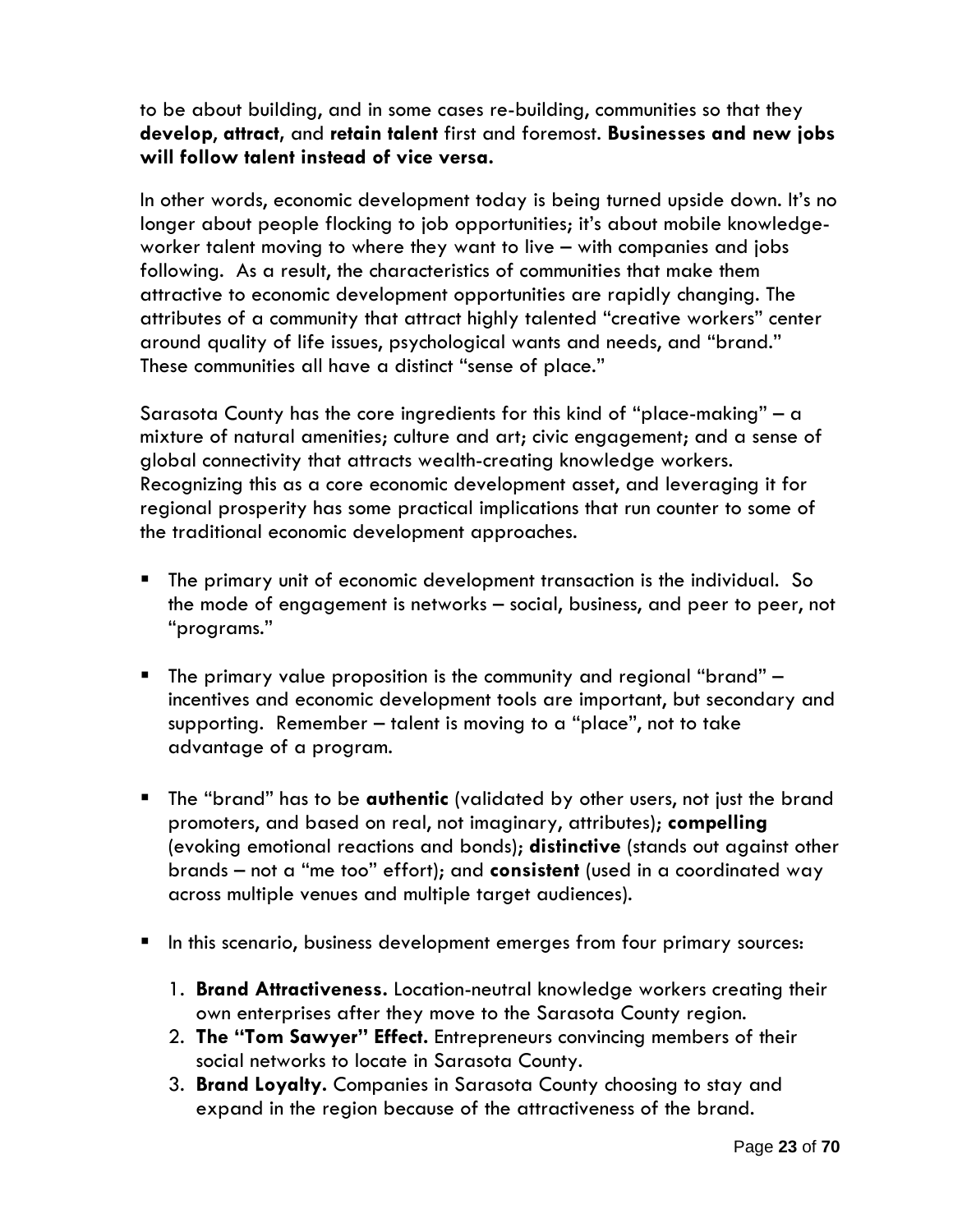4. **Focused Business Attraction.** Companies locating in Sarasota County because of a critical agglomeration of specialized talent.13

# Brand Concept: "Prosperity in Paradise"

The Sustainable Economic Development Strategy that GUD is recommending suggests that Sarasota County embrace three trends that can give Sarasota County a strategic advantage:

- 1. Location-neutral entrepreneurs, managers, and workforce.
- 2. 50 to 80 year old second/third career "Neveretirees."
- 3. The emerging Sustainable Economy, including Clean Tech Businesses, Green Businesses, and Eco-Smart Development.

By embracing these trends, the County can become a sub-tropical paradise with a vibrant diversified economy, based on Clean Tech/Green Businesses and Eco-Smart Development, powered by Neveretirees and other location-neutral entrepreneurs who value/contribute to the environment and the quality of life in the County. That is, Sarasota County can find "Prosperity in Paradise."

GUD believes that the brand concept "Prosperity in Paradise" distills the Sarasota County opportunity to be and to be seen as a sub-tropical paradise with a vibrant diversified economy. A Mission and a Vision can formalize the Sustainable Economic Development objectives inherent in this brand concept.

### Mission

*To grow jobs by positioning Sarasota County as a location of choice for Clean Technology (Clean Tech) and Green Businesses and Eco-Smart Real Estate Development projects.* 

### Vision

*The Sarasota County region is recognized as a premier location for starting and growing Clean Tech and Green Businesses and launching Eco-Smart Real Estate developments, especially for second-career entrepreneurs and developers.*

  $13$  This is why Pixar located an animation studio in Vancouver – because of an abundance of local computer graphics and animation talent.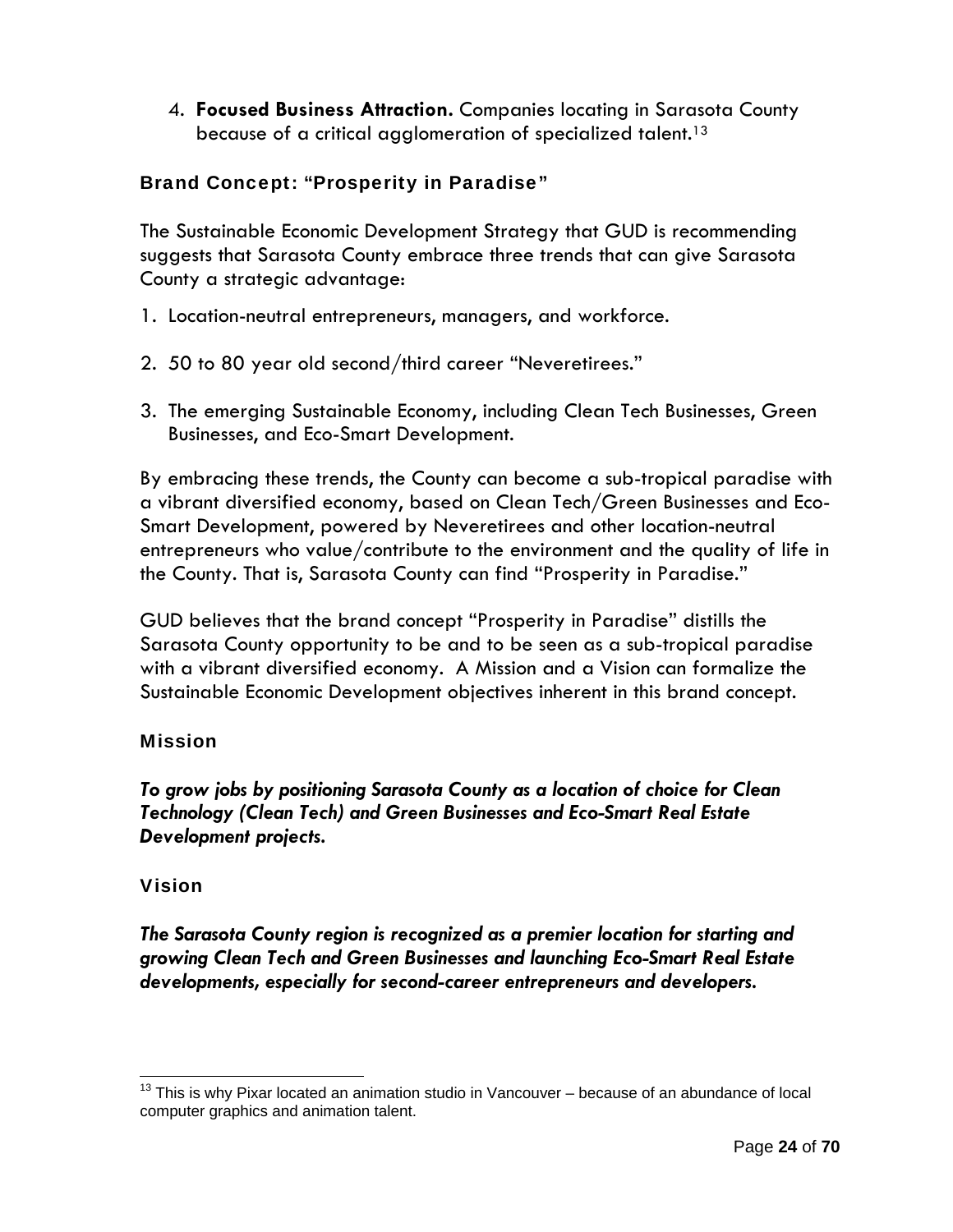### SECTION V – RECOMMENDATIONS

Global Urban Development (GUD) is making seven recommendations to Sarasota County to assist in achieving the County's Sustainable Economic Development objectives. These are summarized in the table below. Additional detail is provided on each recommendation in the remainder of this section.

| No.                       | <b>Recommendation</b>                                      | Goal                                                                                                                                                                                         |
|---------------------------|------------------------------------------------------------|----------------------------------------------------------------------------------------------------------------------------------------------------------------------------------------------|
| 1                         | Initiate a Business<br>Development Network                 | Create a regional Business Development<br>Network to support the attraction, establishment,<br>and growth of Clean Tech and Green<br>entrepreneurial enterprises.                            |
| $\overline{2}$            | <b>Expand the Green Business</b><br>Partnership            | <b>Expand Sarasota County's Green Business</b><br>Partnership so that Sarasota County has the<br>highest per capita number of certified Green<br>Businesses of any county in the nation.     |
| 3                         | Establish a Clean Technology<br>Support Infrastructure     | Develop a support network to expand the<br>number of Clean Technology companies that<br>locate and grow in Sarasota County.                                                                  |
| $\boldsymbol{\varLambda}$ | Launch a Green Energy and<br><b>Resource Recovery Park</b> | Establish a Green Energy and Resource<br>Recovery Park at the Sarasota County Central<br>Landfill.                                                                                           |
| 5                         | <b>Innovate Eco-Smart</b><br>Development                   | Support innovations in Eco-Smart Development<br>in the Energy Economic Zone (EEZ), and<br>throughout the County.                                                                             |
| 6                         | Organize a Green Talent<br><b>Response System</b>          | Align the County talent supply chain to have the<br>capacity to respond effectively to increases in<br>demand for "green" skills.                                                            |
| 7                         | <b>Formulate a Communications</b><br>Strategy              | Develop and communicate a brand identity for<br>the Sarasota County region that differentiates<br>the region as an attractive location for<br>entrepreneurs with an ethic of sustainability. |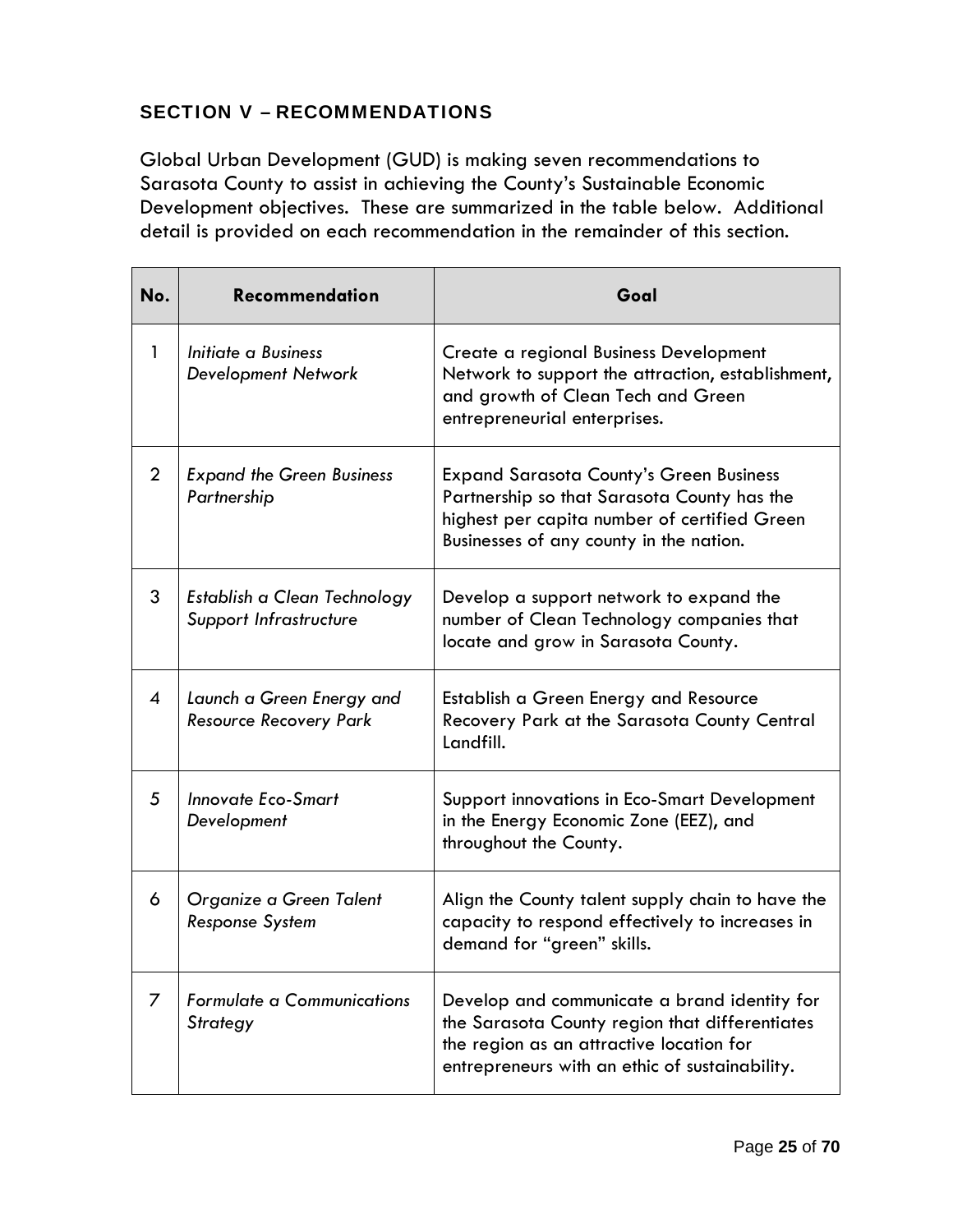### **RECOMMENDATION 1 – INITIATE A BUSINESS DEVELOPMENT NETWORK**

### *Recommendation Summary:*

- *Create a partnership between Sarasota County, the EDC, and other parties to develop a regional Business Development Network.*
- *Focus on assisting the growth of existing Clean Tech and Green entrepreneurial companies in the region and on the start-up of new Clean Tech and Green ventures.*
- *Use the Network to assist second career entrepreneurs ("Neveretirees") in Sarasota County and to recruit them to the County as well as to assist younger entrepreneurs .*
- *Organize a team of private sector volunteers to drive the design of the Network.*
- *Include: a capital pipeline; business acceleration system; business advisor service; intellectual property commercialization; and an "Entrepreneur Concierge."*
- *Staff the Network with individuals who have private sector experience in business development.*

As has been noted in several different sections of this report, Sarasota County is early in the development of a robust business development infrastructure and therefore lacks some capacities that other regions take for granted. The typical elements of a business development infrastructure that warrant more deliberate development and investment include the following:

- A well-integrated **capital pipeline** that supports businesses as they move from one stage of development to another. This would include:
	- Angel and seed capital networks and funds.
	- Venture capital networks and funds.
	- Mezzanine debt.
	- Working capital and growth capital.
	- Private equity investment.
- A **business acceleration support system** that helps companies at different stages with:
	- Market analysis and business planning.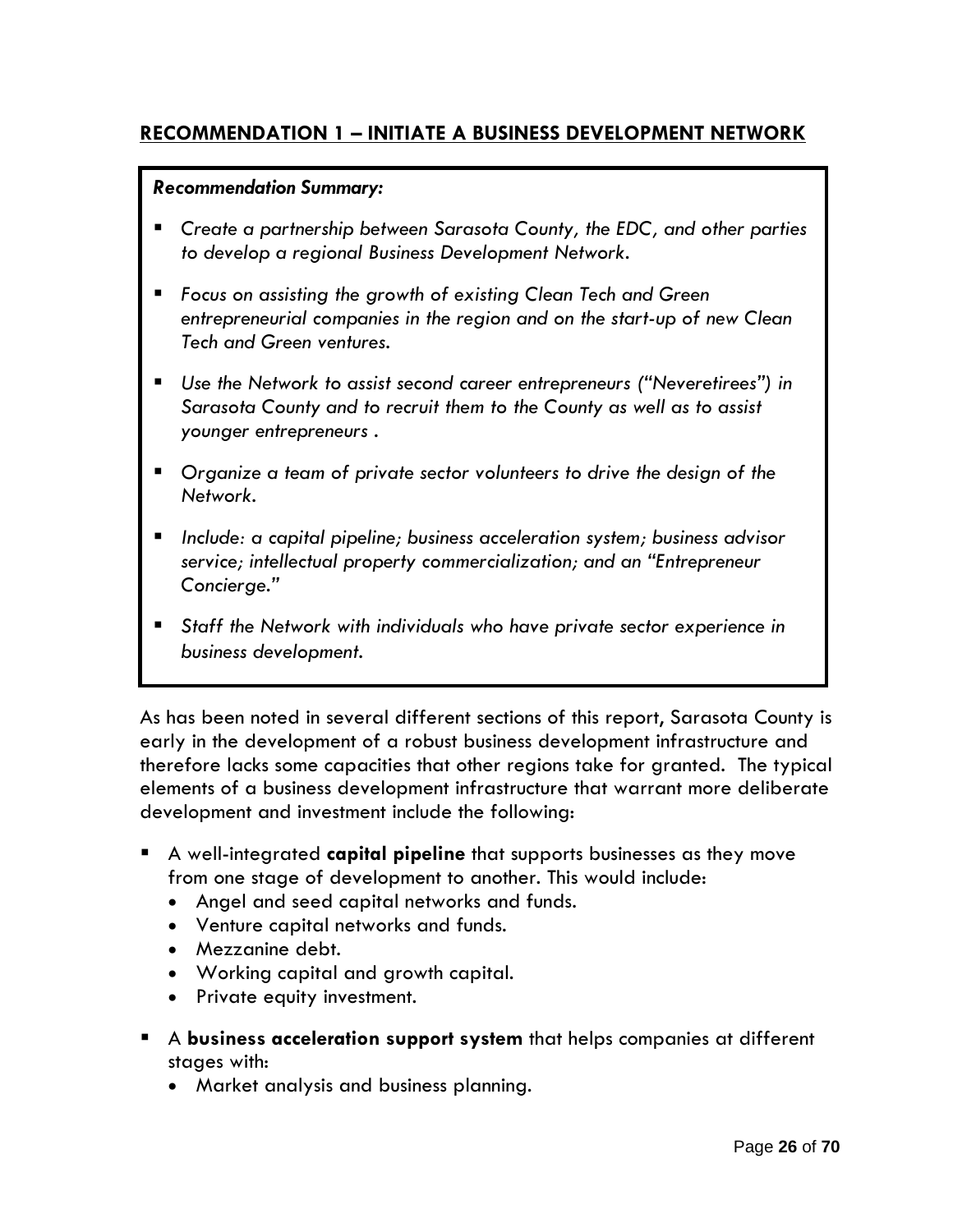- Capital raising and offering memoranda.
- Management team recruiting.
- Acquisition of high quality business services.
- Board development.
- Physical space and back office support infrastructure.
- **Entrepreneurship development** that helps entrepreneurs develop skills needed at different stages of business development.
- An **intellectual property (IP) commercialization infrastructure** that links entrepreneurs and investors to potential sources of IP at universities, federal labs, private labs, and other sources of invention and discovery.
- A strong **business attraction, retention, and expansion** program that works with existing companies to help them grow in the region, and targets the appropriate companies for location in the County.
- **Peer networks** that connect business entrepreneurs with each other in ways that maximize generative relationship building.
- A **business development infrastructure** that integrates all these pieces at the regional level with appropriate state and federal resources.

The Economic Development Corporation (EDC) Strategic Plan made a number of recommendations related to the building of a business assistance infrastructure, many of which have been integrated into the EDC Business Plan. The key elements are summarized below.

| <b>Infrastructure</b><br><b>Elements</b> | <b>Related EDC FY 2011 Business Plan Objectives</b>                                                                                                                                                                                                                                                                                                                                                                                                   |
|------------------------------------------|-------------------------------------------------------------------------------------------------------------------------------------------------------------------------------------------------------------------------------------------------------------------------------------------------------------------------------------------------------------------------------------------------------------------------------------------------------|
| <b>Capital Pipeline</b>                  | Utilize the Incentive Fund as a potential source for Proof of<br>п<br>Concept projects in target platforms<br>Strengthen connections with capital networks and alliances<br>with equity funds:<br>Support the Sarasota Chapter of the Gulf Coast Venture<br>Forum<br>Market the Tamiami Angel Fund to local investors<br>$\bullet$<br>Strengthen ties with the Florida Venture Forum<br>Monitor developments of Venture Capital Funds in the<br>state |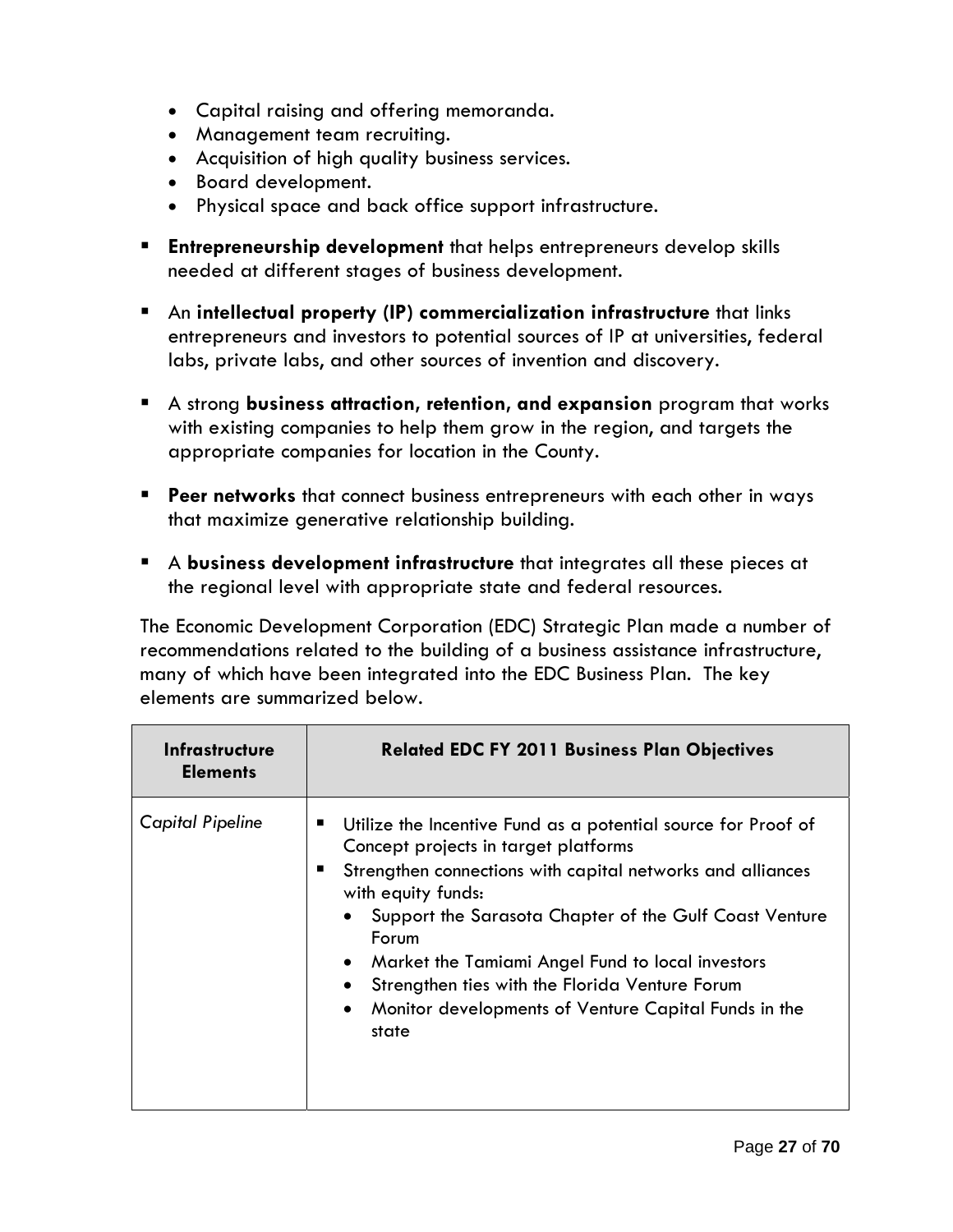| <b>Infrastructure</b><br><b>Elements</b>                                                 | <b>Related EDC FY 2011 Business Plan Objectives</b>                                                                                                                                                                                                                                                                                                                                                                                                                                                                                                                                                                                                                                                                                                                                                                                                                                                            |
|------------------------------------------------------------------------------------------|----------------------------------------------------------------------------------------------------------------------------------------------------------------------------------------------------------------------------------------------------------------------------------------------------------------------------------------------------------------------------------------------------------------------------------------------------------------------------------------------------------------------------------------------------------------------------------------------------------------------------------------------------------------------------------------------------------------------------------------------------------------------------------------------------------------------------------------------------------------------------------------------------------------|
| <b>Business</b><br><b>Acceleration</b><br>Support and<br>Entrepreneurship<br>Development | Establish a regional innovation center (incubator) with USF as<br>п<br>the lead partner<br>Coordinate with other incubator resources (e.g. the HUB,<br>Newtown Incubator, North Port Incubator, IntegraClick,<br>etc.)                                                                                                                                                                                                                                                                                                                                                                                                                                                                                                                                                                                                                                                                                         |
| <b>Intellectual</b><br>Property (IP)<br>Commercialization                                | Seek commercialization opportunities for companies through<br>п<br>relationships with universities<br>Strengthen connections with research institutions<br>ш<br>Foster commercialization and technology transfer<br>п<br>opportunities:<br>Match corporate IP with local companies<br>Build relationships with Florida High Tech Corridor Tech<br>$\bullet$<br><b>Transfer Officers</b><br>Watch for commercialization opportunities through New<br>$\bullet$<br>College, Ringling, and USF<br><b>Conduct Small Business Innovation Research (SBIR) and</b><br>$\bullet$<br><b>Small Business Technology Transfer (STTR) opportunities</b>                                                                                                                                                                                                                                                                     |
| <b>Business Attraction,</b><br>Retention, and<br>Expansion                               | ш<br>Enhance business assistance programs and services:<br>Major employer visits<br>Implement Economic Gardening program<br>Provide information workshops for companies<br>Aggressively recruit companies in target platforms<br>п<br>Enhance company communication programs<br>Continue key recognition programs (Hall of Fame; Industry<br>Tour)<br>Target workforce programs to enhance skills in targeted<br>п<br>industry sectors<br>Continue to develop locally controlled incentives<br>п<br>Create a leading edge international business development<br>п<br>program<br>Conduct an international trade mission<br>Complete a database of companies that do international<br>trade<br>CEO Forum for companies in international trade<br>$\bullet$<br><b>Understand Port Manatee resources</b><br>$\bullet$<br>Enhance international trade education and training<br>$\bullet$<br>programs for companies |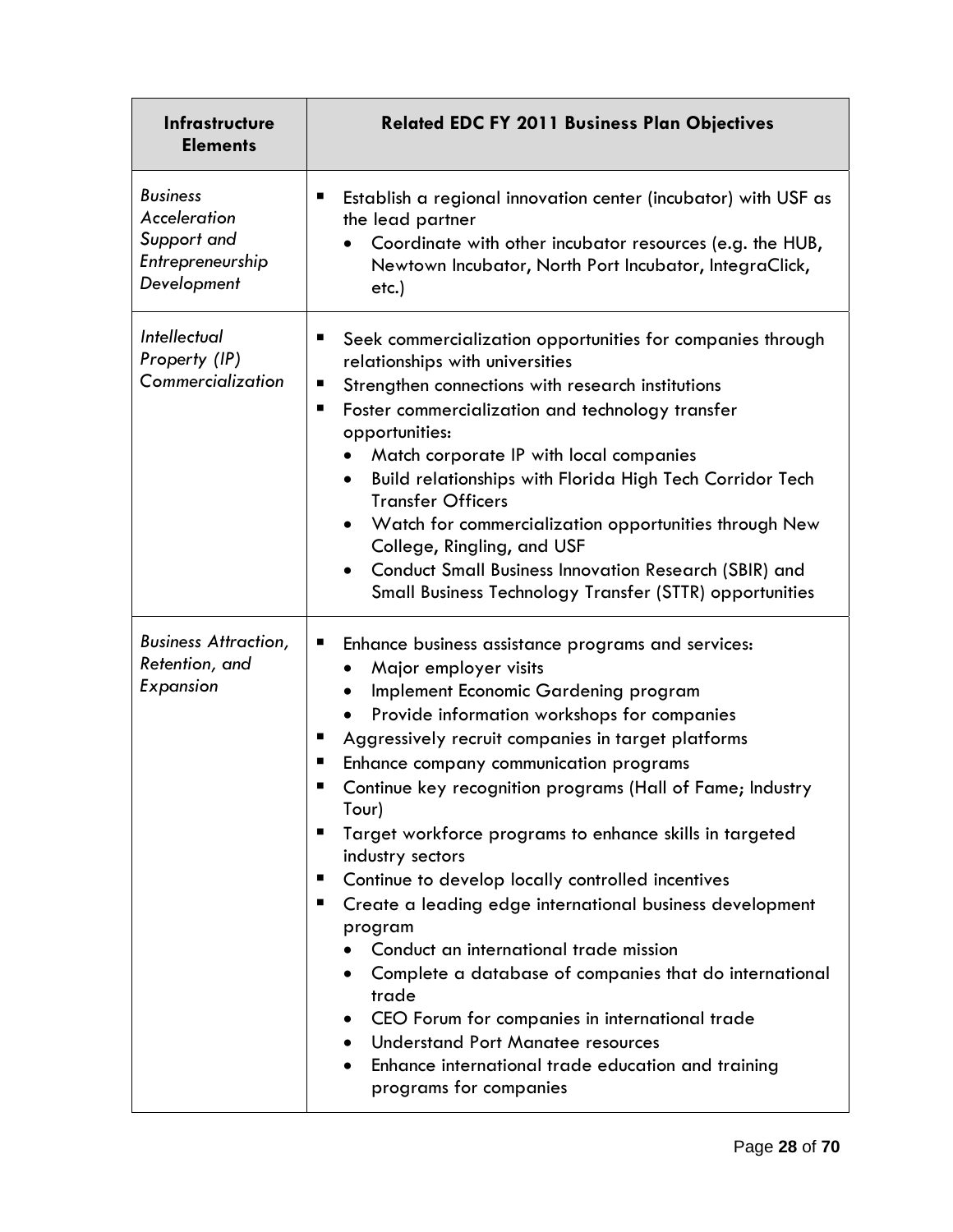| <b>Infrastructure</b><br><b>Elements</b>   | <b>Related EDC FY 2011 Business Plan Objectives</b>                                                                                                                                                                                                                                                                                                                                 |  |
|--------------------------------------------|-------------------------------------------------------------------------------------------------------------------------------------------------------------------------------------------------------------------------------------------------------------------------------------------------------------------------------------------------------------------------------------|--|
|                                            | Hire a Research Manager to conduct research and analysis<br>of market platform industries<br>Support a strong film and entertainment program<br>■                                                                                                                                                                                                                                   |  |
| Peer Networks                              | Hold regular CEO Forums and Roundtables (CEO Forum;<br>п<br>Peerspectives; Green Drinks, etc.)                                                                                                                                                                                                                                                                                      |  |
| <b>Regional and State</b><br>Collaboration | Lead and manage the Partners Council<br>Continue collaborative affiliations with Manatee County, the<br>■<br>Tampa Bay Partnership, and the Southwest Florida Economic<br>Development Partnership<br>Strengthen local company connections with entrepreneur<br>■<br>resources, such as the Florida High Tech Corridor, Tampa Bay<br>Technology Forum, and Suncoast Technology Forum |  |

GUD strongly supports these objectives to begin developing a more formalized business development infrastructure and recognizes that significant progress is being made, particularly in the area of developing a well staffed, coherent, systematized approach to business attraction.

To complement this effort, GUD recommends development of a more formalized regional Business Development Network to organize a "pipeline" of entrepreneurial enterprises – both existing companies and start-ups – in the region and to assist in attracting new ventures to the region.

# Implementing a Regional Business Development Network

The implementation details for this recommendation are summarized below.

- **Partnership.** The Network could be launched as a partnership between the County, the Sarasota EDC, and, potentially, one or more other parties. (Eventual participation by the Manatee EDC would be highly recommended to give it a regional scope.)
- **Private sector leadership.** It is critical that the Network be designed with input and support from key private sector leaders in the community who have business start-up, investment, and growth experience, and who know the private sector networks and resources that are relevant to this work. GUD recommends assembling a Design Team for the Network consisting of 10-12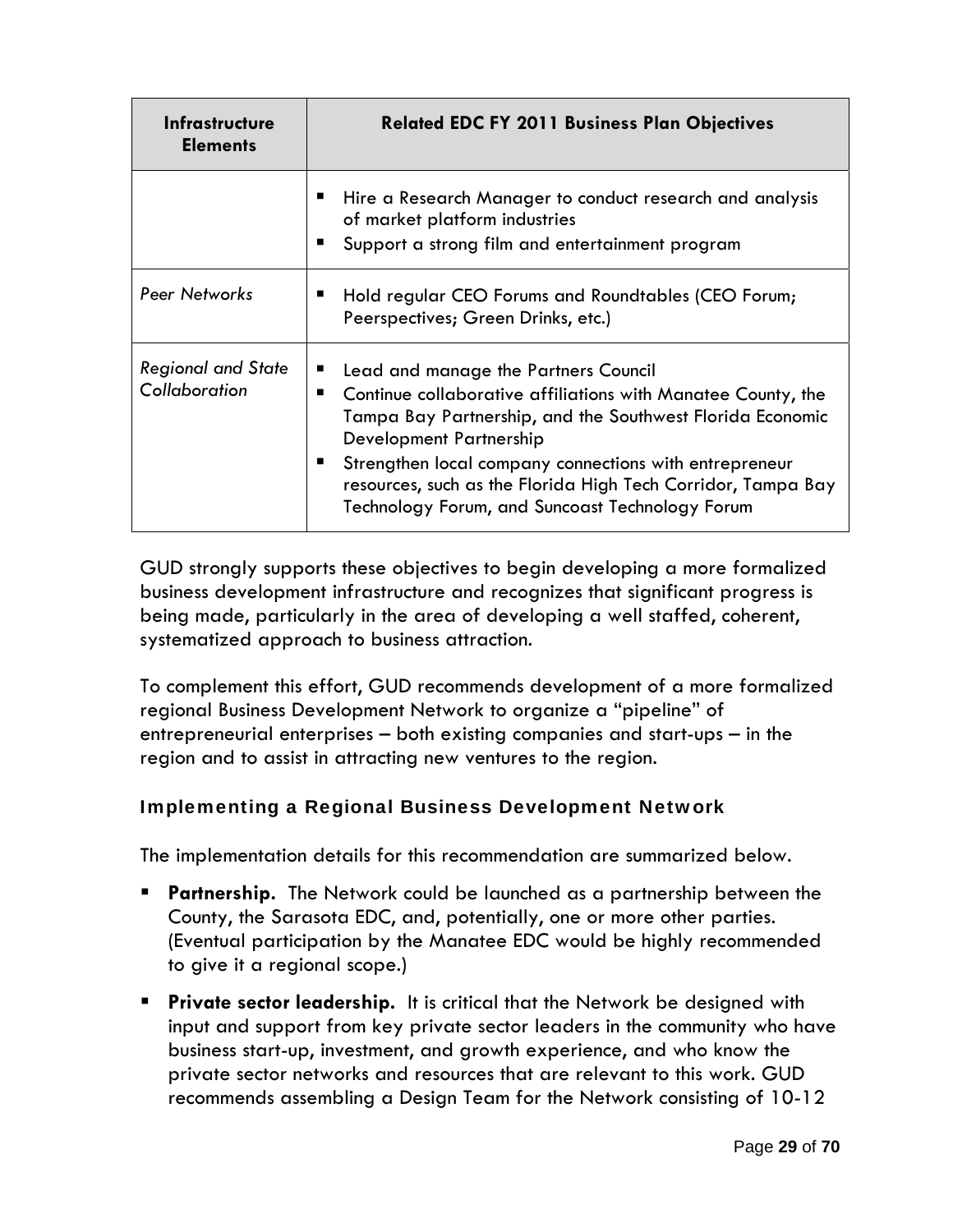individuals who fit this description, and who would be supported by County, EDC, and other staff resources.

- **Working Groups on key network functions.** The Design Team, with staff assistance, should assemble Working Groups to flesh out the details for each of the primary functions of the Business Development Network, including:
	- *Organizing a more formalized investment capital pipeline.* A serious regional development system involves structured deal flow relationships between angel/seed investors, venture capitalists, mezzanine capital, private equity, and conventional debt capital.

As the players get used to interacting with each other, they develop common standards on due diligence, business plan formats, and hurdle rates, which get communicated to entrepreneurs so that they know what the investor expectations are and they can plan for it.<sup>14</sup>

Identification, encouragement, and coordination of these assets in the Sarasota County region, and building working relationships between them should, over time, constitute a coordinated "deal flow" pipeline. If successful, this will help put Sarasota County on the national venture capital map and also catalyze the formation of new angel, seed, and venture capital funds in the region.

 *Developing a more robust business incubation/acceleration system.* Business acceleration involves the intentional organizing of resources around an entrepreneurial/management team to accelerate business growth. The most promising examples in the County are private sector initiatives such as the Hub and the IntegraClick business incubators.

A more formalized larger scale business acceleration system for differentiating the needs of companies by type of company and the business resources available to them can lead to the creation of business services support systems for companies that investors have confidence in. This will, in turn, help this capacity evolve over time.

 *Organizing business advisors for entrepreneurs.* Sarasota has an extraordinary depth of senior business executive experience in its retiree (or 'Neveretiree') community. As one interviewee noted: "We were able to put together a world class board in preparation for a potential IPO event – without having to recruit anyone from outside of Sarasota County. There are just not many mid-sized metropolitan communities where you

<sup>&</sup>lt;sup>14</sup> The JumpStart program in Cleveland is a terrific example of this (although admittedly on a scale that is unlikely to happen in Sarasota.) Using a dedicated seed fund and high levels of focused entrepreneur assistance, they have built a "regional innovation system" that has brought more than \$500 million of new venture capital to the region. See www.jumpstartinc.org for more information.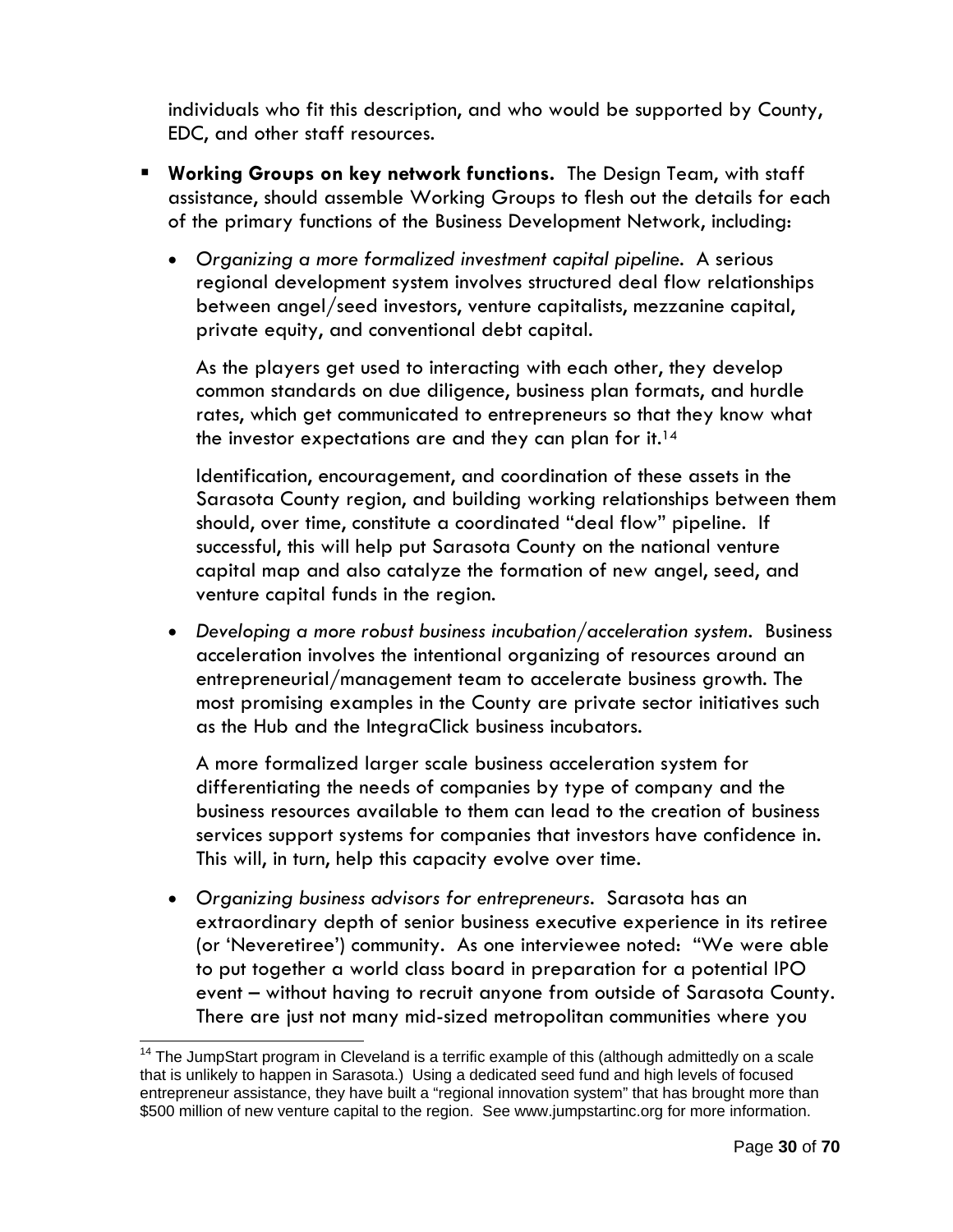could do that." One function of the Design Team will be to figure out how to organize this talent pool to support promising entrepreneurs in a more systematic way. (One idea, for instance, would be to develop a network of former executives who would be willing to serve in an advisory capacity to entrepreneurial companies – a "Rent a Board" function.)

- *Establishing more proactive IP commercialization efforts.* Intellectual property (IP) commercialization rarely happens from simply establishing relationships with potential IP sources. It usually requires a very proactive strategy that is able to reach into IP sources, scan and catalogue their IP, organize transactions with private companies, and help companies negotiate intellectual property relationships. These kinds of activities are best done when there is a clear technology or market niche focus.<sup>15</sup>
- *Undertaking targeted entrepreneur attraction.* The Network can play a role in attracting second and third career entrepreneurs to the Sarasota region by working through existing social networks. As was articulated in Section IV, the GUD team believes that Sarasota County has a unique opportunity to leverage its attractiveness as a retirement community to attract entrepreneurs from the "Neveretiree" community – 50 to 80 year olds who are interested in pursuing a second or third career as an entrepreneur while establishing a home base in their retirement location.<sup>16</sup> GUD has provided a detailed set of recommendations on how to take advantage of this opportunity in the attachment: *Attracting and Retaining 50-80 Year Old Green Talent*.

One element of targeted entrepreneur attraction that should be considered is an "Entrepreneur Concierge" service to introduce potential entrepreneurs to the region. The Concierge would be staffed by volunteers who provide a personalized introduction to the business and government resources and the environmental and social amenities of the region, as well as introductions to other entrepreneurs who can provide a personal perspective on the region as a good place to grow a business.

 **Focus on Clean Tech and Green Businesses.** The Business Development Network can encourage Clean Tech businesses. GUD, in collaboration with the EDC, has been able to identify more than 60 Clean Tech businesses

 $15$  The work of the Global Midwest Alliance is a good example of this kind of proactive approach. They work directly with labs like Argonne; scan and categorize their IP (so they form their own judgment about how useful it is); and then broker meetings with companies and investors to accelerate commercialization.

<sup>16</sup> The Kauffman Foundation's May 2010 *Index of Entrepreneurial Activity, 1996-2009*, found that across the entire U.S. population, the highest rate of entrepreneurship since 2007 is among the 55-64 age group. People older than 55 were on average twice as likely to create successful new companies than were younger entrepreneurs between the ages of 20 and 34.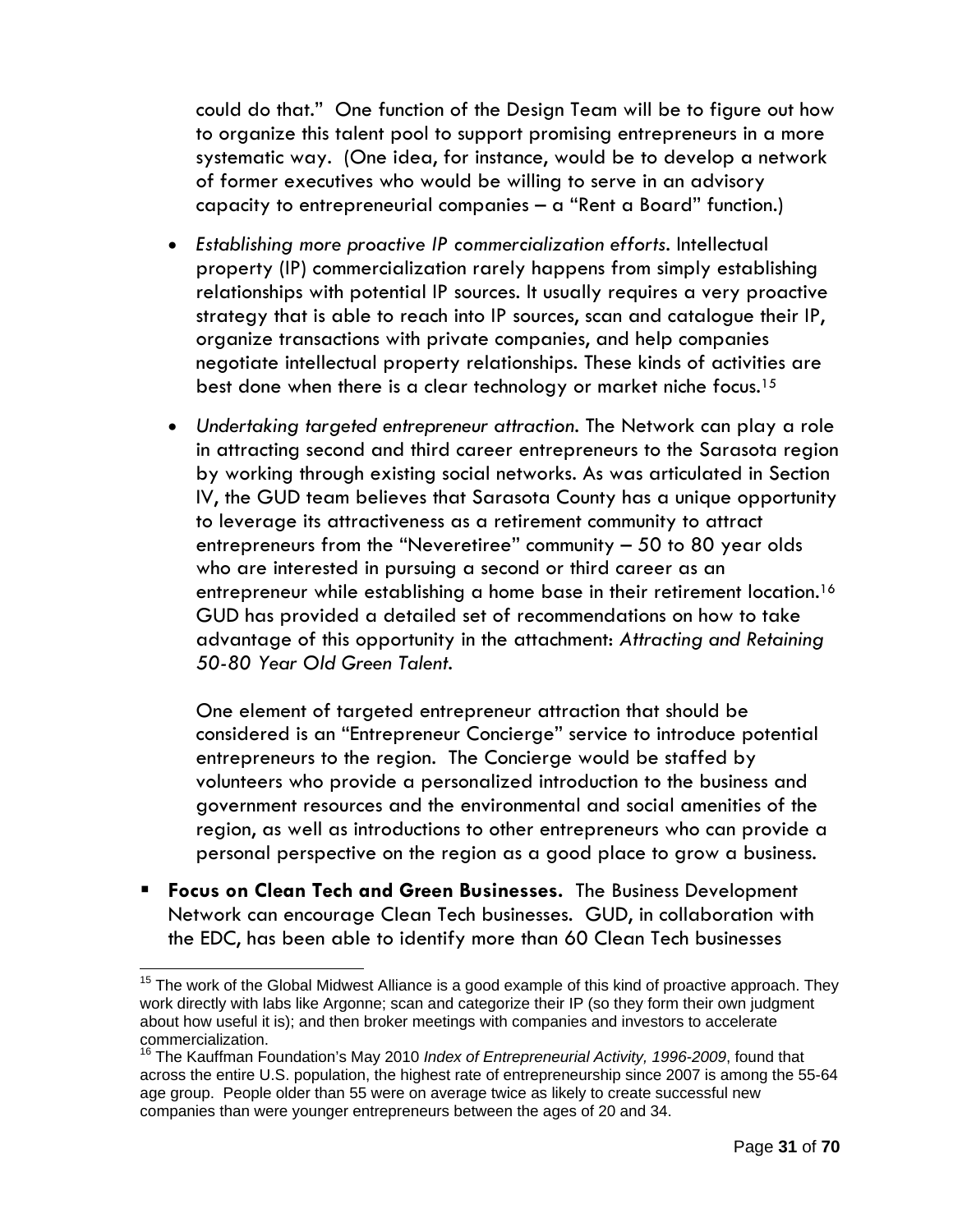currently located in Sarasota County. However, it does not make sense to set up the infrastructure involved in a Business Development Network and then restrict it to serving only Clean Tech Businesses. Any Green Business and any business prepared to become a Green Business should be able to take advantage of the Business Development Network.

- **Staff with private sector expertise.** Initial support for the design of the Business Development Network can be provided by GUD team members who have extensive experience in these content areas. Over time, the Network will require dedicated staff who have enough private sector credentials to gain the trust and respect of the entrepreneurs and investors they are working with.
- **Think regionally.** Economic development is an inherently regional function. Markets and private sector companies think and act on the basis of regional economies and labor markets. Political jurisdictions are not very relevant to their businesses, except in the manner in which they create variation in regulatory compliance and incentives. Sarasota County is competing against other regions – the East Coast, West Coast, Miami, etc. – not against Manatee County. The GUD team fully agrees with the sentiment expressed in Sarasota County Administrator Jim Ley's recent "Musings":

*"Regardless of the reason, Sarasota County and Manatee County are clearly viewed by the outside world and most of the local world as one economy. Other than those who use our processes (permits, land use, etc) there may be less than 100 non-government people in the two counties that even recognize the difference. Our economies, workforce and transportation are linked as if one community. This close alignment suggests that if either economy improves, all benefit in meaningful ways (employment, property taxes, sales tax, etc). There is a growing recognition that our competition is not among ourselves but it is with other economic communities like the Tampa Bay, or the Lee/Collier region. If that is so, is it time for an even closer alignment of our regional economic development efforts?"* 

The Business Development Network needs to be a genuinely *regional* network that works across organizational silos.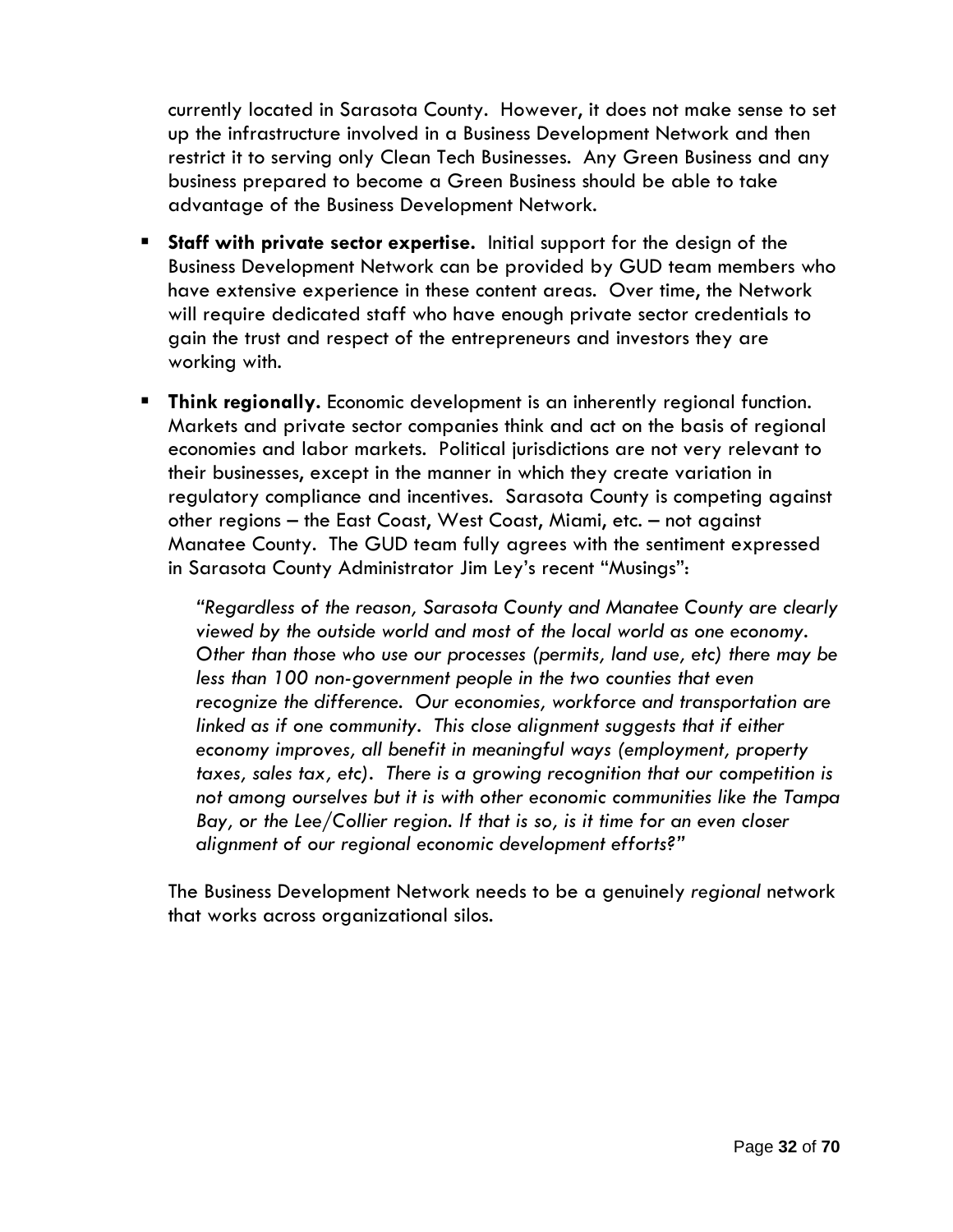### Targeted Business Retention and Attraction

A Business Development Network needs to be supported by a robust business attraction and retention strategy. Sarasota County has not had a historically strong business attraction strategy. The new EDC strategic plan is focused on making improvements in this area, including:

- **Increasing presence in the business attraction marketplace.** The GUD team noted, for instance, that Sarasota County has a weak presence in some of the core site selection publications and organizations.17
- **Identifying specific sectors for attraction and getting embedded in the relevant networks for those sectors.** Business attraction and retention generates the best results when it is highly targeted to different types of firms that allow the economic development professionals to build knowledge, competence, and relationships in the sector. This competence has to be built over time and requires a specialized kind of staff expertise.<sup>18</sup> It requires a focused approach, and deep engagement in the networks of the targeted firms – including their trade shows, industry associations, relevant professional organizations, investor networks, etc. In addition to Clean Tech, logical sectors where Sarasota County already has strength include health care and digital media and arts.

Significant progress is being made now in business attraction. The EDC has hired a new Executive Vice President with specific business attraction responsibilities. The EDC is implementing a new systematized approach to business attraction and realizing some early successes, such as the attraction of Sanborn Studios to Lakewood Ranch.

<sup>&</sup>lt;sup>17</sup> For instance, the May 2010 issue of Site Selection Magazine published its Annual Guide to economic development organizations. Sarasota County is not listed, despite 29 other entries for the State of Florida. In addition, Sarasota County does not participate in CoreNet Global, the leading association for corporate real estate professionals.

 $18$  The experience with regions recruiting companies from specific industries and regions (e.g. Japanese automotive suppliers) is a good example of this. Major company location announcements were often preceded by a decade or more of relationship building – often involving annual trips to Japan – that built confidence in the locating customer.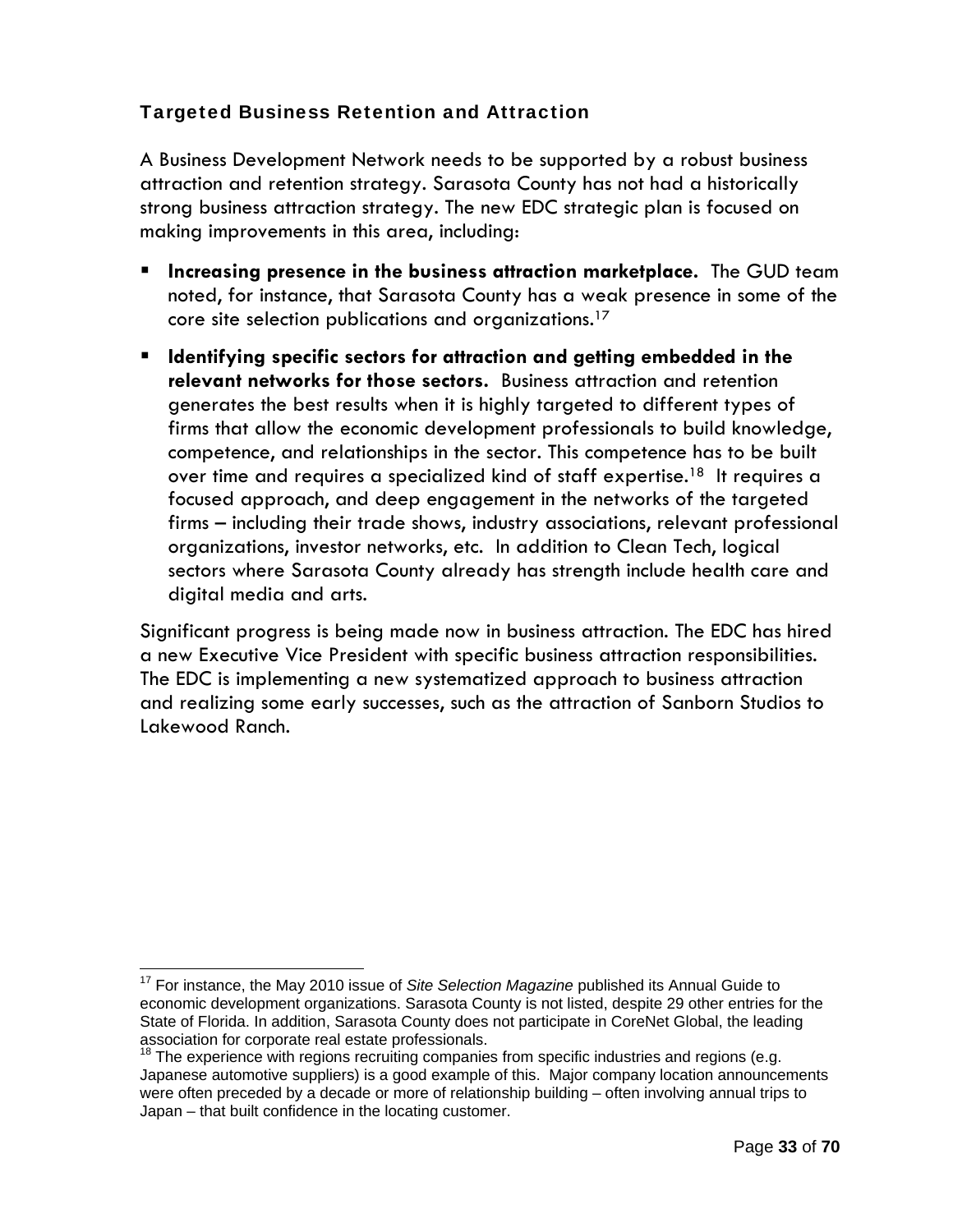# **RECOMMENDATION 2 – EXPAND THE GREEN BUSINESS PARTNERSHIP**

#### *Recommendation Summary:*

- *Expand the marketing and the staffing of the Green Business Partnership.*
- *Set the goal of becoming the county with the highest per capita rate of certified Green Businesses in the nation.*
- *Develop a robust set of follow-on activities for businesses that receive Green Business certification.*
- *Use this Network to promote joint ventures, business-to-business (B-B) and business-to-consumer (B-C) transactions, and advanced assistance to save more money.*
- *Encourage the initiation, expansion, attraction, and retention of Green Businesses.*

Sarasota County has the opportunity to expand and strengthen its successful Green Business Partnership, which has provided Green Business certification to 128 Sarasota County businesses. (A more extensive discussion of this recommendation is included in the Attachment: *Green Business Partnership Expansion*.) The Sarasota County Green Business Partnership is one of the leading Green Business Certification Programs in the United States and has been replicated in other counties, yet it operates with one half-time staff person.

With additional resources and a more aggressive marketing strategy, the Green Business Partnership could expand to include a much larger percentage of the 14,000 businesses in Sarasota County. Also, a comprehensive post-certification program could be implemented, including:

- **F** Formation of a Green Business Network.
- **Promotion of additional business activity both business to consumer (B-C)** and business to business (B-B) – for certified Green Businesses.
- Provision of advanced assistance to save additional money and resources.
- **Establishment of a business assistance program for Green Businesses.**

A significant expansion of the Green Business Partnership could be accomplished at modest cost by making the position of Coordinator full-time and by adding two additional staff. The Coordinator of the Green Business Partnership projects that this expansion could produce at least 20 certifications per month – 240 per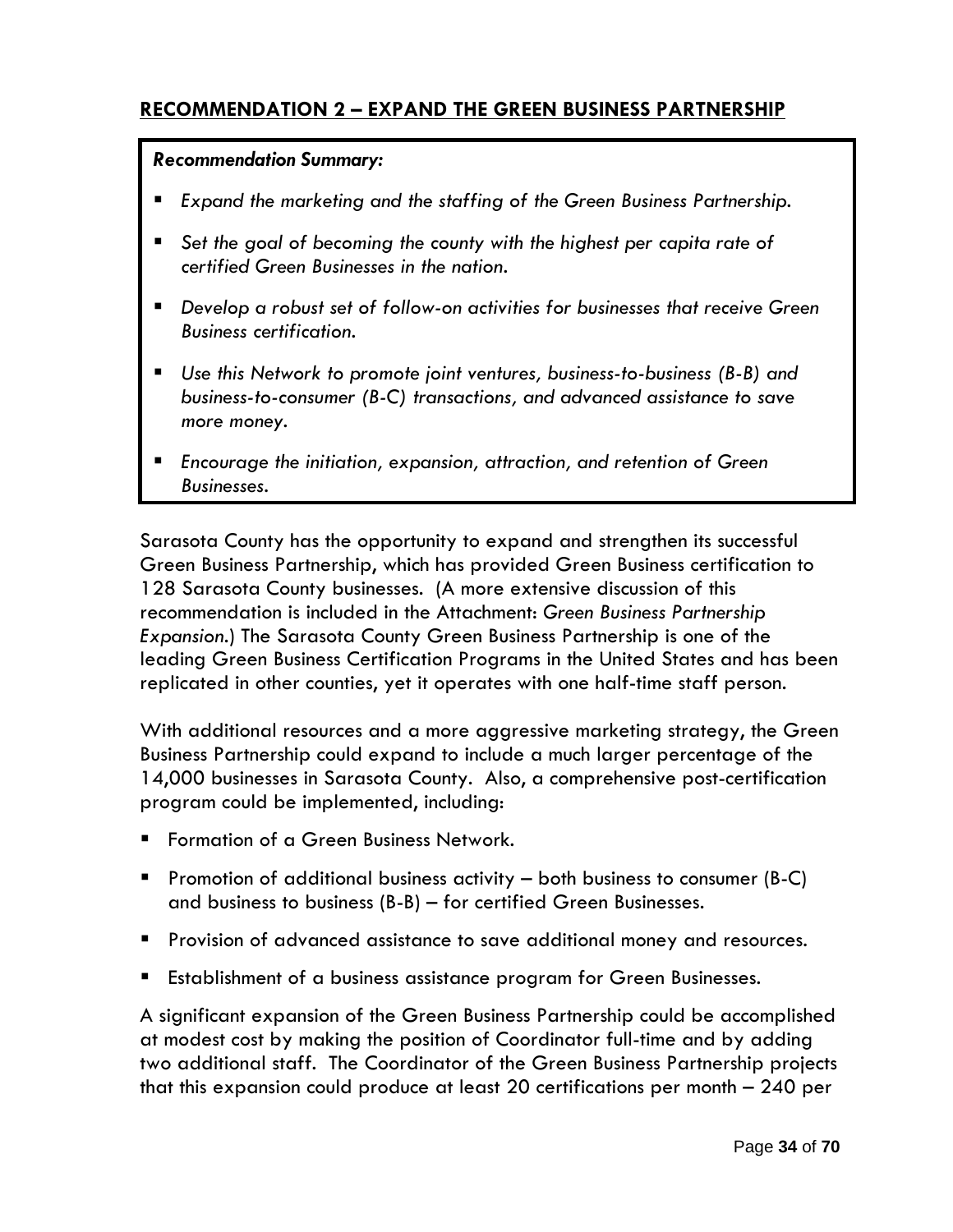year. Any downtime in relation to certification could be used to promote the Green Business Partnership and to build the Green Business Network and other post-certification activities.

Through expansion of the Green Business Partnership, Sarasota County will be in position to maintain and publicize its position as the county with the largest number of Certified Green Businesses, per capita, in the nation.

An expanded and strengthened Green Business Partnership would make a significant contribution to building a Sustainable Economy in Sarasota County by:

- Saving a much larger amount of money and resources.
- **Preventing pollution on a much more significant scale.**
- Stimulating the Sarasota County market for the products and services of local Clean Tech Businesses.
- Assisting in diversifying the Sarasota County economy without adversely impacting the Sarasota County environment and quality of life.

### Implementing an Expanded Green Business Partnership

To accomplish these goals, GUD recommends nine specific steps:

- 1. **Increase Staffing.** Increase the staffing of the Green Business Partnership, with staff promoting the program and encouraging post-certification activities when they are not doing certifications.
- 2. **Set Targets.** Formulate a target for the number of businesses certified per year and aggressively promote the Green Business Partnership to reach that target.
- 3. **On-Line Option.** Enhance the on-line dimension of Green Business Certification.
- 4. **Develop Measurement Metrics.** Identify and implement metrics for resources and dollars saved and pollution prevented through Green Business Certification.
- 5. **Promote Green Businesses.** Promote the Sarasota County Green Map and other ways to encourage consumers to patronize Certified Green Businesses.
- 6. **Create a Green Business Network.** Constitute a post-certification program for Green Businesses – in the form of a Green Business Network – perhaps in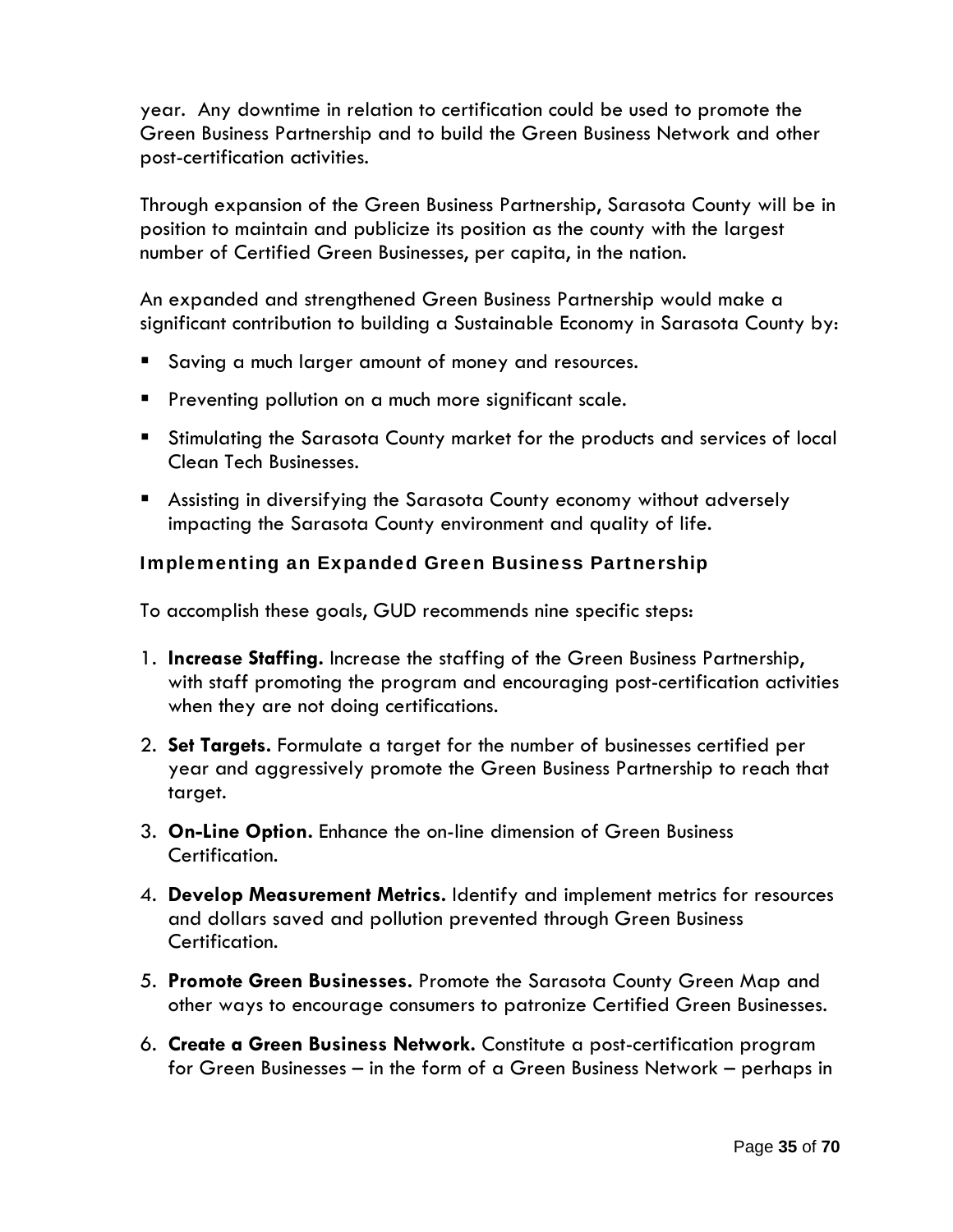association with the Greater Sarasota Chamber of Commerce's Green Business Leadership Council.

- 7. **Encourage Green B-B Business.** Encourage Green B-B (business to business) transactions through the Green Business Network, government purchasing programs, and other means.
- 8. **Advanced Program.** Establish an advanced program to save additional money and resources.
- 9. **Green Business Attraction.** Implement a program for encouraging initiation, expansion, attraction, and retention of Green Businesses in Sarasota County.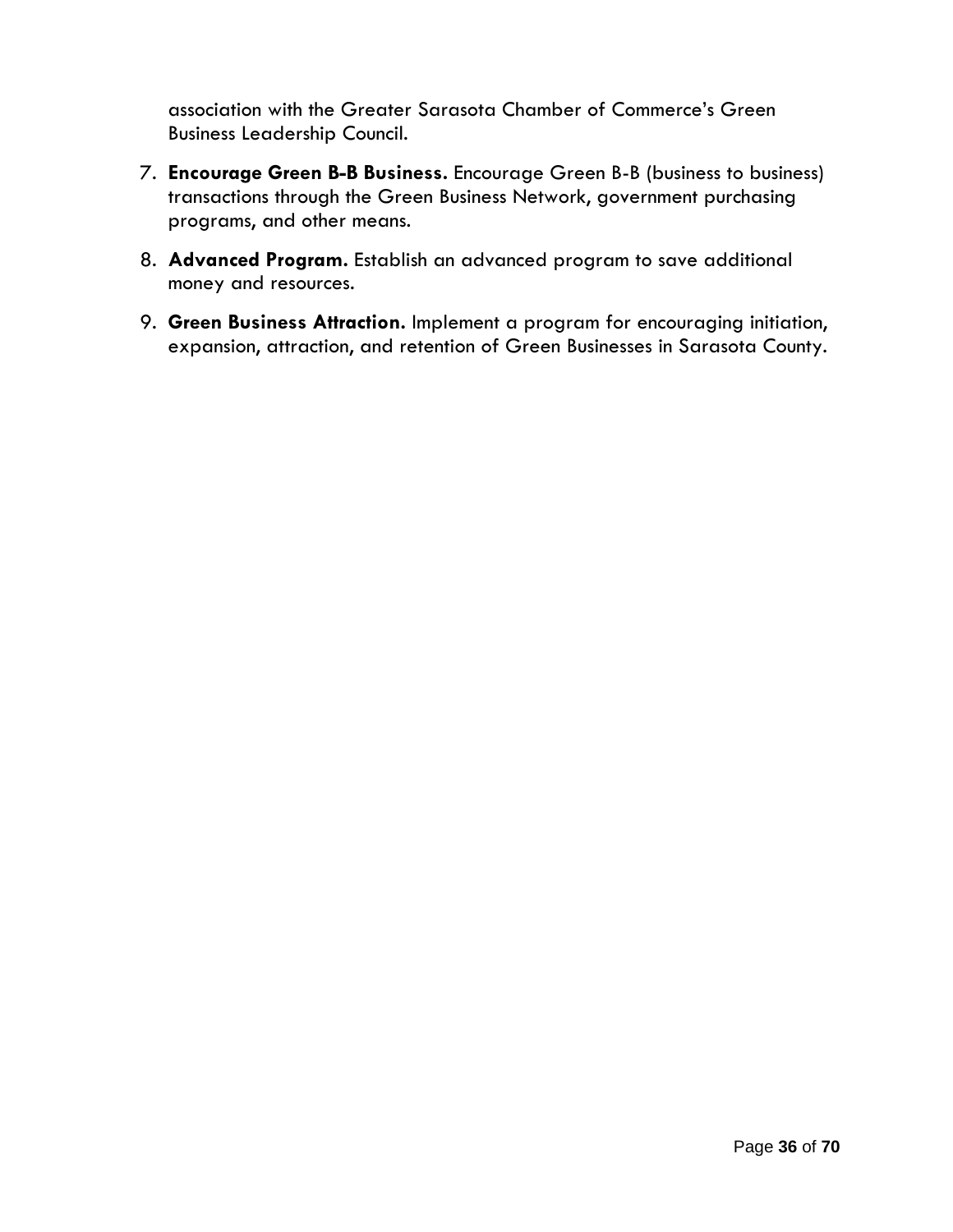# **RECOMMENDATION 3 – ESTABLISH A CLEAN TECH SUPPORT INFRASTRUCTURE**

#### *Recommendation Summary:*

- *Develop an inventory of Clean Technology ("Clean Tech") companies, and update the inventory on an annual basis.*
- *Initiate and staff a Sarasota County Clean Tech Network including Clean Tech firms, investors, utilities, service providers, academic institutions, and economic development organizations.*
- *Launch sub-sector networks in promising market segments, including Green Construction, Water Technology, Renewable Energy, Sustainable Agriculture, and Aquaculture.*
- *Develop a strategic relationship between the Network and the Ringling College of Art and Design to link local companies to faculty and student talent.*

Attracting and growing Clean Technology companies is one way to diversify Sarasota County's economic base in a way that leverages the region's environmental and sustainability heritage as a vehicle for economic prosperity. This section makes recommendations that support this outcome.

The GUD team reviewed company lists, conducted secondary Internet research, and did more than 30 interviews to identify the existing Clean Tech sub-clusters in Sarasota County. In this process, the GUD team used a taxonomy for defining Clean Tech companies. Details of this taxonomy are in the attachment: *Green Economy Classification System.* The list of companies in Sarasota County that were identified as falling into these categories is included in the attachment: *Inventory of Sarasota County Clean Technology Companies and Organizations.* 

Through this analysis and the 30+ interviews conducted with Clean Tech Company CEOs and management, it became clear that Sarasota County does not have a critical mass of competitive, export-oriented Clean Tech sub-clusters at this stage of its development. Therefore, it makes sense to focus on the Clean Tech sector as a whole, rather than discrete sub-sectors.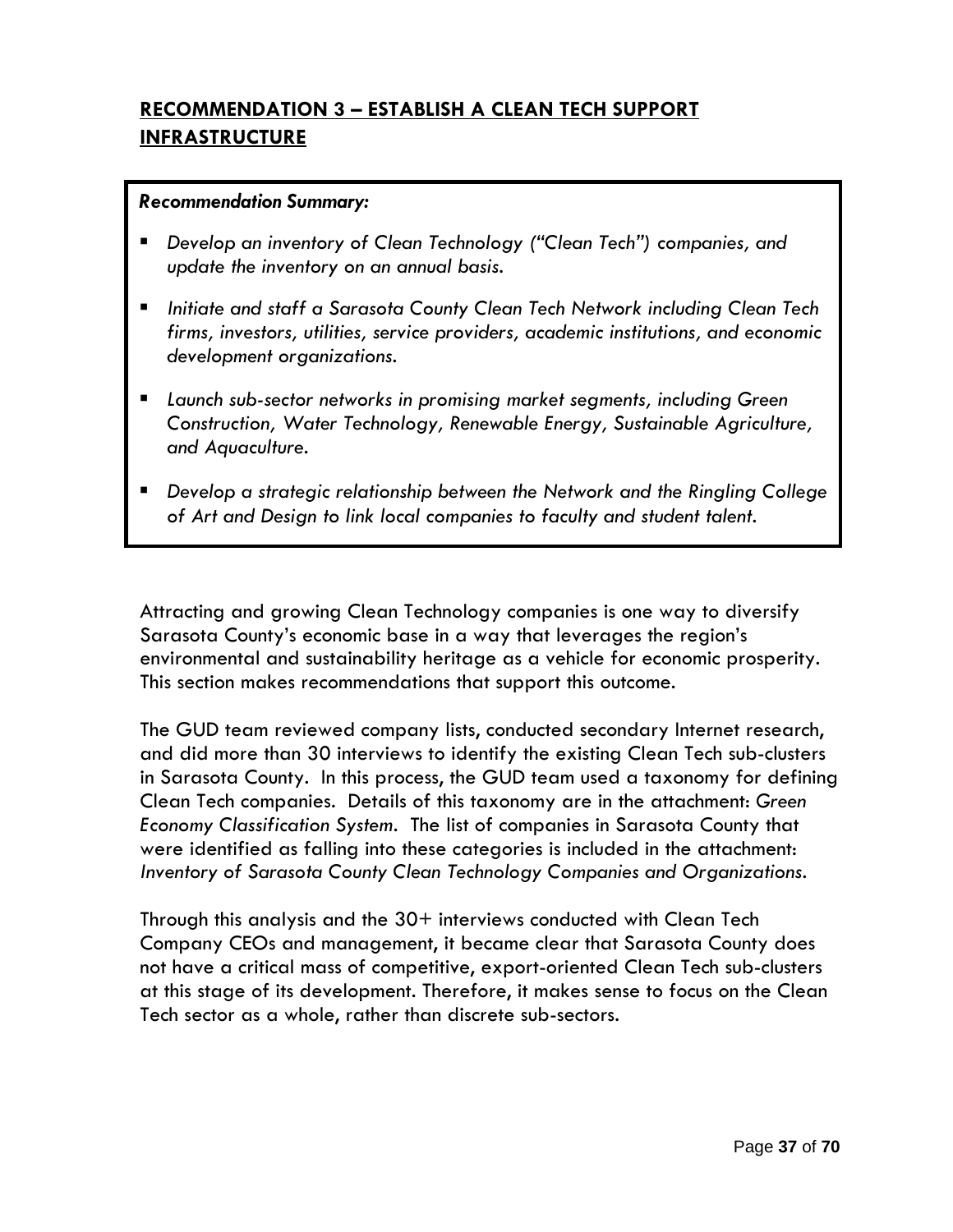A traditional approach to cluster development assumes that a region has a critical mass of firms engaged in a common market that forms the basis for a cluster and sub-cluster analysis. The cluster development strategy then typically involves the following steps:

- 1. Mapping of the firms and related support infrastructure in the cluster and relevant sub-clusters – including the networks of relationships between them.
- 2. Benchmarking potential clusters/sub-clusters against leading clusters /subclusters elsewhere and identifying areas of differentiation.
- 3. Building networks of cluster/sub-cluster leaders to:
	- **Encourage knowledge and idea exchange and cross fertilization.**
	- **Support collaborative research and development (R&D).**
	- **Build business relationships.**
	- **Understand the need for specialized support and inputs.**
- 4. Investing in specialized R&D assets that support cluster/sub-cluster innovation and connecting clusters to existing R&D assets.
- 5. Organizing access to specialized capital resources for cluster/sub-cluster investment.
- 6. Recruiting companies that fill cluster/sub-cluster gaps.
- 7. Supporting firm spin-offs and entrepreneurial start-ups.
- 8. Supporting demand for cluster/sub-cluster products and services through:
	- **Local and state policies and incentives.**
	- **Local investments, including infrastructure.**
	- Development of common industry standards (e.g. product certifications).
	- **E** Consumer mobilization and behavior change.
- 9. Organizing cluster/sub-cluster suppliers.
- 10. Organizing cluster talent providers.
- 11. Marketing and branding cluster differentiation.

Since the County does not have a critical mass of firms in any one Clean Tech sub-segment around which to organize a cluster development strategy, it makes sense to focus the Clean Tech business development at the broader level of the entire class of companies, rather than one or more specialized sub-sets. Over time, this approach will likely lead to some differentiated market segments, around which to initiate a focused sub-cluster strategy.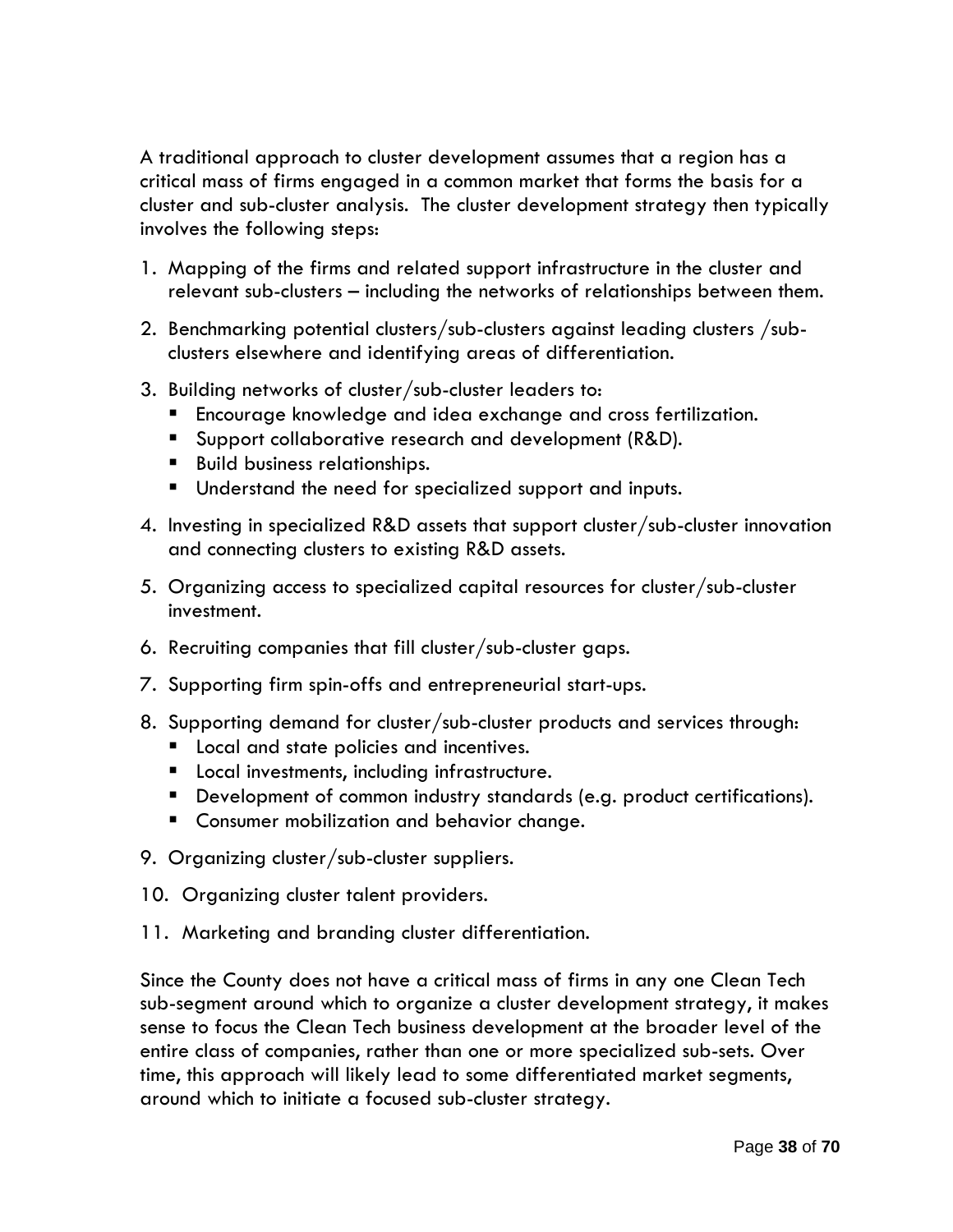### Clusters to Track for Potential Development

It is important to remember that clusters often develop in their early stages around a relatively small number of companies. There are some intriguing market segments that warrant deeper understanding, cultivation, and attention, even at this stage. Many of these have been identified and are being explored by the EDC Sustainable Systems Platform team. They include:

- **Green Construction.** Sarasota County has a significant collection of green building companies that likely have opportunities for more exporting (vs. just producing for local consumption). Currently, it appears that most of these companies are oriented towards serving the local market as opposed to exporting products and services to other markets. Deeper network analysis is warranted in many of the broader opportunities related to green construction. Three specific opportunities of note include:
	- **Sub-tropical integrated retrofits.** Companies like DwellGreen are advancing a uniquely "Florida" approach to retrofitting that stresses an integrated approach to energy efficiency, hurricane hardening, water conservation, and quality of life (including aging in place). This is a specialized niche that has relevance to other coastal sub-tropical communities in the Southeastern U.S., and into the Caribbean market. Sarasota County could demonstrate these innovative methods through the Florida House Learning Center, and potentially integrate them into the Get Energy Smart Retrofit Program.
	- **Innovative building systems and components.** There are a number of companies focused on green building systems and components in Sarasota County. Again, these have not yet risen to the level of a "sub-cluster", but there is definite promise for export-related synergies and market building.
	- **Greening of homeowner and condominium associations.** The Turtle Rock homeowners association on Palmer Ranch has demonstrated the potential for a high return on investment (ROI) on energy efficiency related to homeowner associations and condominium associations.<sup>19</sup> This is a large market nationally that no one has yet effectively developed a strategy for penetrating. The County should nurture this experiment and test out its potential for scaling up. One strategy could be to explore the interest of relevant Clean Tech companies in addressing this market and

 $19$  At Turtle Rock, the homeowners association helped save considerable annual operating costs by replacing their incandescent street lamps powered by natural gas with solar-powered LED lights, and switching the temperature controls on the subdivision's community swimming pool from natural gas to geothermal heating from a nearby pond.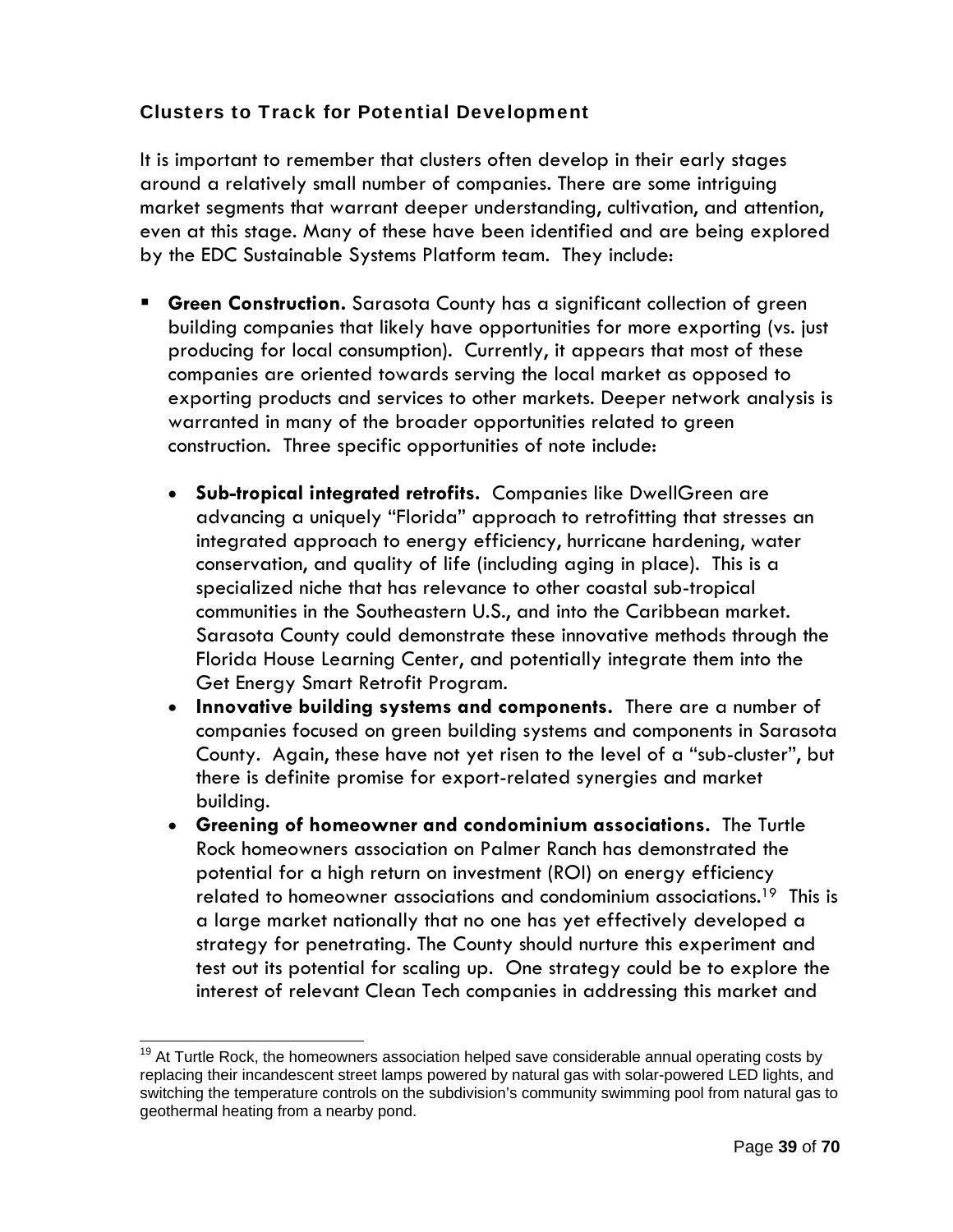then organizing a meeting of Clean Tech companies and interested condominium associations.

- **Water technology.** Significant national and international research has been conducted demonstrating that management of and access to fresh water is going to create increasingly large market opportunities. Sarasota County has some assets that could connect it more closely to this opportunity, but they would need to be more effectively leveraged. Sarasota County is a leader in the integrated water management movement. In addition, the County is home to several manufacturing companies (Crane, BIFS Technologies, and Harn RO) that are clearly in this space. In addition, Sarasota County has the good fortune to be home to Bunker Hill Capital's water systems practice group (represented by Don Borden), a major private equity player in the water equipment and systems space. Given the region's advanced practice in water management, the cultivation of this sector is worth thinking about more deeply.
- **Specialized Agriculture.** There are several companies with technologies linked to bio-remediation and specialized agricultural products and services, such as Biological Tree Services, Florikan, and Osprey Biotechnics. At this point, they do not appear to have any common technology, market, or intellectual property characteristics that would make a sub-cluster strategy immediately relevant, but in the longer term this area could evolve into a viable sub-cluster.
- **Renewable energy.** Despite the fact that it is the "Sunshine State", Florida has largely missed out on an opportunity to be a significant player in the emerging solar industry. The State policy environment has not been consistently conducive to the solar industry (compared, for instance, to California and Massachusetts) leading to a loss of investor confidence in the sector. Despite this fact, there are a number of leading alternative energy companies located in Sarasota County, such as Sunovia and WES Industries who sell products and services outside of the state, along with a robust network of local solar sales and installation firms. Several have potentially innovative business models and designs that could lead to scalable market growth. In addition, Sarasota County is home to Cruise Cars, a rapidly growing manufacturer of solar-powered golf carts and other low-speed electric vehicles for campus transportation systems.
- **Aquaculture as an R&D niche.** The Sustainable Systems Platform team emerging out of the EDC Strategic Plan has already done a large amount of work thinking through the opportunities for Sarasota County to be a national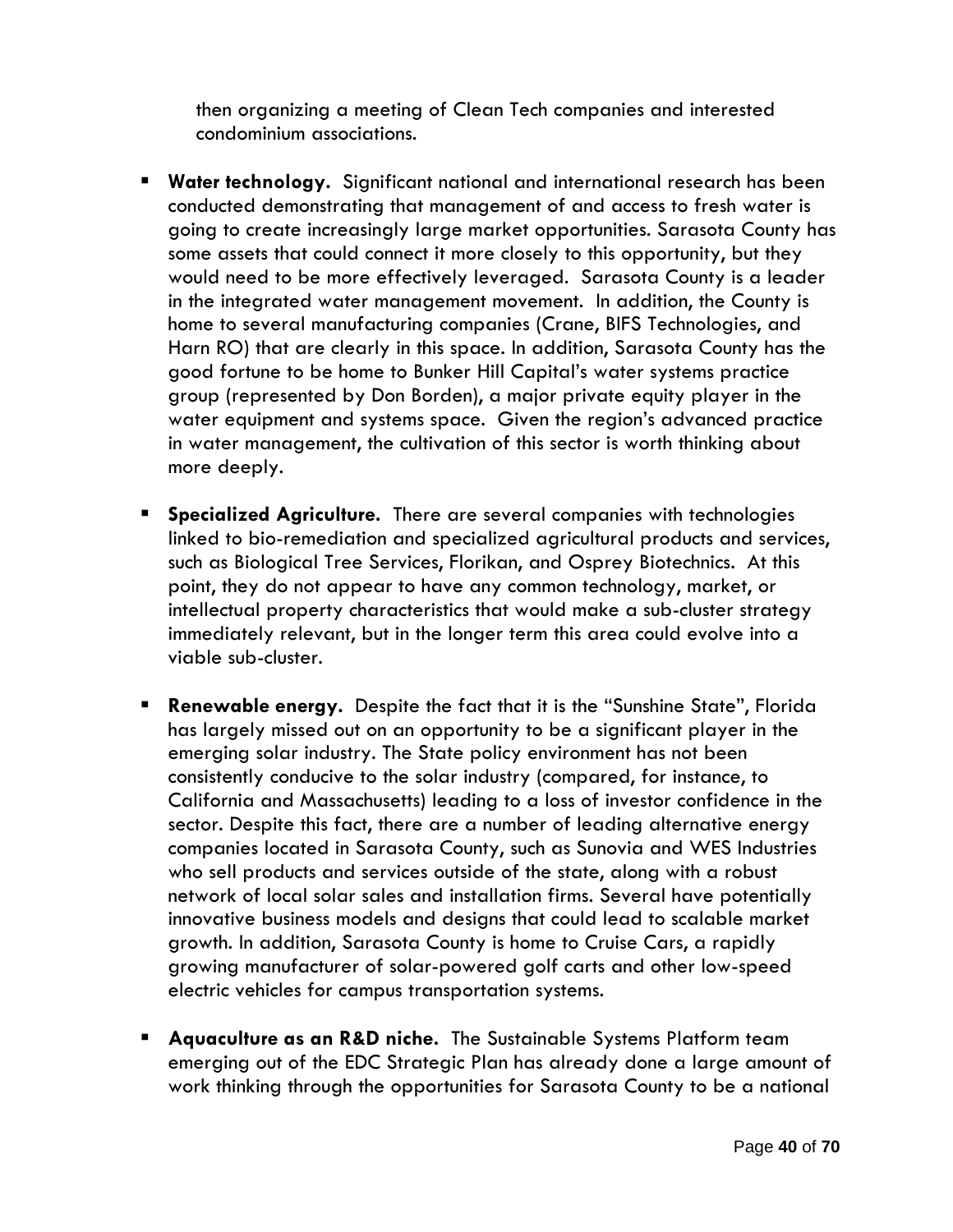center for aquaculture research and development (R&D). This appears to be an R&D initiative, rather than business cluster development, since clear proof of concept on commercialization has not yet been demonstrated. However, there are likely opportunities to attract R&D resources that build upon the capabilities of Mote Marine Laboratory and University of South Florida.

Sarasota County does have a promising set of early stage high growth companies that have managed the start-up process without a business development infrastructure to support them. Many, but not all, of these companies fall into one or more of the Clean Tech segment categories. The characteristics of these companies tell us something about how to market the region as a place for companies to start and grow, and how to customize the business development infrastructure to support them.

When the GUD team interviewed entrepreneurs, a common pattern emerged:

- **Attracted by quality of life.** The entrepreneurs are located in Sarasota County because of the quality of life – not because of factors related to the market dynamics of their business. In other words, they chose to live in Sarasota County first, and then decided to build a business here – rather than starting a business and then deciding to locate it in Sarasota County because of proximity to customers, key suppliers, labor inputs, and other competitive factors.
- **Not a business friendly climate in the past.** Almost all of these entrepreneurs have found, in the past, the County to be a "difficult" place to do business, in the sense that regulatory and support systems of government are not organized well to meet their needs – and often seem to be working against them, not for them. Despite this, they still decide to stay in the County.
- **Utilized local networks and expertise.** They all negotiated the requirements for a business start-up (start-up and growth capital, market intelligence, business partners and management team, advisors, business space, etc.) pretty much on their own, often relying on their personal networks. Many said they found the abundance of retired business talent in the County to be a big plus that allowed them to get very high quality advisory services on a volunteer basis or for a very reasonable price.
- **Serial entrepreneurs.** Many are "serial entrepreneurs" and their current enterprise is one in a string of companies they have built.
- **Strong sustainability values.** Many have very strong values around sustainability, and they believe that encouraging the growth of businesses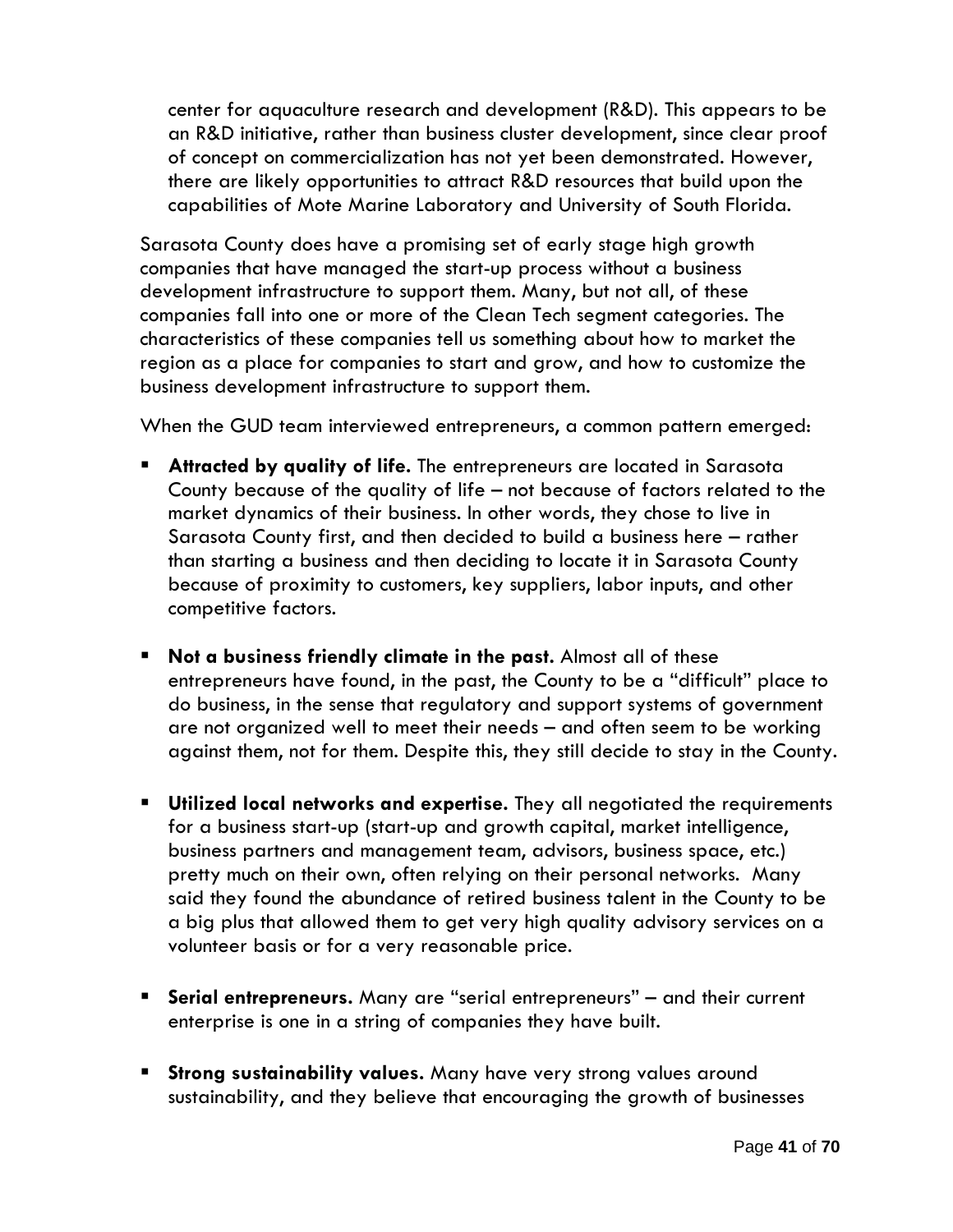like theirs is entirely compatible with the quality of life goals of the County – and that in fact preserving this quality of life (high quality natural environment, good arts and culture, strong civic institutions, vibrant downtown) is critical to their ability to attract and retain the talent that they need to grow their companies.

**EXTE:** Civic commitments and inclined to collaborate. They enjoy networking with their peers – and would welcome more opportunities to collaborate on noncompetitive issues with other entrepreneurs. They tend to be very civically oriented and are willing to help make the County an attractive and welcoming place to other entrepreneurs like themselves.

### Implementing a Clean Technology Support Infrastructure

GUD recommends the following actions to implement a Clean Technology Support Infrastructure:

- 1. **Annual Clean Tech Inventory.** The County should develop an inventory of Clean Technology companies based on the taxonomy GUD provided that determines which companies to include. It would be good to update the Clean Tech inventory annually, if not more frequently. If developed on-line, it would be possible to get companies to manage the updating process themselves. The Inventory would be used to stay in touch with and support the clusters and sub-clusters of firms. The GUD team produced a first approximation of this inventory, which is included in the attachment: *Inventory of Sarasota County Clean Technology Companies and Organizations.* The EDC has agreed to maintain this inventory and update it. EDC staff members have already made some refinements in the process.
- 2. **Clean Technology Network.** The County should consider creating and staffing a Sarasota County Clean Technology Network. The purpose of this Network would be to grow the Clean Technology economy in the Sarasota County region. The members of the Network would include CEOs and other executives of Clean Tech companies, potential investors in Clean Tech companies (angel and venture funds, finance intermediaries, banks), energy and water utilities, business service providers, academic institutions, economic development organizations and Chambers of Commerce, and workforce development organizations. The activities of the Network could include:
	- An annual conference connecting national Clean Tech thought leaders, regional Clean Tech companies, and other members of the Clean Tech Network to advance the Clean Tech sector, gain wider national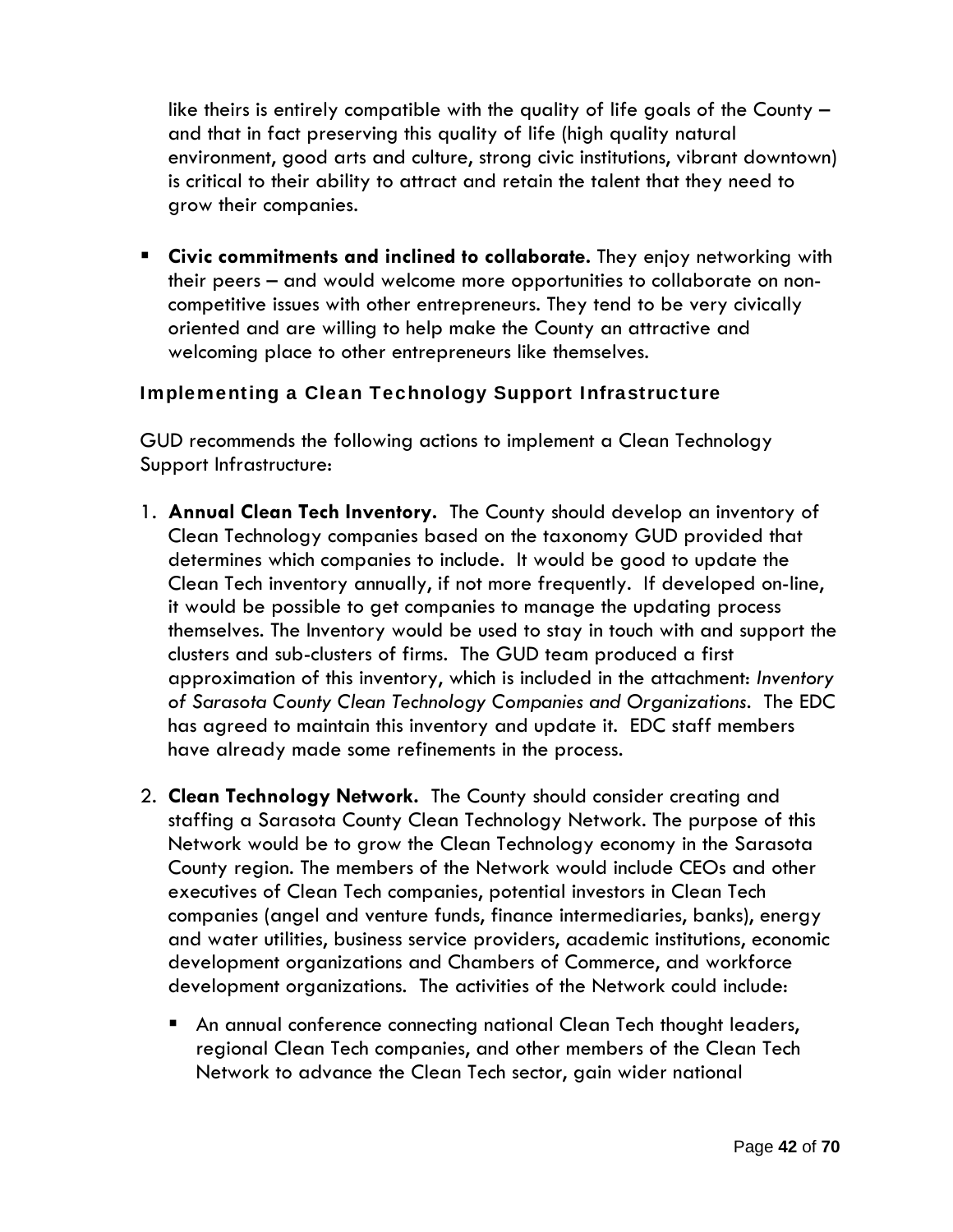recognition, identify ways to advance the sector, and encourage joint ventures and other forms of collaboration.

- A website and electronic newsletter.
- **Updating and publishing of the Clean Technology Inventory.**
- **Public forums with national thought leaders (most likely organized by sub**sectors).
- **Membership in the national Clean Tech Network.**
- Generation of recommendations to the County on how the County, the cities, educational institutions, and others can support the growth of the Clean Tech Cluster in Sarasota County.
- **Dianum** Organizing of sub-networks in specific market areas.
- **E** Creation of a robust inventory of public and private sources of potential intellectual property commercialization related to specific sub-sectors.
- **E** Coordination with the Green Business Partnership to encourage all Clean Tech Businesses to become Certified Green Businesses.
- 3. **Sub-Sector Networks.** Under the umbrella of the Clean Technology Network, it is recommended that the County organize sub-networks of firms and support organizations focused on some of the more promising market segments with potential for growth (e.g. Green Construction, Water Technology, Renewable Energy, Sustainable Agriculture, and Aquaculture). Each Sub-Sector Network would:
	- **Develop a robust inventory of related companies in the Sarasota County** region.
	- Identify business development and business attraction opportunities for the region.
	- Assist firms to make links to sources of growth capital.
	- Help firms make links to sources of potential intellectual property.
	- **•** Organize specialized information forums on the sub-sector, including inviting national experts to make presentations in Sarasota County.
	- **E** Connect the local network to national networks of practitioners.
- 4. **Collaboration with the Ringling College of Art and Design.** The location of the Ringling College of Art and Design in Sarasota County presents a significant opportunity to bring leading edge design support to Clean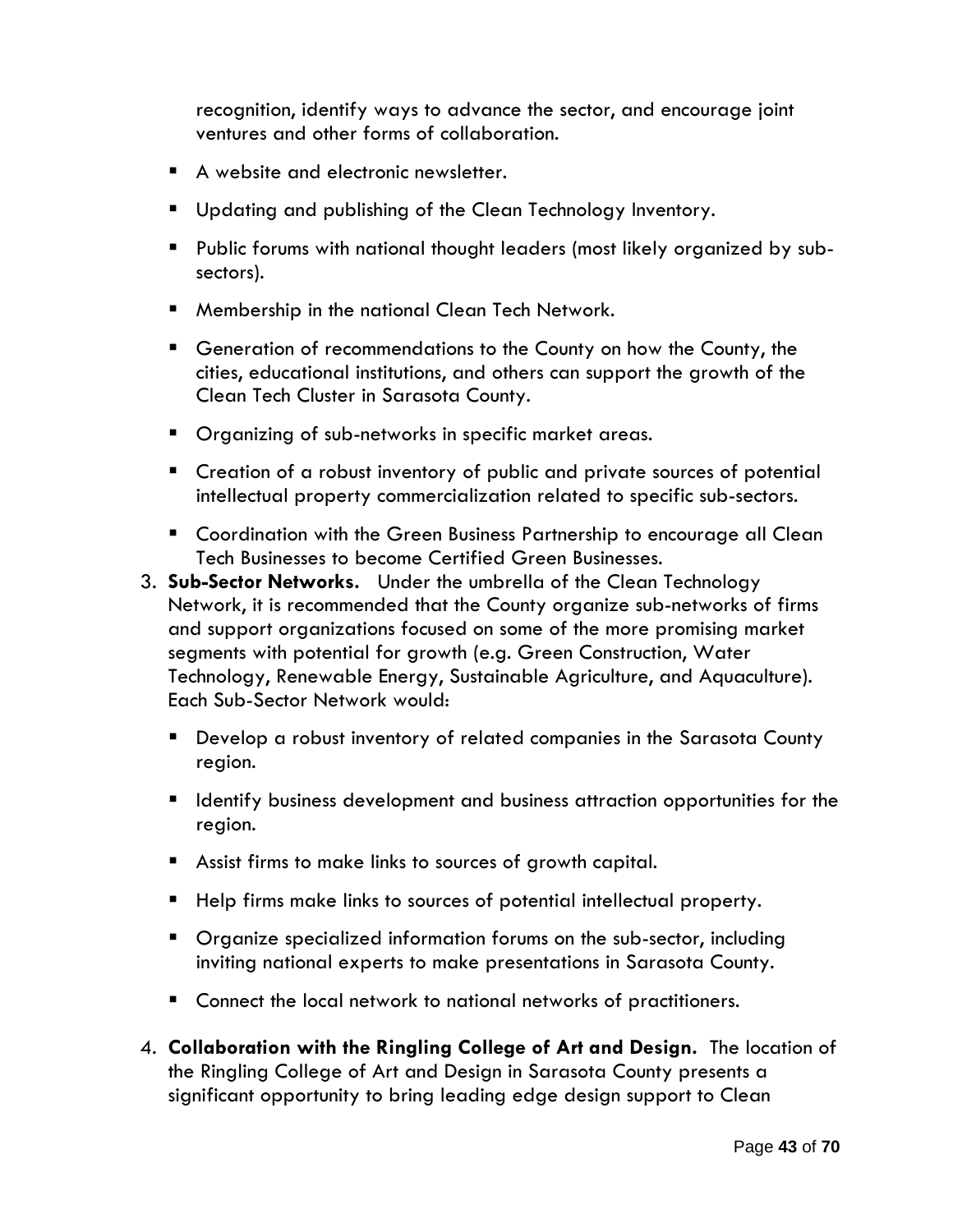Technology companies in Sarasota County. A specific initiative of the Clean Technology Network should be to organize strategic relationships between Ringling faculty and students and the local Clean Tech community. (The proposed Ringling "Cauldron," to encourage application of good design in local businesses, organizations, and institutions, could be one example of this kind of collaboration.)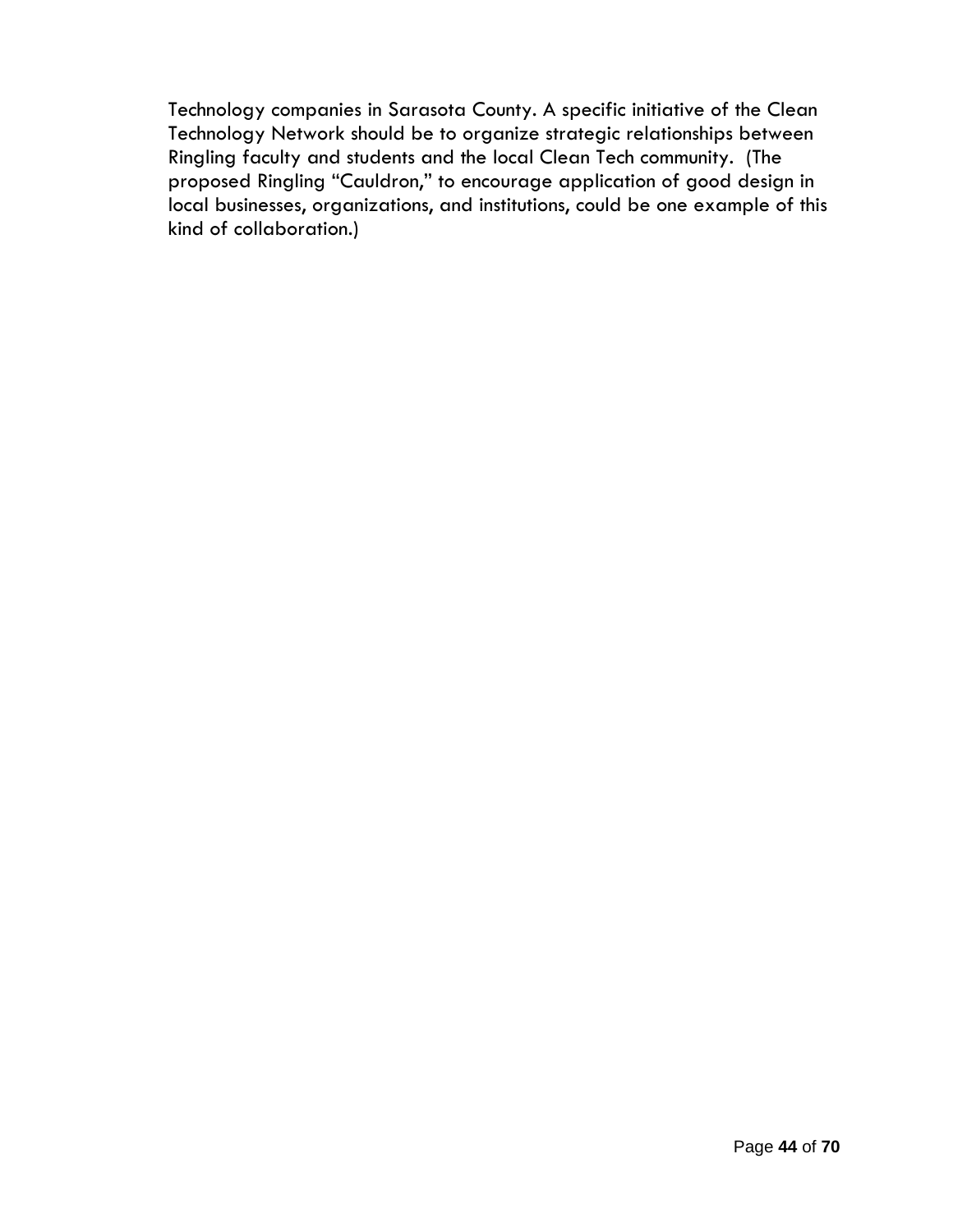### **RECOMMENDATION 4 – LAUNCH A GREEN ENERGY AND RESOURCE RECOVERY PARK AT THE SARASOTA COUNTY CENTRAL LANDFILL**

### *Recommendation Summary:*

- Create a Green Energy Park at the Landfill that is a center for green energy production.
- Generate energy from a mix of photovoltaic, solar thermal, methane gas, wind, geothermal, biomass and biofuels, and emission-free waste-toenergy as appropriate.
- Sell energy at a discount to EEZ residences and businesses.
- Establish a "waste to wealth" Resource Recovery Park at the Landfill for businesses that use the Landfill waste stream as a source of raw material inputs to production.
- Co-locate recycling, reuse, compost processing, manufacturing, and retail businesses.

The Sarasota County Central Solid Waste Disposal Complex (Landfill) is one centerpiece of the Energy Economic Zone (EEZ).20 This Landfill site, owned by the County Government, consists of more than 7,000 acres, of which 2,969 acres are inside of a protected Conservation Area. The Landfill facilities will occupy a modest portion of the entire site, leaving available nearly 4,000 acres of land that can be used for other purposes. The Landfill is zoned for government uses.

GUD is recommending two strategies for maximizing the sustainable economic development potential of the Landfill:

- Establish a Green Energy Park at the Landfill that generates green energy from a mix (as appropriate) of:
	- Solar photovoltaic (PV).
	- Solar thermal.
	- Wind.

- Geothermal.
- Biomass and biofuels.

 $^{20}$  The GUD team's detailed recommendations for EEZ development are included in Attachment 8: *Energy Economic Zone Concept Paper*.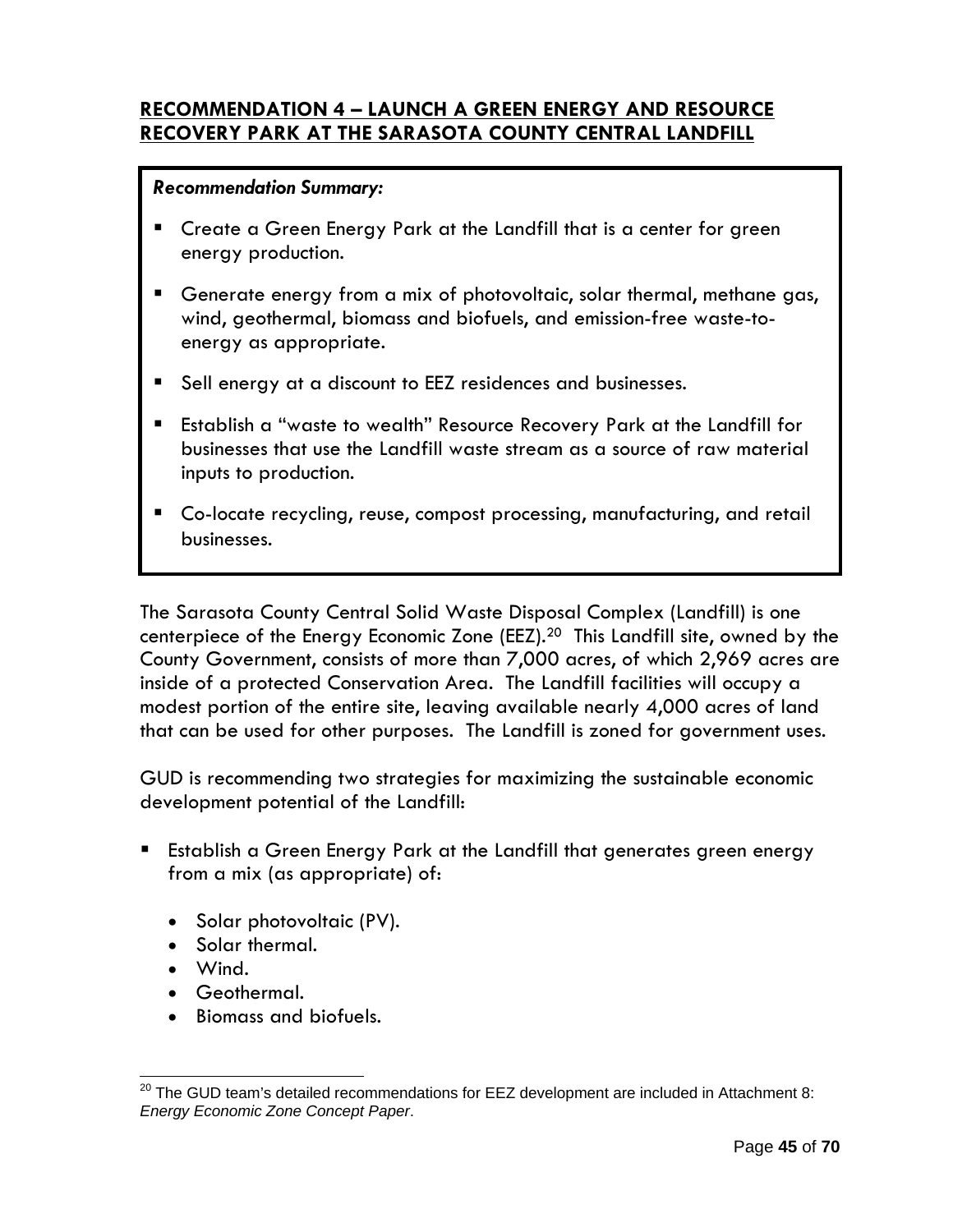- Emission-free waste-to-energy. (Although this emission-free waste burning technology appears quite promising, it may not be feasible because it would require a charter change.)
- Develop a Resource Recovery Park on the Landfill site that locates businesses that use the Landfill waste stream as a source of raw material inputs to production.

### Green Energy Park

A proposal to generate methane gas at the Landfill is currently under consideration. The methane gas could be, in turn, used to generate electricity or it could be piped offsite and used as a source of energy for heating, cooling, or other uses.

Another possible initiative that has been initially explored involves Sarasota County working with Florida Power & Light (FPL) to obtain regulatory approval for FPL to build a major solar energy PV production facility on the Central Landfill site, if FPL agrees to sell the solar-generated electricity at a significant discount (similar to off-peak rates, for example) to all businesses and residences located within the EEZ boundaries. This creative deal would generate a major economic location incentive for firms and households to move into and expand within the EEZ.

There are a number of other promising technologies that could also be utilized in a Green Energy Park at the Landfill, including: plant and algae biofuels, biomass energy generation from wood chips and vegetation, and a zero emission waste to energy installation. Each of these types of green energy should be made available to the businesses and residences within the EEZ boundaries at a discount.

Given that the Central Landfill site is zoned for government use, a Green Energy Park at the Landfill will either involve Sarasota County purchasing and owning or leasing the green energy technology, or companies contracting with Sarasota County to produce green energy in a way that can produce a substantial public benefit, such as reduced cost energy for the businesses and residences in the EEZ as a major incentive for locating in the EEZ.

The proposed Comprehensive Plan Amendment for the EEZ calls for a significant investment in transportation infrastructure in the EEZ and that investment needs to generate an appropriate return. Evolving the Central Landfill into a Green Energy Park is one way to generate that return.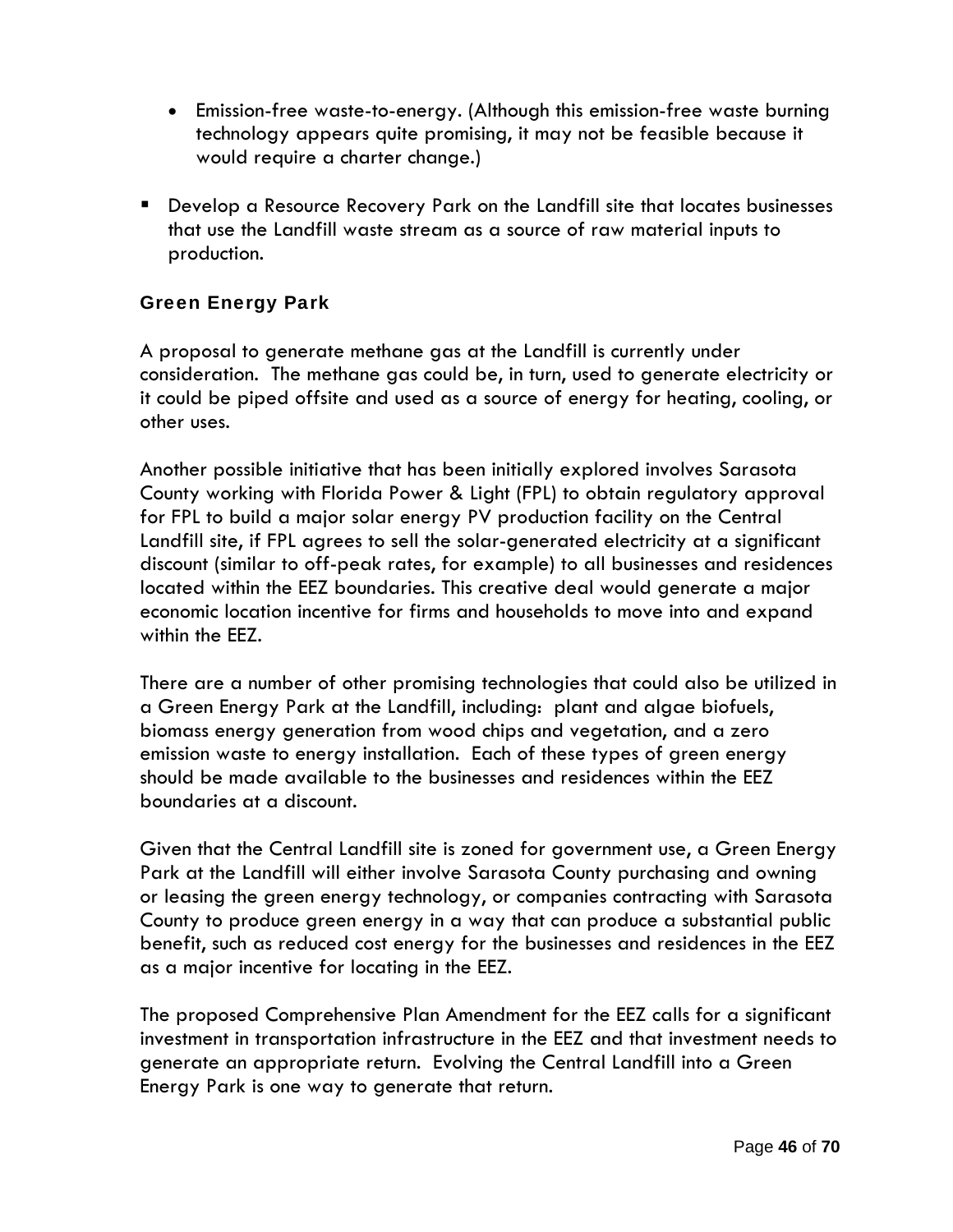GUD recommends that a feasibility assessment for a Green Energy Park at the Landfill be undertaken, which will involve:

- Assessing the preliminary viability of various sites for energy generation.
- Recommending potential green energy technologies for feasibility assessment for those sites.
- Recommending a consultant to design an RFP and select companies to locate at the site.

### Resource Recovery Park

The field of "waste to wealth" resource recovery is expanding rapidly, with new, highly effective systems and technologies being implemented. The Central Landfill site can become the home for a state of the art resource recovery system.

A Resource Recovery Park is a new development in recycling. In its broadest sense, it is the co-location of reuse, recycling, compost processing, manufacturing, and retail businesses in a central facility. The public can bring all of their waste and recoverable materials to this facility at one time.

A Resource Recovery Park may also be called an integrated resource recovery facility, serial materials recovery facility (MRF), recycling estate, industrial recycling park, recycling-based industrial park, or discard mall. A number of market forces are encouraging this type of development.

A Resource Recovery Park enables the public to:

- Reduce the amount of waste requiring payment for disposal.
- Recover some value from the sale of valuable materials in a "one-stop service center" for reuse, recycling, and composting.
- Buy other items of value from reuse, recycling, composting, and recycledcontent retail stores.

A Resource Recovery Park enables the participating businesses to share:

- **Space (including warehousing).**
- **Dearating equipment (e.g. forklifts, balers, shredders, wheel loaders, and I** trucks).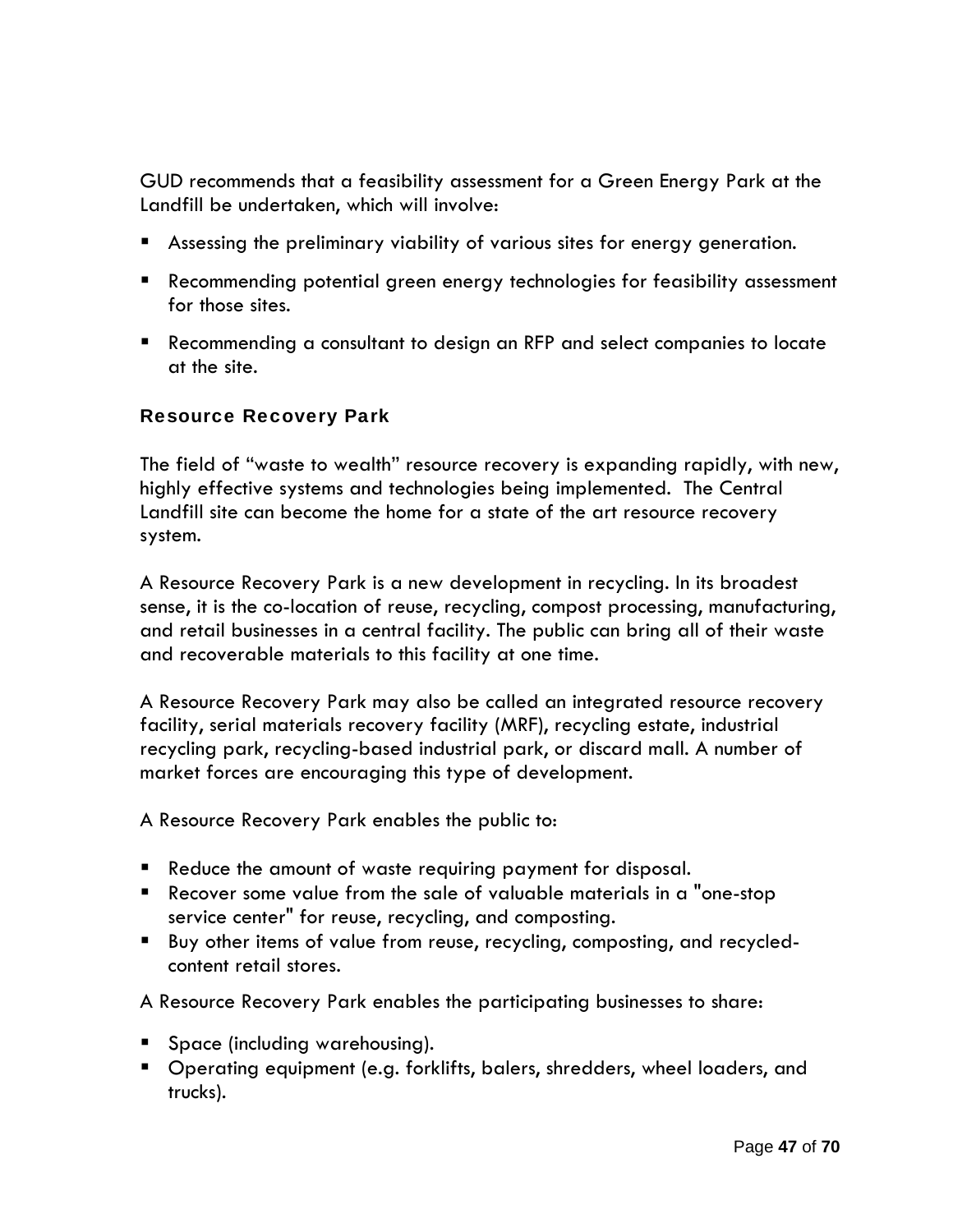- **Preventive maintenance and repair services.**
- **Pollution control equipment and services.**
- Facilities (e.g., maintenance yard, truck washing area, conference rooms, kitchen/break room, showers, and bathrooms).
- **Management and technical expertise.**
- **Accounting, legal, and insurance services.**
- **Promotions and advertising costs.**
- Government affairs and permitting services; administrative and clerical support services.
- **Communications equipment and services (e.g., copiers, computers, Internet** access, websites, fax machines, radios, and telephones).
- **Staff recruitment and employment training services.**
- Restaurant/snack bar for businesses and customers.
- Educational facilities and services (e.g., a nature trail, demonstrations of the use of different compost products in gardens and landscaping, on-site composting bins for residents and businesses, demonstrations of recycled building products in use and/or an environmental education display/museum).

GUD recommends that the County conduct a feasibility assessment for a Resource Recovery Park on its Landfill site. Implementing this recommendation will involve:

- 1. Assessing the availability of business development sites and utilities for the County.
- 2. Assessing the raw material flows coming into the Landfill.
- 3. Designing the incentives structure for companies that locate in the park.
- 4. Hiring a consultant to design an RFP and select companies for location in the park.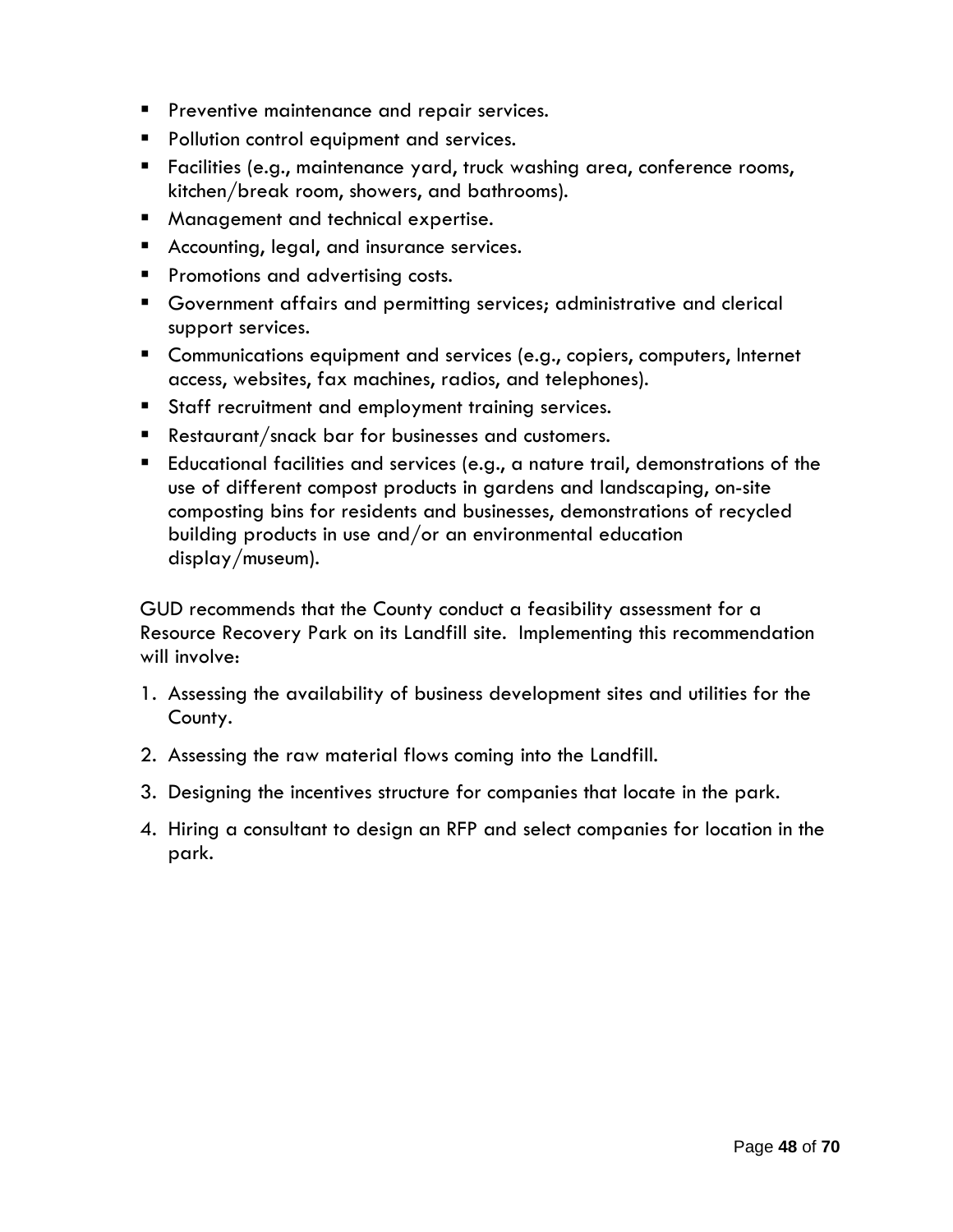### **RECOMMENDATION 5 – INNOVATE ECO-SMART DEVELOPMENT IN THE ENERGY ECONOMIC ZONE (EEZ)AS WELL AS ELSEWHERE IN THE COUNTY**

#### *Recommendation Summary:*

- Make Eco-Smart Development a key organizing concept for the EEZ and elsewhere in the County.
- Utilize the Five types of Eco-Smart Development: Eco-Smart Villages; Eco-Smart Town Centers; Green Energy/Resource Recovery Parks; Green Business Parks; and Green Shopping Centers.
- Expand the EEZ to include other areas.
- Implement incentives for Eco-Smart Development and Clean Tech/Green Business in the EEZ.
- Encourage EEZ development with business support services, and aggressive communications and marketing.

Part of the Sarasota County contract with GUD has been to recommend an economic concept to guide design and development of the Energy Economic Zone (EEZ).

GUD is proposing Eco-Smart Development – an approach to development that integrates a wide variety of Sustainable Economic Development best practices and utilizes LEED certification – as the guiding economic concept for the EEZ. (See the Attachment: *Eco-Smart Development: An Economic Concept to Guide Development in the Energy Economic Zone and Elsewhere in Sarasota County*.)

GUD believes that this concept has broad applicability outside of the EEZ, and can establish a "brand" of sustainable real estate development that differentiates Sarasota County from other U.S. communities.

There are five basic types of Eco-Smart Development: Eco-Smart Villages, Eco-Smart Town Centers, Green Energy/Resource Recovery Parks, Green Business Parks, and Green Shopping Centers. These types of Eco-Smart Development can be implemented separately or in combination, depending on the size and other characteristics of the development site.

The EEZ, as currently conceived, will have a long (as much as 10 year) time horizon due to current economic conditions and also due to the time it takes to complete a large-scale real estate development. Therefore the GUD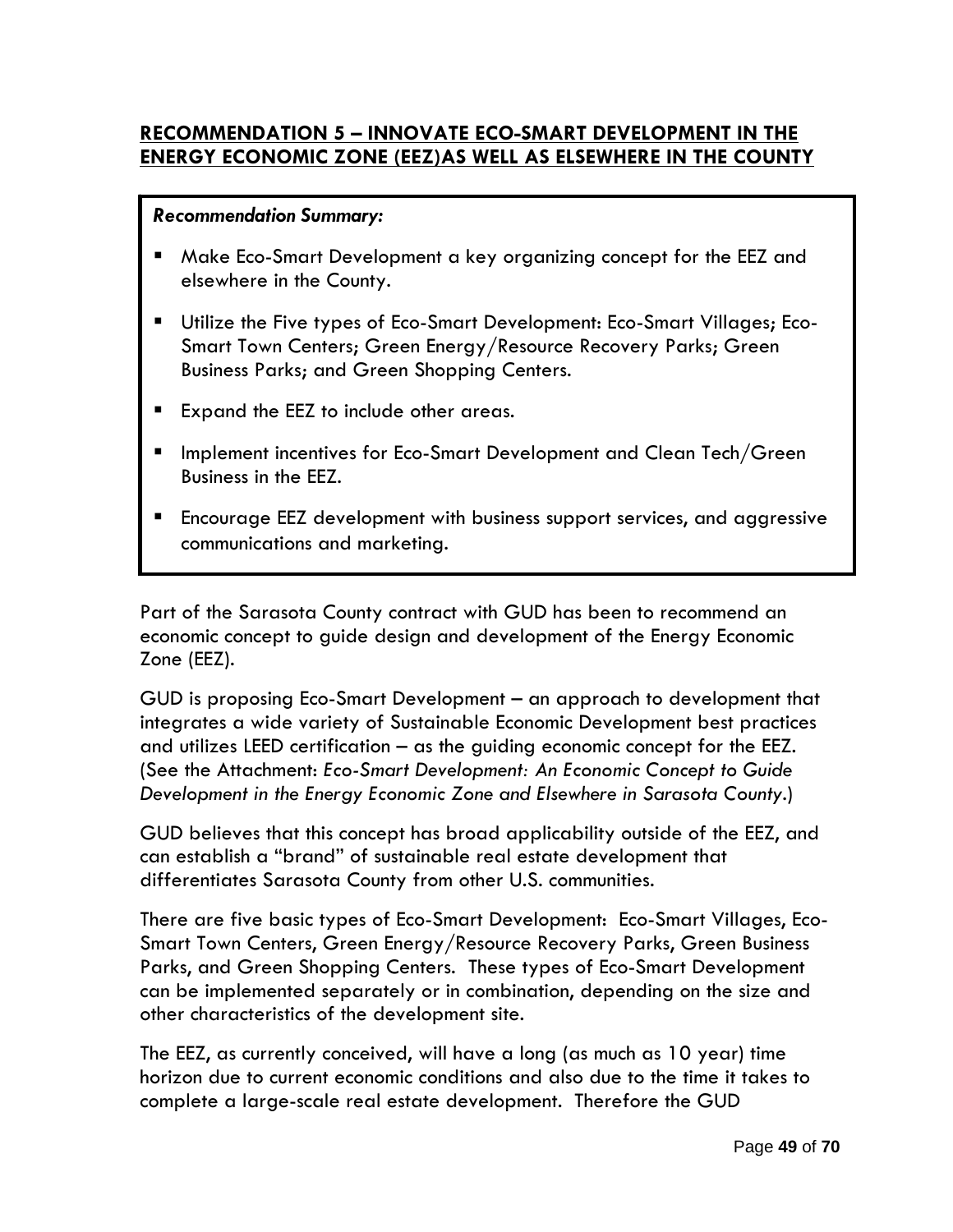recommendations include ways to expand and modify the current concept in order to obtain more rapid economic benefits.

# The Eco-Smart Development Concept

Eco-Smart Development is a concept formulated by GUD for the Southwest Florida Regional Planning Council to describe a particular type of development emerging in Southwest Florida, such as Babcock Ranch. However, this concept can be applied much more broadly.

Eco-Smart Development integrates:

- Green energy generation, featuring solar photovoltaic (PV), solar thermal, wind, geothermal, and biomass.
- Multi-modal transportation whereby streets are designed to accommodate multiple modes of transportation comfortably, including pedestrians and bicycles, as well as public transportation and private vehicles powered by electricity and biofuels.
- Low-impact development that features retention of native vegetation, soils, rainwater harvesting, pervious pavement, and bio-retention.
- Greenhouse gas reduction policies that encourage renewable energy generation, promote energy conservation and efficiency strategies, and reduce greenhouse gas emissions.
- **Ecological preservation and restoration, featuring environmental preservation** zones, greenways, parks, lakes, and other environmental amenities.
- Smart development addressing complete utilization of information technology (IT), broadband, and telecommunications to produce smart infrastructure, including smart buildings connected to a smart grid.
- Resource-efficient (zero-waste) development that conserves energy and material resources reducing all forms of waste to the minimum or eliminating waste altogether.
- Sustainable business development that promotes Clean Tech and Green Businesses.
- Livable community development that involves form-based zoning and codes, among other strategies to generate human scale neighborhoods that are mixed-use, walkable, healthy, and productive of a high quality of life.
- Bio-regional development connecting local organic agriculture with urban consumption.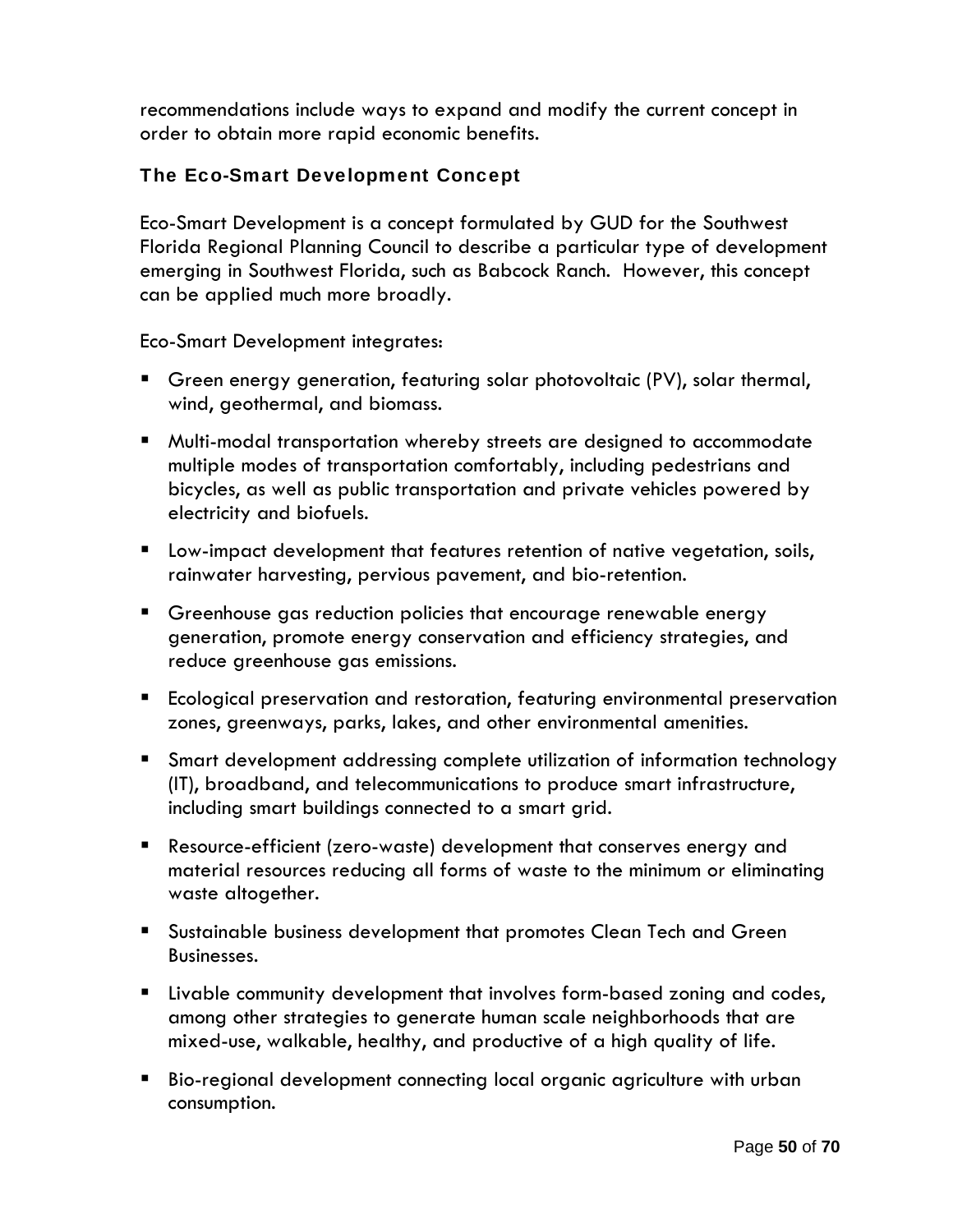- Development that meets a set of objective standards such as the U.S. Green Building Council's Leadership in Energy and Environmental Design (LEED) standards.
- Hurricane-hardened buildings able to withstand winds of up to 120 mph.

Eco-Smart Development, using LEED standards, establishes what amounts to a set of design parameters within which to generate more successful and more profitable real estate and business development. A number of studies suggest that development done well, using LEED standards, can have a good return on investment and be as profitable as or even more profitable than older types of development. (See the Attachment *Eco-Smart Development: An Economic Concept to Guide Development in the Energy Economic Zone and Elsewhere in Sarasota County* for a more extensive discussion of this topic.)

As conceived by GUD, there are five basic types of Eco-Smart Development:

- 1. *Eco-Smart Villages:* mixed-use neighborhoods that are human-scale, walkable, and combine residential with neighborhood-serving retail and commercial.
- 2. *Eco-Smart Town Centers:* places combining government and civic uses with recreation, lifestyle, culture, arts, education, entertainment, and lodging uses.

### 3. *Green Energy/Resource Recovery Parks:* featuring:

- **Installation of the appropriate array of Green Energy technologies,** including:
	- Solar photovoltaic (PV).
	- Solar thermal.
	- Wind.
	- Geothermal.
	- Biomass and biofuels.
	- Emission-free waste-to-energy.
- Co-location in a central facility of:
	- Reuse.
	- Recycling.
	- Compost processing.
	- Manufacturing using landfill materials.
	- Retail businesses.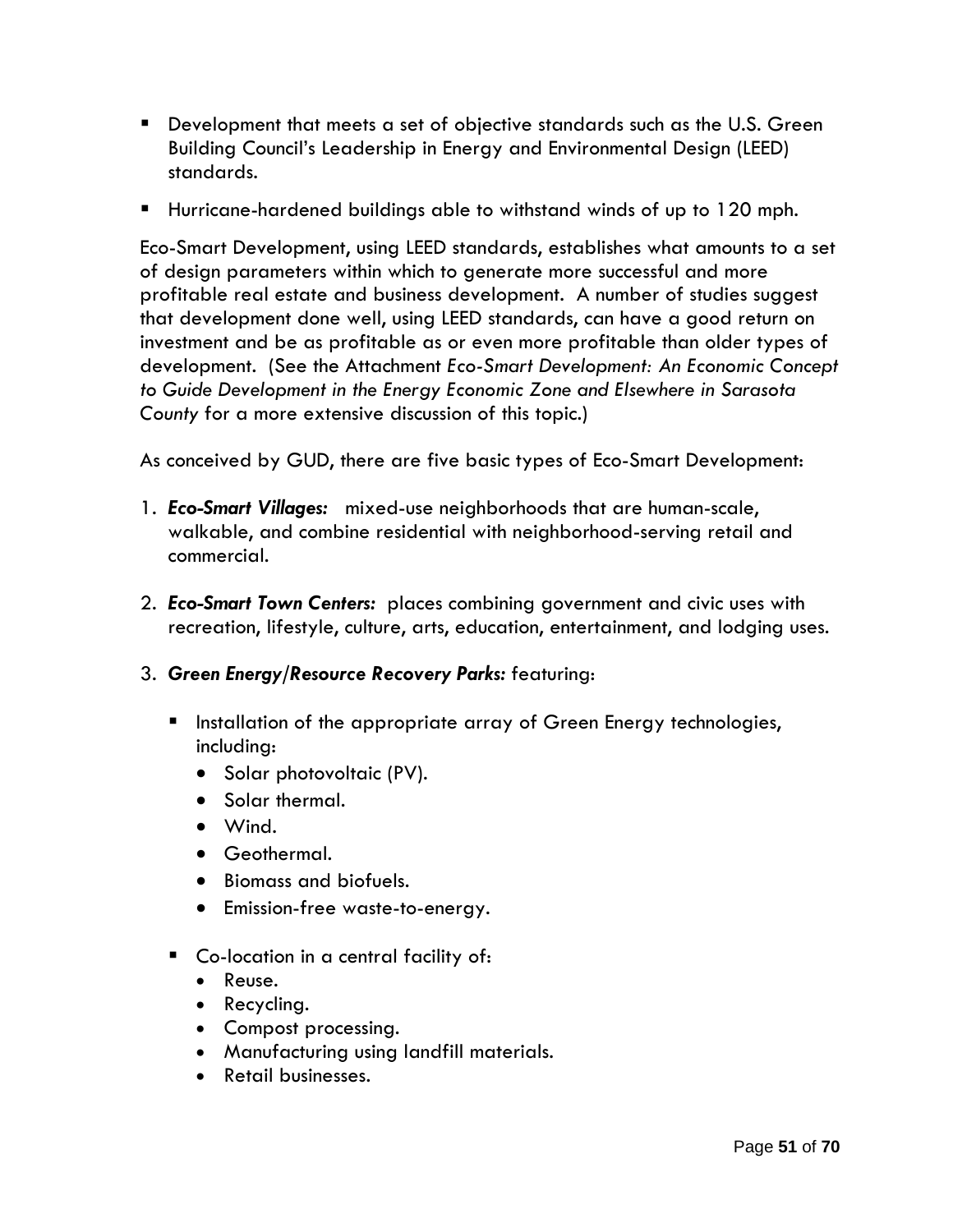- 4. *Green Business Parks:* larger scale employment centers that integrate research and development, light manufacturing, and office uses for Clean Tech and Green Businesses, linked by multi-modal transportation, with significant environmental amenities.
- *5. Green Shopping Centers***:** larger scale employment centers that combine regional destination retail and commercial uses that are also linked by multimodal transportation, with significant environmental amenities.

An EEZ development site can include one, two, three, or four of these types of Eco-Smart Developments, depending on the size, location, and zoning of the site. However, according to the economic concept that GUD is proposing, all of the sites will exhibit the characteristics of Eco-Smart Development (i.e. developments that feature: ecological preservation; smart, mixed use, low-impact development; multimodal transportation; green energy and resource efficiency; a bio-regional orientation; all working together to produce livable communities.)

### Implementing the Eco-Smart Development Concept

The GUD team makes the following recommendations for implementing the Eco-Smart Development concept in Sarasota County:

- **As part of the EEZ design.** The Eco-Smart Development concept can be central to the EEZ design. Specifically:
	- Establish a Green Energy and Resource Recovery Park at the Central Landfill. (See Recommendation 4 – Launch a Green Energy and Resource Recovery Park.)
	- Develop an Eco-Smart Village, Green Shopping Center, or some combination at the SDC Communities site in the EEZ.
	- To increase the Clean Tech and Green Business development and employment potential of the EEZ and to establish a shorter time horizon for project outcomes, expand the EEZ boundaries to encompass a preexisting business park and establish a Green Business Park.
	- Explore other expansions of the EEZ to include an Eco-Smart Town Center, perhaps in association with an Eco-Smart Village and/or a Green Shopping Center.
	- Constitute a multi-modal sustainable transportation system for the EEZ, featuring walking, biking, electric vehicles, and efficient transportation infrastructure.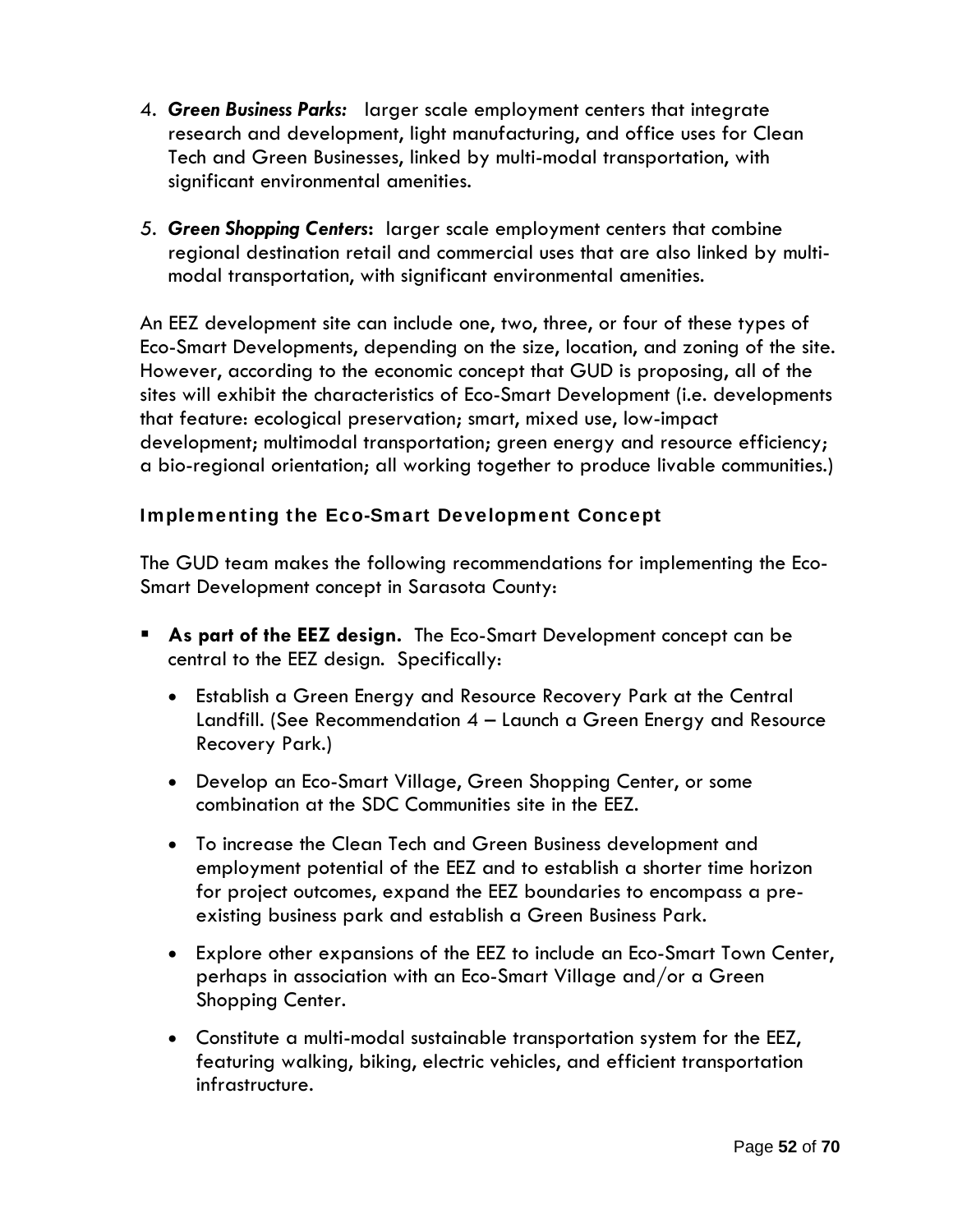- **On a countywide basis.** Sarasota County has an opportunity to create an Eco-Smart Development "brand" to distinguish itself as a best practice location for sustainable real estate development. To take advantage of this opportunity, the County could:
	- Create definitions and standards specific to each type of Eco-Smart Development.
	- Develop a set of incentives to encourage Eco-Smart Development.
	- Integrate the concept of Eco-Smart Development into its Comprehensive Plan.
	- Benchmark against other communities that have specialized in Green Development to determine how the County can best establish its thought and practice leadership in this newly emerging dynamic marketplace.

### Incentives for the EEZ

EEZ incentives are discussed in detail in the Attachment: *Matrix of Economic Development Incentives for the Sarasota County Energy Economic Zone* (*Matrix of EEZ Incentive*s). The *Matrix of EEZ Incentives* is divided into five sections: Florida State Incentives; Sarasota County EEZ Incentives; EEZ Marketing Incentives; EEZ Physical and Location Incentives; and suggestions for Florida State legislation.

Companies select locations for new facilities for varying reasons. These include detailed Life Cycle Cost comparisons of various locations, proximity to raw materials or customers, availability of specialized workers, perceived business climate of the community, quality of life at a selected location, business support services, direct subsidies, and/or where the CEO or facility manager prefers to live. Life Cycle Cost analysis includes: one-time costs like land or building purchase and project approval; and repetitive costs like fees, labor, and taxes; the costs of energy, sewer, waste material disposal; and the cost of transportation for raw materials and finished product. These analyses are done by the locating companies.

Local government can only provide some of the input data in Life Cycle Cost analysis, such as the amount of direct subsidies. Proximity of customers and/or raw materials usually cannot be changed by normal government policy. Availability of trained workers is influenced by workforce training programs but the availability of experienced workers is also often at least partially beyond the scope of local government.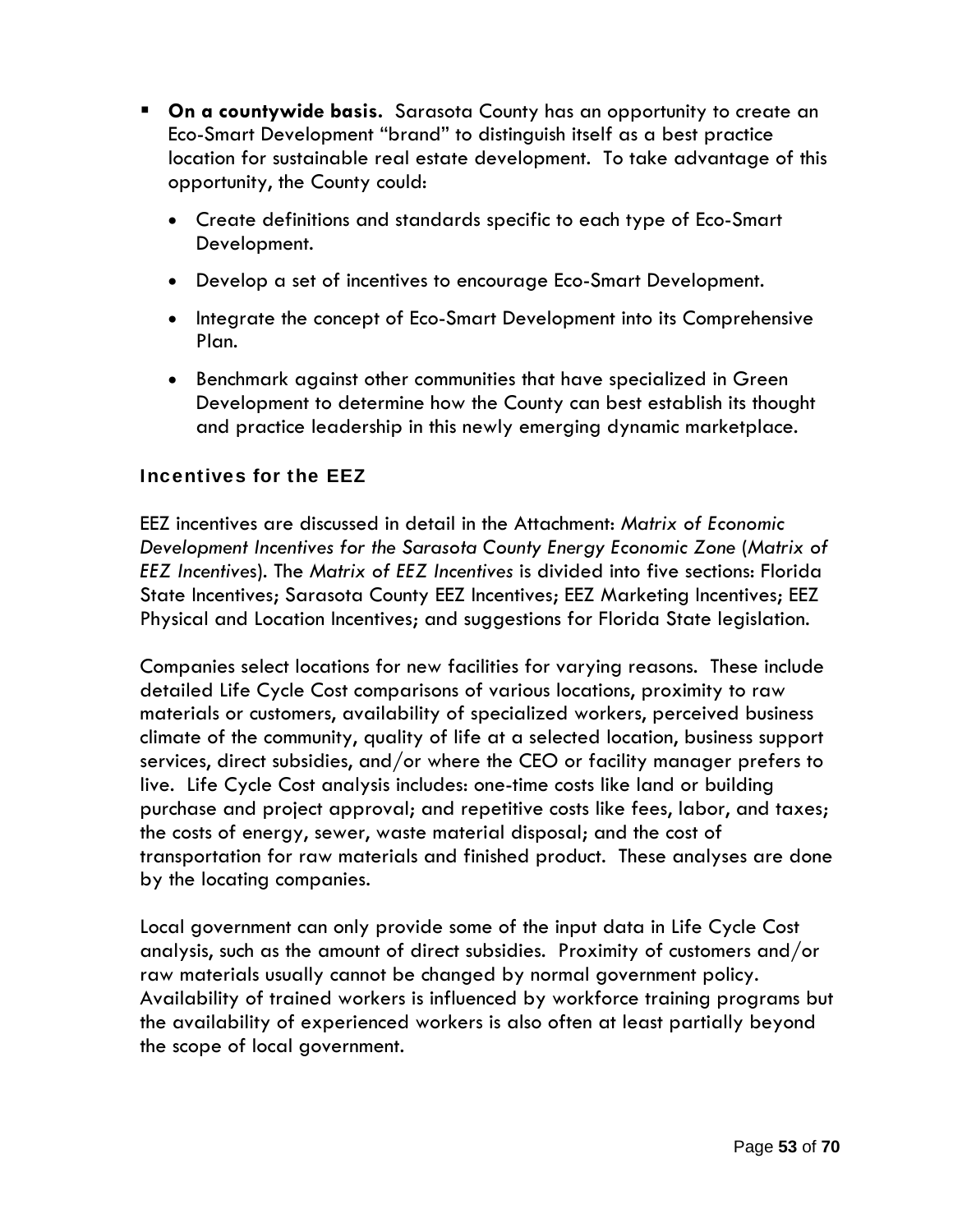Direct subsidies, business support services, business climate, and quality of life are areas that local governments can influence. The last criterion, quality of life, is the area where Sarasota County has been particularly successful. Since Sarasota County competes with other Florida and East Coast communities that also are desirable places to live, Sarasota County has to be competitive in other incentives and in marketing the advantages of Sarasota.

GUD compared the incentives available in Sarasota County and the State of Florida to 18 comparable regions and communities, including:

- **Tampa area.**
- $\blacksquare$  Jacksonville area.
- **State of Georgia.**
- Atlanta area.
- **State of South Carolina.**
- Charleston area.
- **State of North Carolina.**
- **Charlotte area.**
- **Research Triangle in North Carolina.**
- State of Texas.
- **Houston area.**
- **Austin area.**
- Fort Worth area.
- State of California.
- San Jose area.
- **San Diego area.**
- **I** Irvine area.
- Riverside area.

GUD found that the combined incentives available from the State of Florida, Sarasota County, and cities within Sarasota County are competitive with those available from adjoining states and communities. Incentives available in Sarasota County are also competitive with communities rated successful in economic development.

Pursuing a package of Florida State incentives for the EEZ is integral to the EEZ's success. State incentives can be combined with County incentives and effective marketing to make a strong case for locating in the EEZ. State action would be very helpful to allow the EEZ to offer all of the incentives that an Enterprise Zone in Florida can offer, including: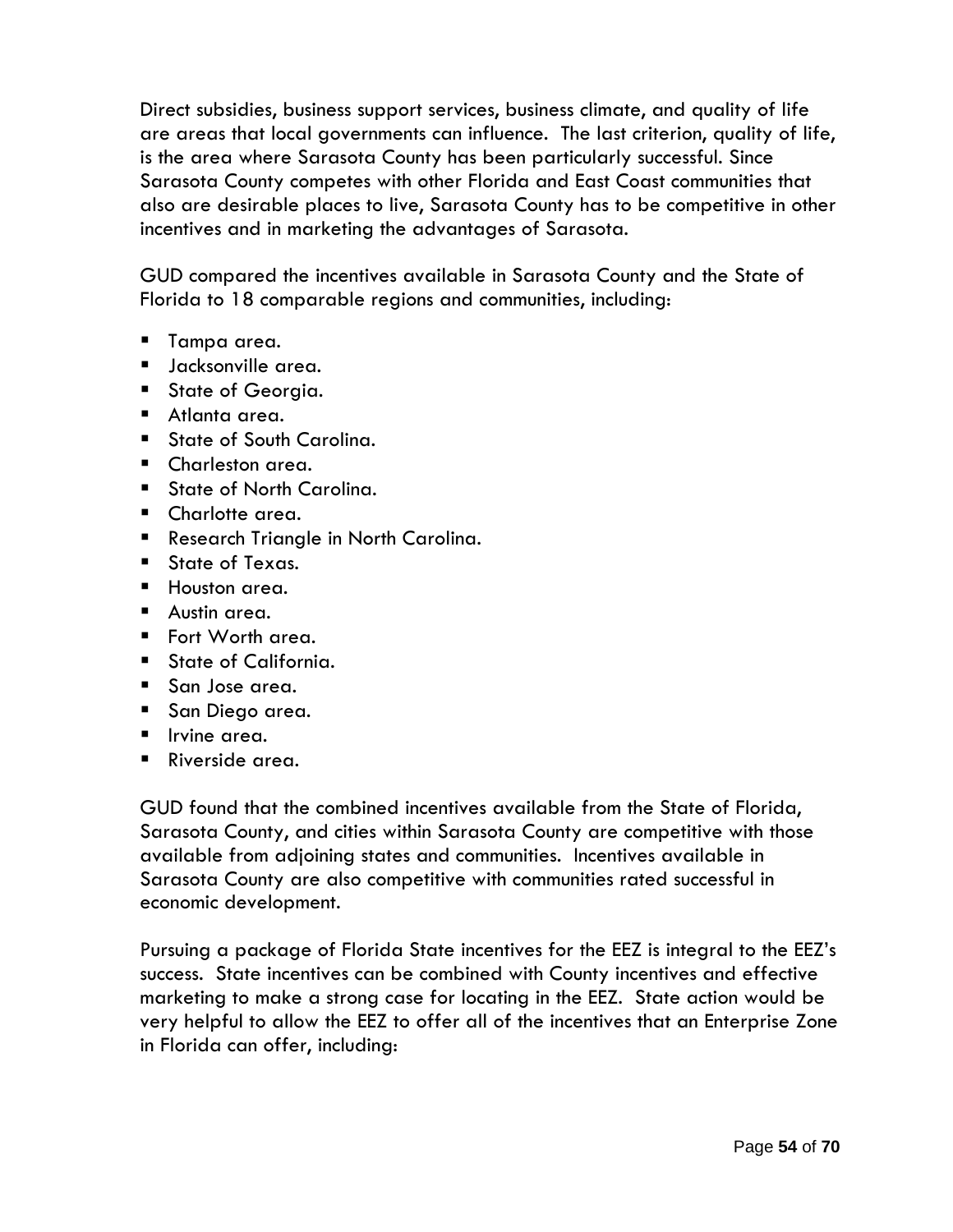- **Jobs Tax Credit (Sales and Use Tax).**
- **Sales Tax Exemption for Electrical Energy.**
- **Business Equipment or Property Sales Tax Refund.**
- **Sales Tax Refund.**
- **Jobs Tax Credit (Corporate Income Tax Credit).**
- **Property Tax Credit.**
- **E** Community Contribution Tax Credit.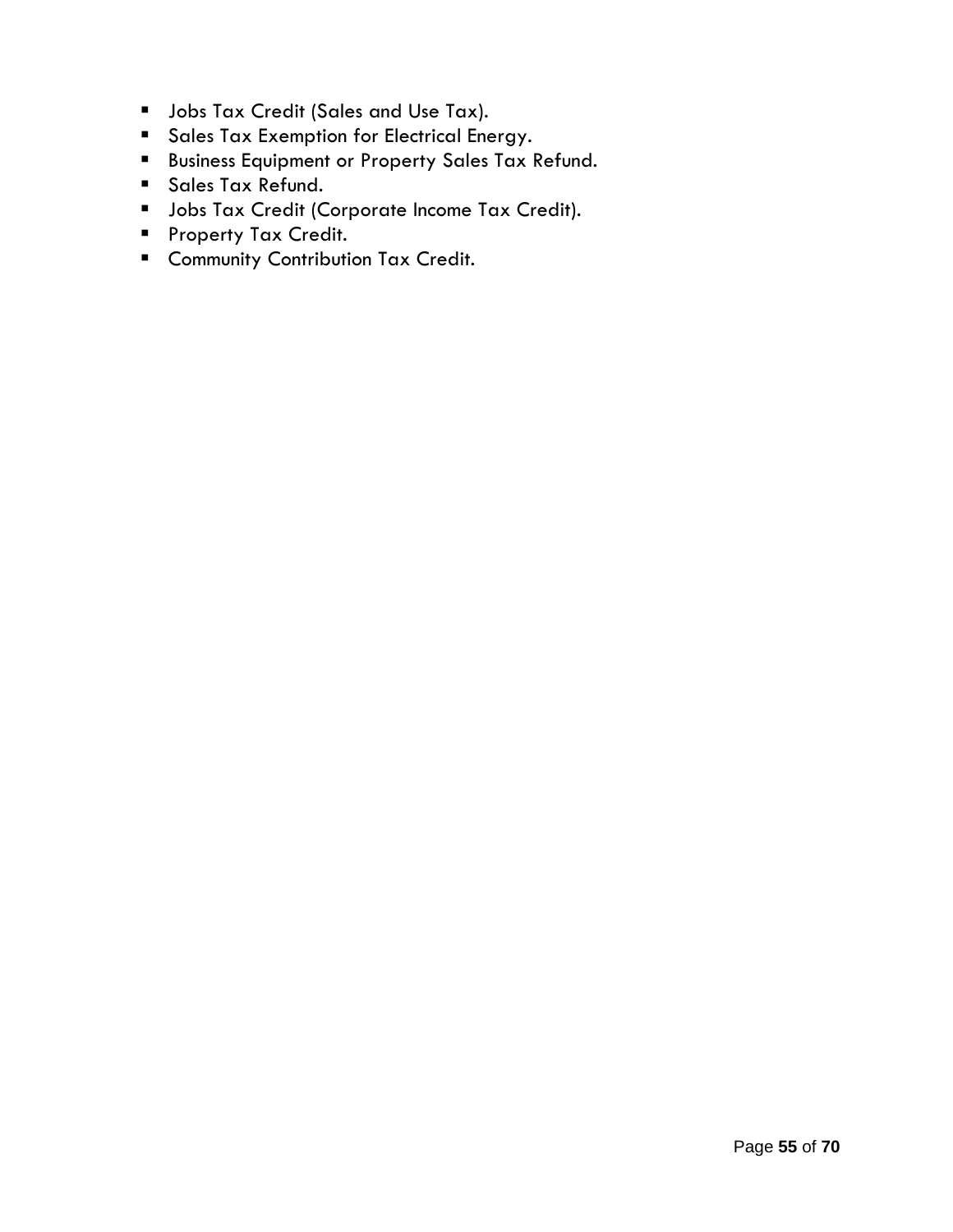# **RECOMMENDATION 6 – ORGANIZE A GREEN TALENT RESPONSE SYSTEM**

#### **Recommendation Summary:**

- Respond to entry and mid-skill green employment on a "Just-in-Time" not a "Just-in-Case" basis.
- Work with Suncoast Workforce and CareerEdge to evolve a career pathways approach to Green Talent.
- Encourage Sarasota County-based green career degree and credentialing programs, e.g. State College of Florida's degree in Energy Technology Management.
- Focus at the level of green entrepreneurial and managerial capacity as well as entry level green jobs.

To formulate recommendations in relation to Green Talent, the GUD team engaged in three efforts:

- 1. A formulation of green careers in the context of the green economy and definitions of "green jobs" and "green talent" in *Green Economy Classification System* (included as an attachment).
- 2. A review of the key workforce development assets in the County.
- 3. Assessment of the demand for Green Talent.

The overall GUD assessment can be summarized in the following points:

- **The County has many elements of a robust workforce development** infrastructure that is capable of responding rapidly to green employment demand when that demand emerges.
- Several education and training institutions are being proactive in developing new occupational certifications related to green skills and careers.
- The current level of demand is not high enough to warrant special investments in new training capacity at this time.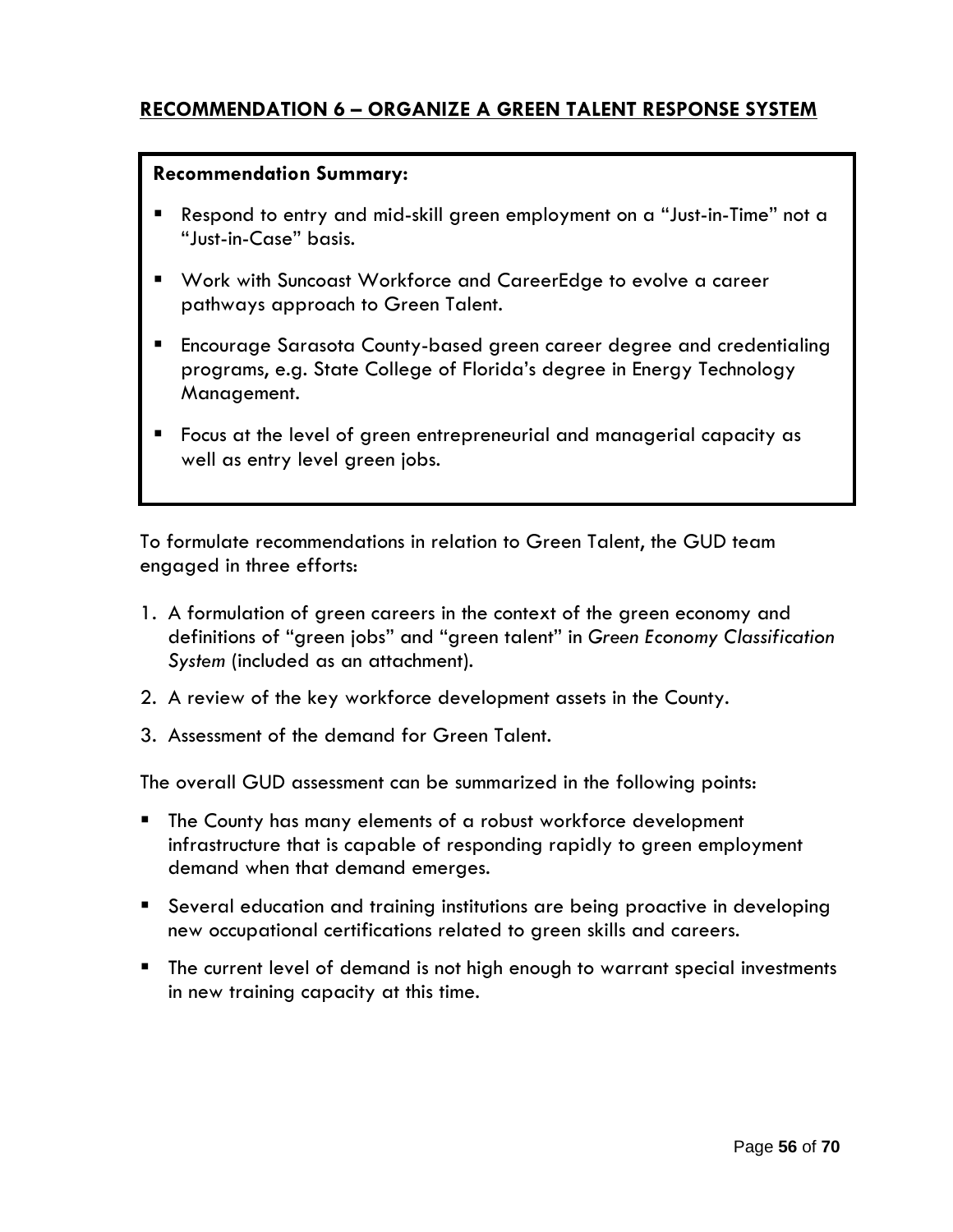# Defining a Green Talent System

GUD has defined the purpose of a Green Talent system as:

*To stimulate the creation of the trained and job-ready green workforce and the well-educated green entrepreneurial and managerial capacity needed to power the transformation to a sustainable economy.*

A Green Talent system builds "social capital" to support green economy development by aligning the skill needs of the marketplace with talent suppliers through well-defined career pathways.

### Defining Green Talent<sup>21</sup>

There is no standard definition for what constitutes a green job. WorkForce Florida's definition is a good broad definition:

*"A green job increases the conservation and sustainability of natural resources for the benefit of Floridians. This includes jobs that reduce energy usage or lower carbon emissions, and protect Florida's natural resources. Green jobs should provide worker-friendly conditions, pay sustainable wages, and offer opportunities for continued skill training and career growth."* 

The U.S. Department of Labor Occupational Information Network (known as O\*Net) additionally differentiates between three kinds of "green jobs":

- **Increased Demand Jobs** Existing occupational categories that are likely to experience growth because of increased demand for green products and services. These jobs typically don't require a new set of skills. (An example is a machinist who works in a metal forming company that shifts to making parts for wind turbines.)
- **Enhanced Skills** Occupations that will require a new set of skills to accommodate the requirements of green markets. (An example would be automotive service technicians who need to learn new skills to maintain electric vehicles.)
- **New and Emerging Occupations** New occupational categories created by the development of new markets and new firms. (An example would be

<sup>21</sup> A summary definition of "green talent" is included in the Attachment: *Green Economy Classification System*.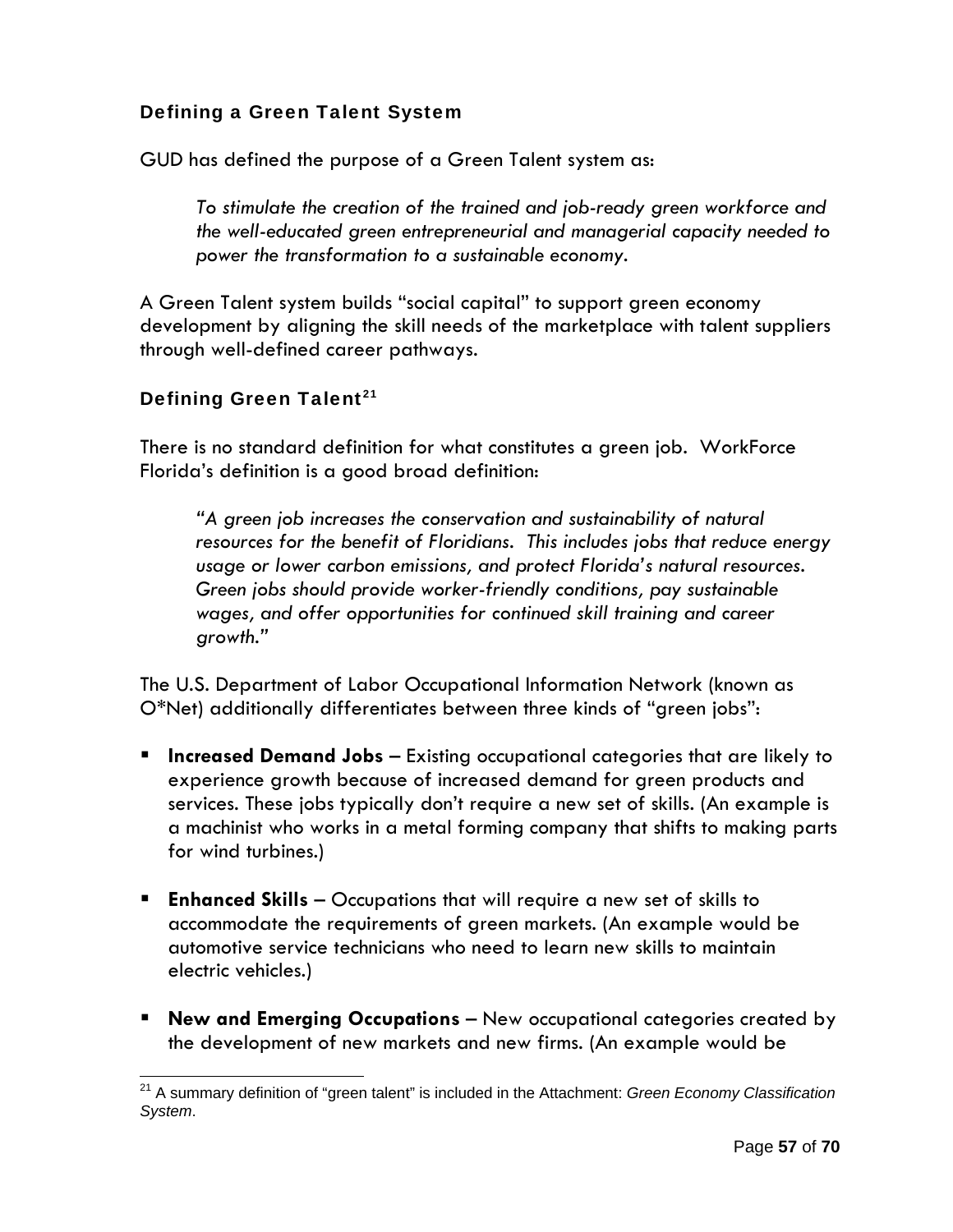Biofuels Production Managers – individuals who manage operations at biofuels power generation facilities.)

Most of these definitions are focused on "green producers" – businesses that produce an environmental product and/or service – meaning a product or service that conserves energy or other natural resources, and/or reduces pollution.

Another important dimension of the green economy that is not encompassed in these definitions are individuals who directly carry out or support efforts within companies, government agencies, institutions, or non-profits to improve their sustainability performance, whether or not the companies are "green producers."

The Green Economy has not yet evolved far enough in Sarasota County to allow for the establishment of a Green Talent System. Workforce development experience has shown that a "Just in Time" workforce training system works much better than a "Just in Case" system.

With a "Just in Time" system, workers are not trained for jobs that do not exist now and will not exist in the relatively near future. Many communities have prematurely invested in green skills development before practical demand exists. This not only wastes resources, but also demoralizes workers who invest in skill development and then are unable to find a job in their newly chosen career.

Sarasota County is fortunate to have many of the elements in place to move nimbly to create a Green Talent System when it is warranted by the growth of Clean Tech and Green Businesses with the resulting need for an appropriately educated and trained workforce.

### For example:

- Suncoast Workforce offers the full range of workforce training and placement systems.
- **State College of Florida is launching an Energy Technology Management** degree program, a business incubation program, and is prepared to undertake new curriculum and programs as needed.
- University of South Florida is establishing a business incubation program and is Co-Chairing the Sustainable Systems Platform of the 5-Year Economic Development Strategic Plan undertaken by the Economic Development Corporation of Sarasota County. Also, USF is developing new degree programs in marine science to support Sarasota County's focus on aquaculture development.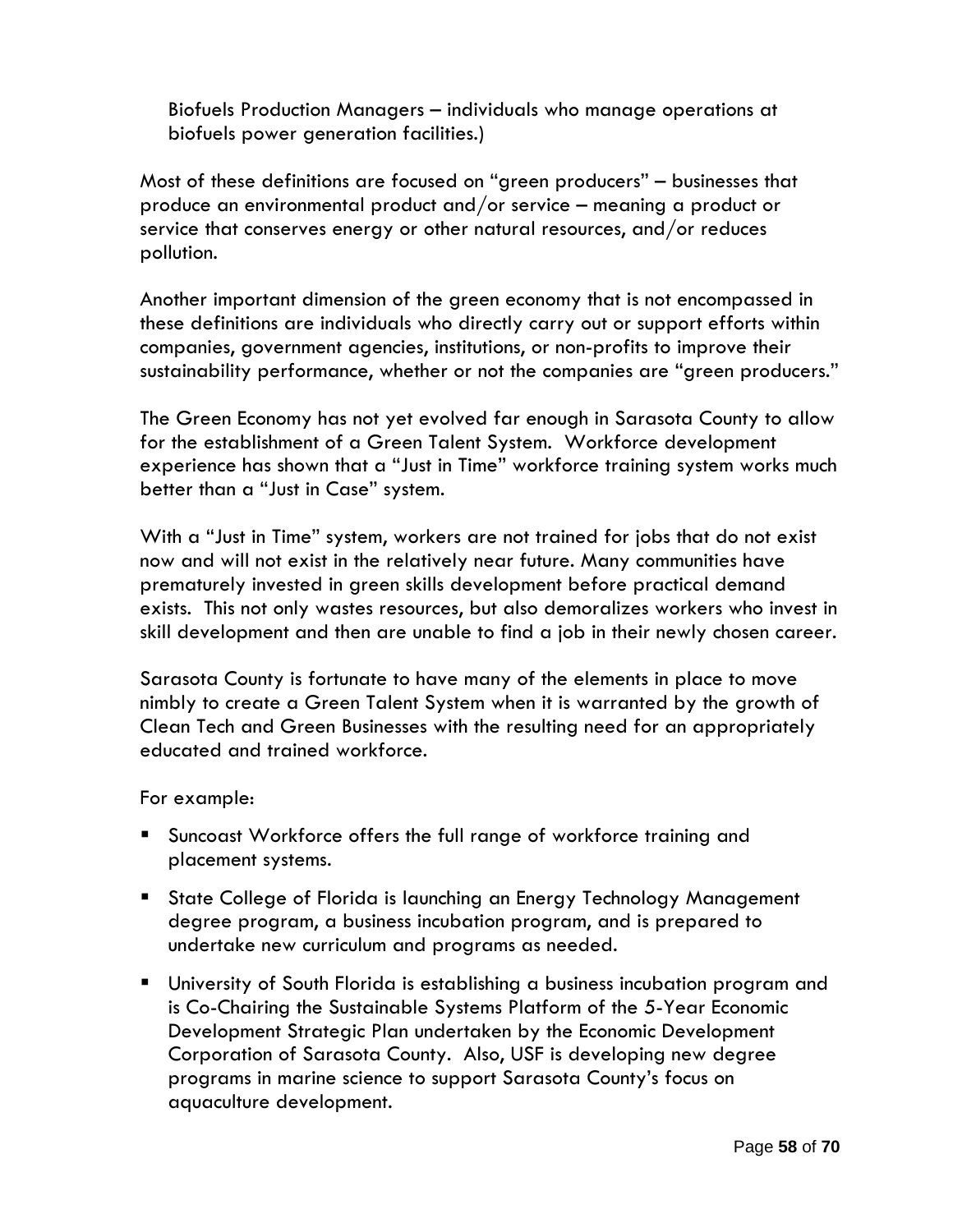CareerEdge, in alliance with Suncoast and area funders, is adopting a sector-based long-term career pathways approach to workforce development.

As the Green Economy evolves in Sarasota County, the County will be able to move quickly to implement a full-scale Green Talent System. What is required will be less about providing a precise definition and classification system for green careers and more about the skill sets and training requirements needed by the particular businesses and industry sub-sectors that will emerge and thrive.

The GUD team recommends that the County initially focus its Green Talent effort at the entrepreneurial and managerial level – recruiting business owners, entrepreneurs, and their management teams to build their businesses in the region. As this effort gains success, it will create Green Talent demand at other occupational levels.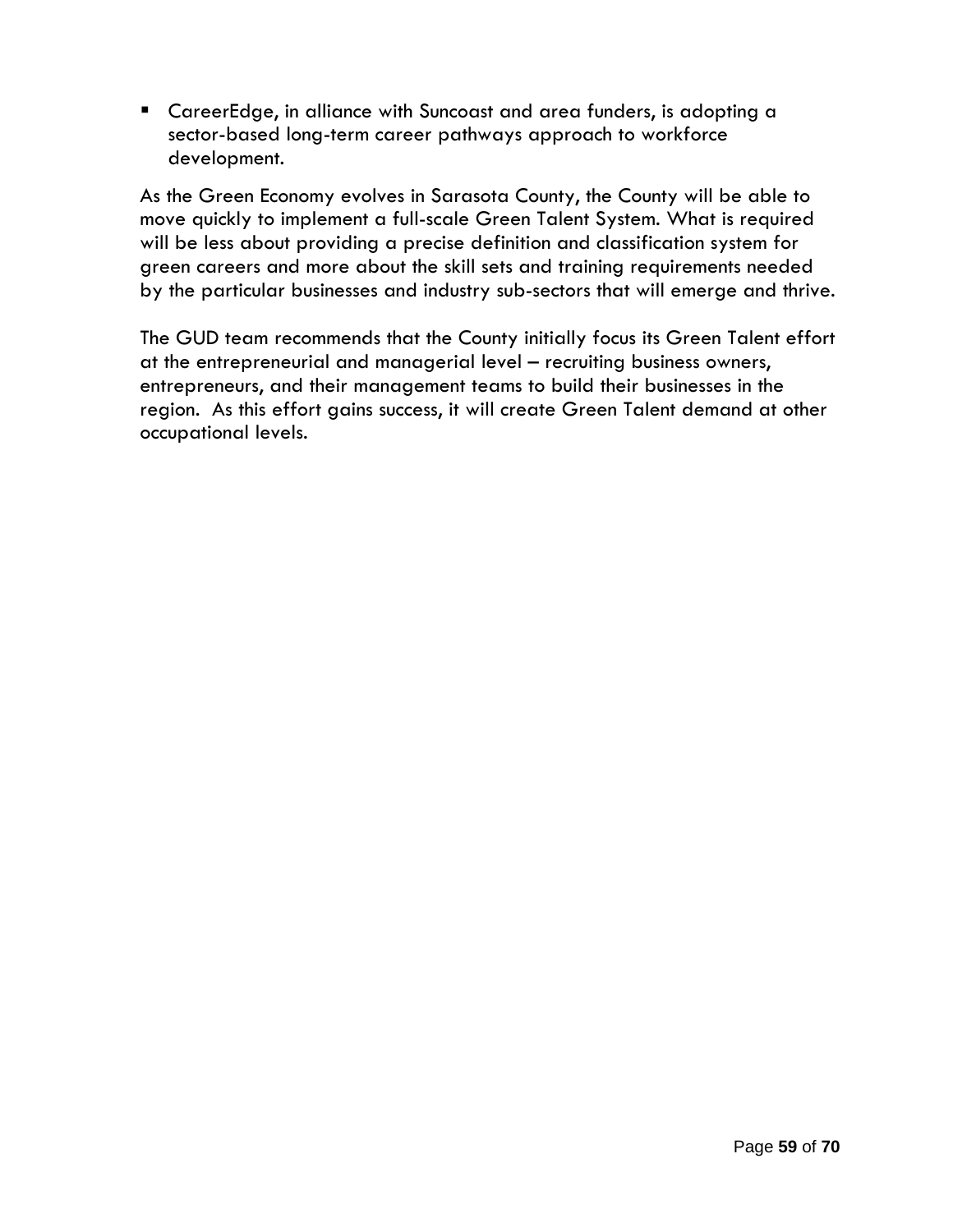# **RECOMMENDATION 7 – FORMULATE A COMMUNICATIONS STRATEGY**

### *Recommendation Summary:*

- **Undertake brand development to position Sarasota County as a unique** place for entrepreneurs to create "Prosperity in Paradise."
- Develop a clear set of messaging themes.
- Formulate a coordinated communications plan to establish the County as a premier location for Clean Tech/Green Business and Eco-Smart Development.
- Create a common visual and graphic look across the multiple externallyfacing County websites.

As part of its work with the County, Global Urban Development undertook a review and assessment of existing branding and communications initiatives and formulated the recommendations that are discussed in this section and elaborated in the Attachment: *Proposed Sarasota County Communications Plan*.

The following key points emerged from the assessment:

- The County and region do have distinctive assets that could form the basis for a differentiated brand identity with sustainability as one of its core attributes or value propositions.
- **There is currently no coherent brand identity for the region that can be used** to drive economic development strategy.
- The visual look and messages of key outward-facing websites (County, EDC, Sarasota Convention & Visitors Bureau) do not have common features (logos, tag lines, colors, etc.) that send a unified and consistent message.

GUD's instinct is that it is entirely feasible for Sarasota County to develop a brand identity and image that is on a par with that of a community like Boulder, Colorado. Boulder has created a unique mixture of sustainability, high tech talent, venture capital<sup>22</sup>, outdoor recreation, and "funky" culture into a highly dynamic economy. Sarasota County can have the same kind of unique

  $22$  See: To Nurture Boulder, Back-to-Basics Venture Capital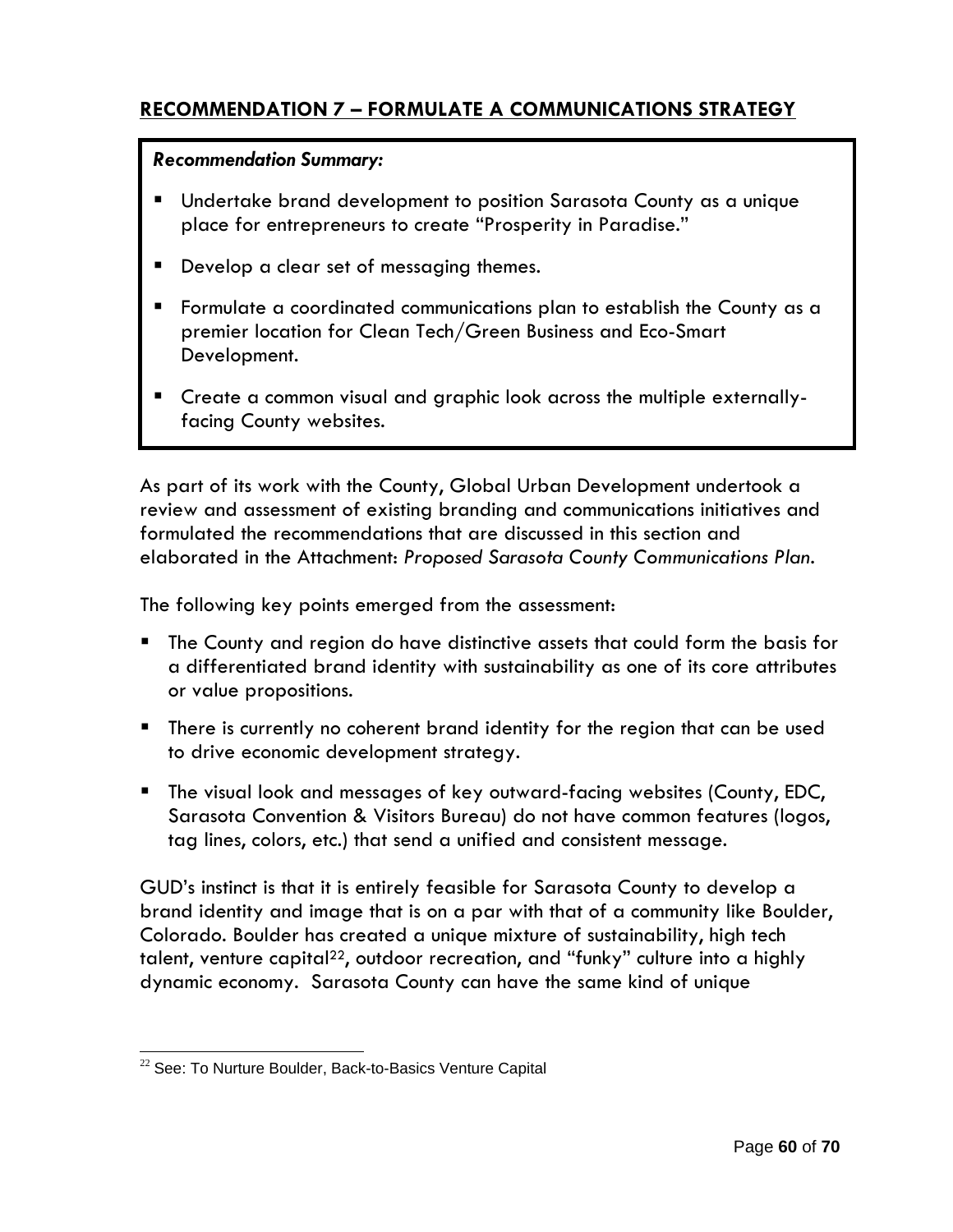positioning, but focused on an older demographic that is attracted to subtropical natural amenities.

The fundamental concept for communications, branding, and marketing for Sarasota County is that the County combines being a great place to visit, live, work, and play with being a great place to grow a business. It can be characterized as, "Prosperity in Paradise." (See the discussion of "Prosperity in Paradise" in Section IV above.)

The GUD communications recommendations for the Sarasota County messages are summarized in the following paragraphs (recognizing that this is probably not the specific language that will communicate with key audiences):

*"Sarasota County is a beautiful place, with good weather, attractive natural features – especially beaches – and many other land-based and water-based recreational opportunities, with an abundance of cultural amenities and widespread availability of professional services. It has a high quality of life.* 

*The people who live, work, and play in Sarasota County believe in maintaining and enhancing its quality of life by protecting and preserving the environment. They are committed to the long-term health and sustainability of all of Sarasota County's natural and human resources.* 

*The business owners and the workforce in Sarasota County believe in sustainability. This is why Sarasota County has a significant number of dynamic, fast-growing Clean Tech companies and very successful Green Businesses. And it also is why Sarasota County has such a dynamic and highly skilled Green Talent workforce of all ages, including young adults newly graduated from college, and an especially large group of experienced professionals and entrepreneurial baby boomers and those even more senior, in the 50 to 80 year-old age range."* 

"Prosperity in Paradise" can be the brand concept, but work with a professional organization specializing in communications, branding, and marketing will be needed to develop this brand concept into a unified brand for image-making, consensus-building, and marketing Sarasota County*.*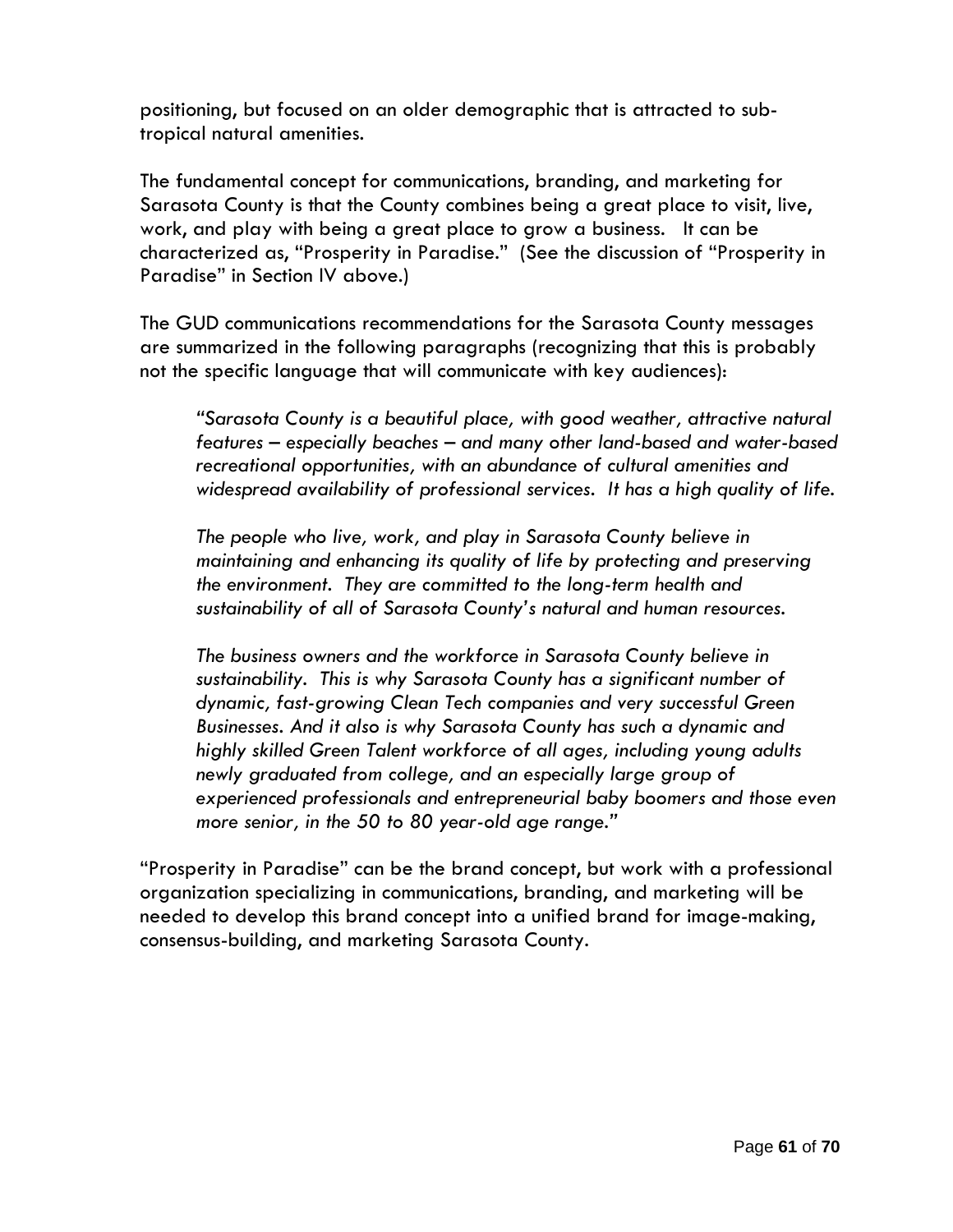### Target Audiences

There are essentially five broad audiences for Sarasota County's communications, branding, and marketing:

- 1. *The current community***.** Focus on reaching and involving both full-time and part-time residents in getting involved as Green Entrepreneurs, Green Investors, and Green Talent in a wide range of sustainable enterprises and business activities.
- 2. *The existing migratory pattern***.** Focus on reaching and involving people through the current Sarasota County networks of owners of second homes and visitors from Midwestern U.S. states and Canadian provinces who are especially interested in and drawn to sustainability and sustainable economic development.
- 3. *Neveretirees.* Focus on reaching and involving baby boomers and those more senior in age, from 50 to 80 years old, to start second (or third or fourth) careers in Sarasota County as sustainable entrepreneurs, professionals, and other paid and volunteer workers. This includes people already living in Sarasota County, as well as people who will want to relocate to Sarasota County in order to participate in the culture and take advantage of the public and private support for Clean Tech companies, Green Businesses, and Green Talent.
- 4. *The Young and the Restless***.** Focus on retaining highly skilled young adults after they complete their studies at one of the many higher education and research institutions in Sarasota County, and on attracting youthful Green Talent from across the country and throughout the world.
- 5. *Clean Tech and Green Entrepreneurs and Investors***.** Focus on encouraging private sector initiatives for people who currently reside in Sarasota County, as well as sustainability-oriented business and financial executives globally.

# Elements of a Communications Strategy<sup>23</sup>

The communications strategy is the vehicle through which the County and its stakeholders would formulate and market the Sarasota County brand.

<sup>23</sup> The full details for a communications strategy are contained in the attachment, *Proposed Sarasota County Communications Plan.*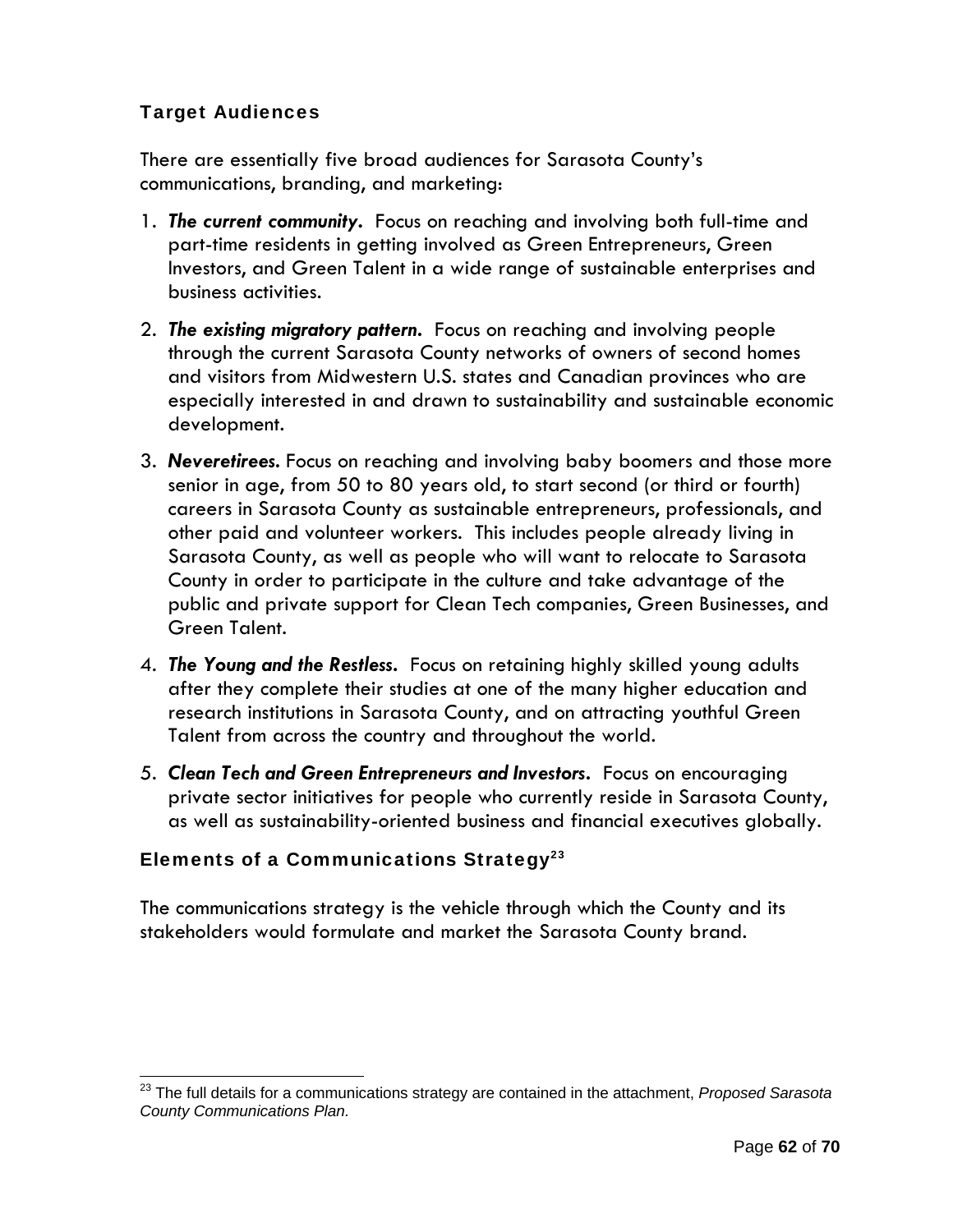GUD recommends that the following elements be considered for this strategy:

- 1. Ensure that all County-related Internet websites reflect the spirit and content of the unified brand, and connect with social media to broaden the reach and appeal of the message.
- 2. Mobilize the current countywide public, private, and civic sustainability communications and education infrastructure to expand the message to include Sustainable Economic Development and the unified brand.
- 3. Utilize the current advertising and marketing budgets of public, private, and civic organizations to incorporate messages from the unified brand.
- 4. Establish a Sustainability News Service to identify and communicate local news and feature stories through a wide range of media and venues. This could include a Sustainability Speaker's Bureau and a Sustainability Writer's Bureau, both intended to reach local, state, national, and global audiences.
- 5. Collaborate with the Ringling College of Art and Design, Sanborn Studios, and many other local sources of creative talent, to produce and communicate entertainment and educational media directly related to the unified brand.
- 6. Organize a local cable television program featuring Green Savings and Sustainable Economic Development success stories involving residential associations as well as many other local stakeholders.
- 7. Expand marketing of Eco-Tourism to Sustainable Tourism, with a Sustainability Trail and a Wellness Trail that feature a wide range of sites and experiences, including aspects of the trip itself, such as Green Lodging and healthy and sustainable transportation.
- 8. Organize meetings, conferences, festivals, and special events in the County that highlight/promote sustainability and Sustainable Economic Development. In this context, it would be important to identify all of the Green venues in Sarasota County and to encourage any promising venues that aren't Green to become so.
- 9. Actively recruit organizations from outside Sarasota County to hold their sustainability and Sustainable Economic Development professional meetings, conferences, and events within Sarasota County. Examples include: the American Council on Renewable Energy; Business for Social Responsibility; and Ceres.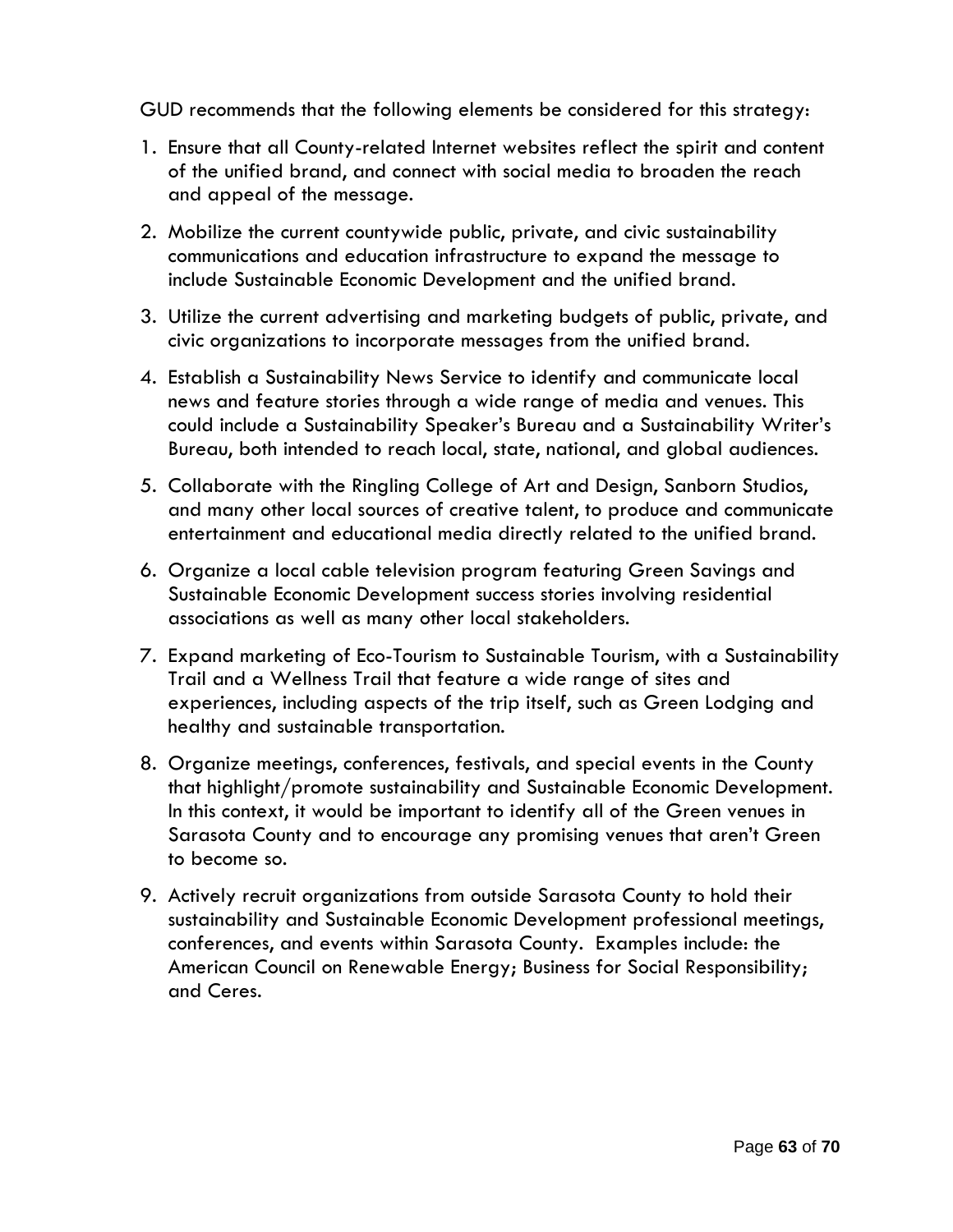### SECTION VI – IMPLEMENTATION

It is the case that each of the seven recommendations discussed above stands on its own and could be implemented separately without any of the others. However, taken together, they constitute a coherent Sustainable Economic Development Strategy and they will benefit from the Sarasota County government treating them as an integrated strategy and coordinating their implementation.

Implementing the recommendations will require close coordination and collaboration with existing efforts. In creating the implementation infrastructure, it is important to avoid unnecessary confusion, overlap, and redundancy. GUD recommends the following organizational design principles to guide the implementation process:

 **It is not necessary to invest in a physical "center."** It does not appear that a physical place (building or campus) would add value and substantially enhance the County's Sustainable Economic Development Strategy at this time.

A physical location is important in the following kinds of situations:

- You have a large number of staff members that need to be housed in proximity to each other.
- You have specialized functions (e.g. R&D; demonstration activities) that need a specific kind of physical space.
- You need a convening location that creates continuity and "memory" from event to event.
- You need a visual symbol to create a sense of movement and identity.

None of these conditions are present yet. As a result, GUD believes that investment in physical infrastructure would be misplaced and not valueadded at this time. However, as the work evolves, this situation may change and make a physical center appropriate to consider.

 **Implement through and across existing organizations.** It is important not to confuse the County's economic development marketplace by creating new or overlapping organizations. The GUD recommendations can be implemented using the existing organizational assets in the County.

While new organizations are not needed, new resources definitely are, especially specialized staff that can work effectively with private sector leaders and know how to work through network infrastructures and alliances.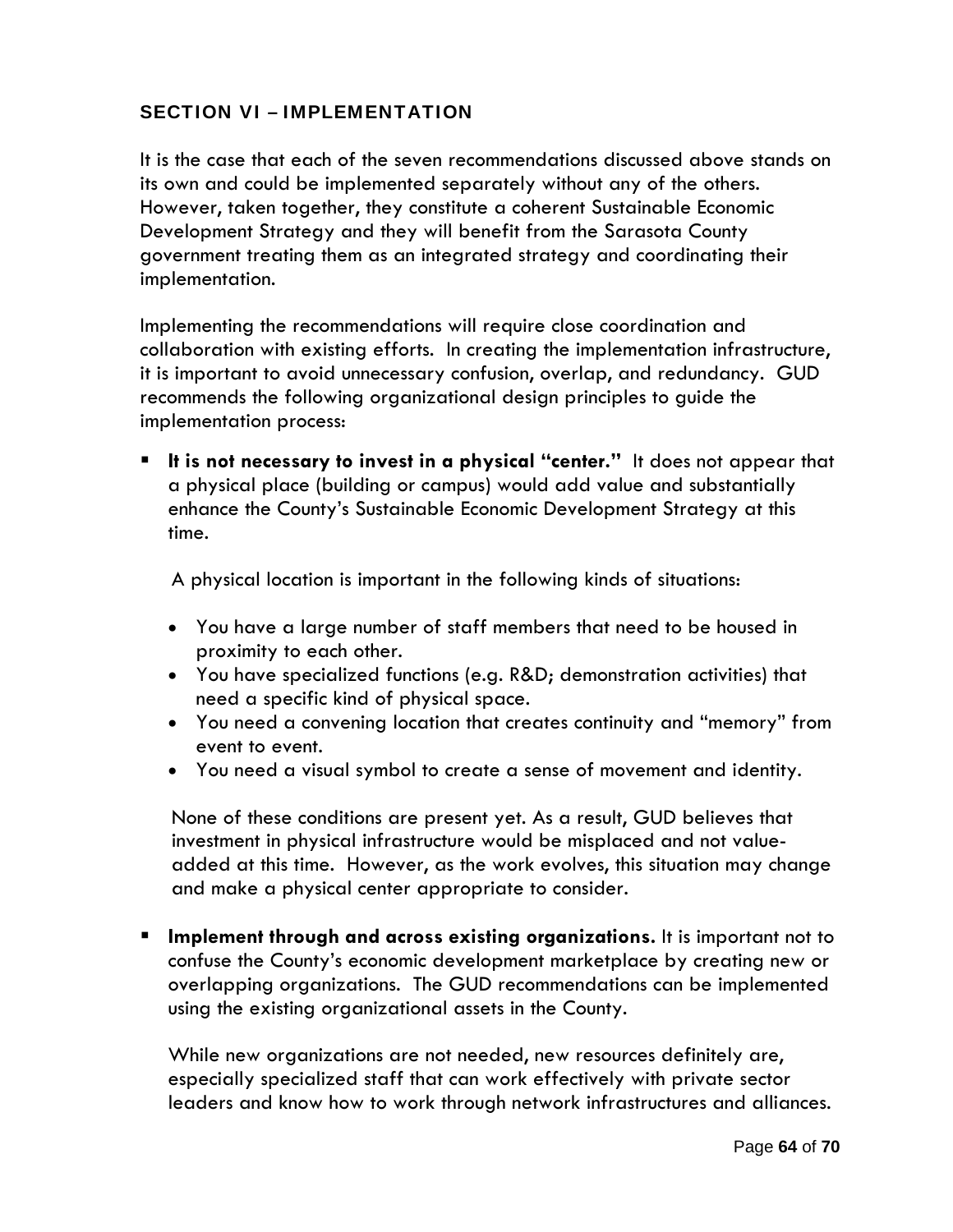Specific staff support that does not currently exist will be necessary in order to implement these recommendations.

 **Use networks and alliances for implementation.** Networks are the appropriate organizing vehicle for many of the proposed recommendations. Networks and organizations serve different purposes and are useful for different kinds of work.

If the work you have to do is very predictable, requires stable relationships, involves a lot of proprietary information, and demands highly specialized expertise over an extended period of time, then an organization is the best vehicle.

If, on the other hand, the work is likely to change rapidly, requires a diverse set of complicated relationships, can be managed in "episodic" transactions, and involves mostly open information, then a network is often the best vehicle for this work. Networks differ from organizations in the following ways:

- They have a less formal structure and are more fluid in nature.
- Participation is voluntary.
- Participants have high levels of control over what the network does and exercise significant degrees of freedom to make choices.
- Decision-making is distributive in nature, not centralized.
- Participation is "as needed", not full-time.
- What creates value in a network are the exchanges of connections, information, knowledge, and resources between members.
- Networks are effective where there is a high level of trust, reciprocity, and diversity between members of the network.

Networks can serve three basic kinds of functions, each of which requires a slightly different form of organization:

- 1. *Connecting* people to allow easy flow of and access to information and transactions.
- 2. *Aligning* people to develop and spread a particular identity and collective value proposition.
- 3. *Producing* new outputs through joint action.

Most of what GUD is recommending can be organized through network design.

 **Engage the customers in the design and implementation.** The network designs that GUD is recommending will *only* work if there are high levels of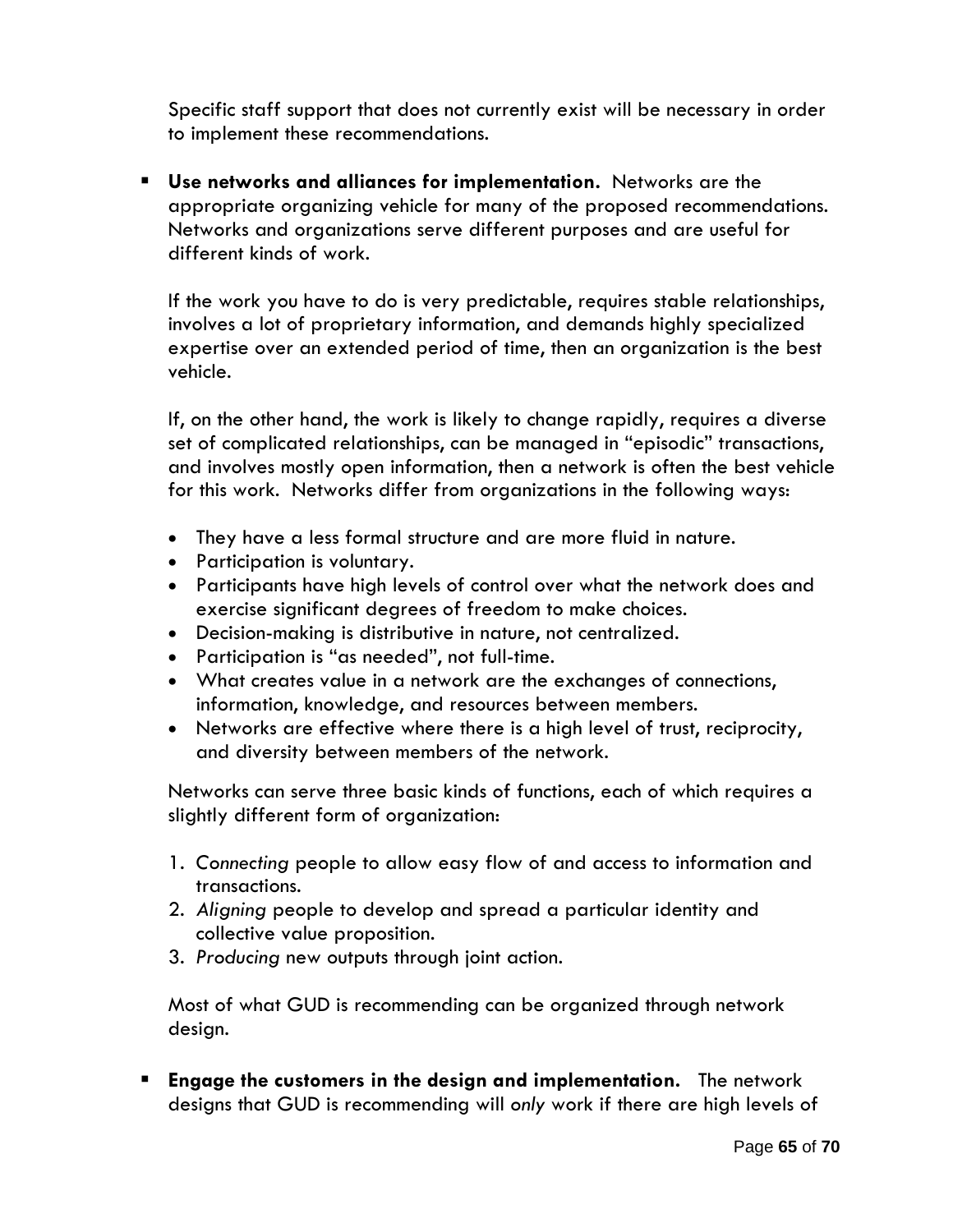private sector engagement, leadership, and ownership (including a certain level of governance control).

There is a subtle and difficult art to CEO engagement in this kind of work. For business executives, the work of economic development is peripheral in most instances to their daily business goals. Engaging their creativity and passion in building an economic development infrastructure that can really support wealth creation means that you have to structure the work so that it is easy and efficient for them to engage in – and so that it allows them to put their civic commitment to work for the community without asking them to take on another part-time job.

The kind of personnel who can do this work well are good facilitators, brokers, and enablers. They usually have some kind of private sector expertise so that they can see the world from the same perspective as their customers. If done right, business leaders will bring an incredible set of resources to the table – talent, money, and organizational capacity. If done poorly, meetings will have a flat and unenergetic feel, and getting folks to 'come to the table' will feel like pushing water up a hill.

- **Implementation details need to be developed by the social and business entrepreneurs taking the risks.** There is some level of detail that can be created for implementing these recommendations, but the reality is that, in a dynamic environment, plans need to change and adapt rapidly based on new information. There is no such thing as one group developing a strategy and handing it off to someone else to execute. The leader and team doing the implementation need to be engaged in the design. They are the only ones who can internalize the risk/reward tradeoffs and make choices about which paths to pursue. Thus the details of implementation will need a clear delineation of who are the social entrepreneurs that are going to "own" the initiatives.
- **There are many choices for an implementation design**. There are many choices the County can make in how it organizes the implementation design for these recommendations. In particular, a choice will need to be made on whether to implement through a "vertically integrated" and "top down" structure – in which most of the work is done by a single organization, with internal staff capacity – or whether to pursue a more organic approach in which certain key elements (such as the brand identity) are controlled by a central organization, but implementation of much of the work is carried out through many different loosely coordinated players.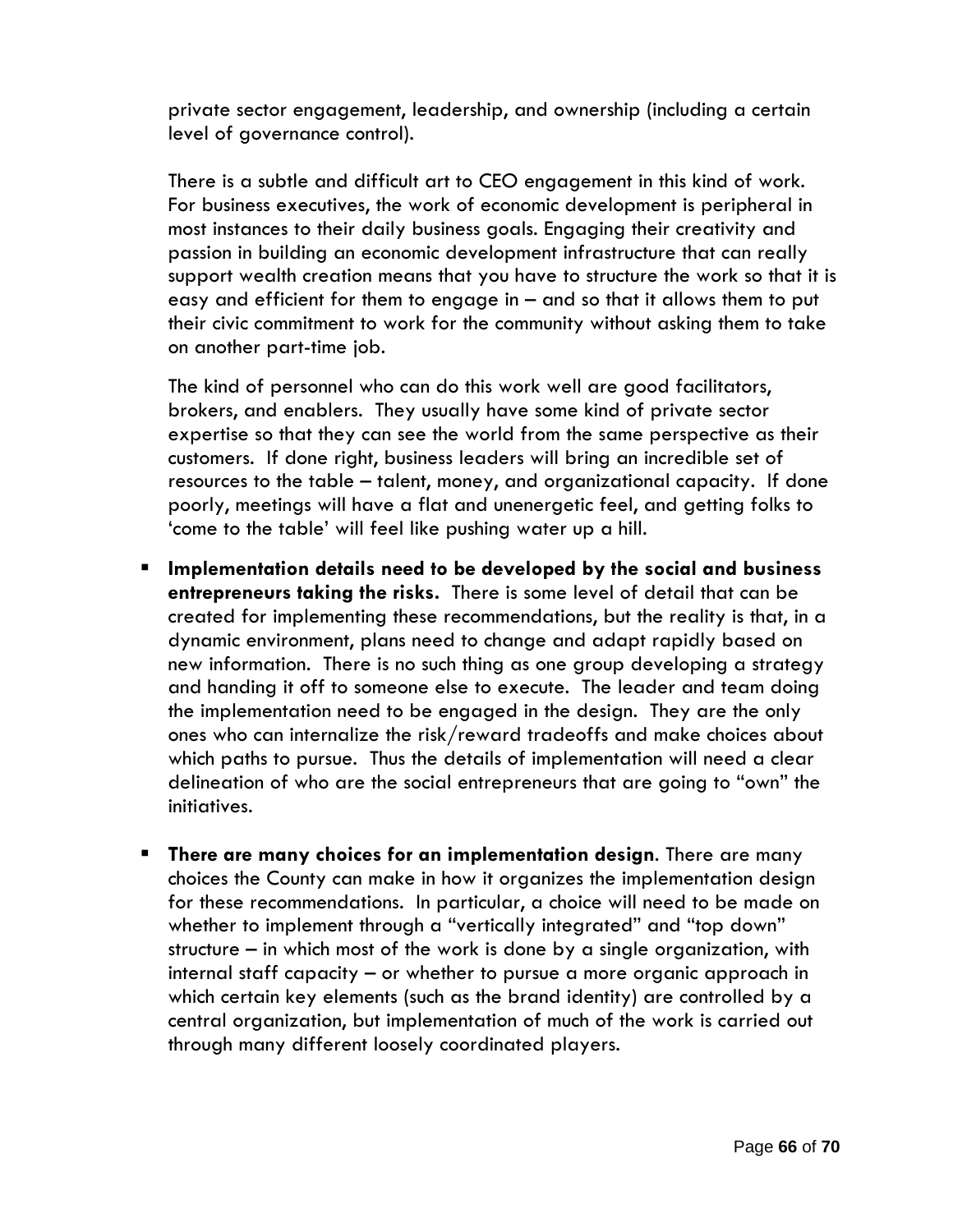# Key Implementation Steps

The implementation steps for each recommendation are summarized below:

| No.            | Recommendation                                                   | <b>Implementation Actions</b>                                                                                                                                                                                                                                                                                                                                                                                                                                                                                                                                                                                                                                                                                                                    |
|----------------|------------------------------------------------------------------|--------------------------------------------------------------------------------------------------------------------------------------------------------------------------------------------------------------------------------------------------------------------------------------------------------------------------------------------------------------------------------------------------------------------------------------------------------------------------------------------------------------------------------------------------------------------------------------------------------------------------------------------------------------------------------------------------------------------------------------------------|
| 1              | Initiate a Business<br>Development<br>Network                    | Create a partnership between Sarasota County, the EDC, and other<br>ш<br>parties to develop a regional Business Development Network.<br>Focus on establishment and growth of Clean Tech/Green companies.<br>п<br>ш<br>Use the Network to assist second career entrepreneurs<br>("Neveretirees") in Sarasota County and to recruit them to Sarasota<br>County.<br>ш<br>Organize a team of private sector volunteers to drive the design of<br>the Network.<br>Include: a capital pipeline; business acceleration system; business<br>ш<br>advisor service; intellectual property commercialization; and an<br>"Entrepreneur Concierge."<br>Staff the Network with individuals who have private sector<br>ш<br>experience in business development. |
| $\overline{2}$ | <b>Expand the Green</b><br><b>Business Partnership</b>           | Expand the marketing and the staffing of the Green Business<br>ш<br>Partnership.<br>ш<br>Set the goal of becoming the county with the highest per capita rate<br>of certified Green Businesses in the nation.<br>Develop a robust set of follow-on activities for businesses that<br>ш<br>receive Green Business certification.<br>ш<br>Use this Network to promote joint ventures, business-to-business (B-B)<br>and business-to-consumer (B-C) transactions, and advanced<br>assistance to save more money.<br>Encourage the initiation, expansion, attraction, and retention of<br>ш<br>Green Businesses.                                                                                                                                     |
| 3              | Establish a Clean<br><b>Technology Support</b><br>Infrastructure | Develop an inventory of Clean Technology companies, and update<br>ш<br>the inventory on an annual basis.<br>п<br>Initiate and staff a Sarasota County Clean Technology Network<br>including: Clean Tech firms; investors; utilities; service providers;<br>academic institutions; and economic development organizations.<br>ш<br>Launch sub-sector networks in promising market segments, including:<br>Green Construction; Water Technology; Renewable Energy;<br>Sustainable Agriculture; and Aquaculture.<br>Develop a strategic relationship between the Network and the<br>ш<br>Ringling College of Art and Design to link local companies to faculty<br>and student talent.                                                               |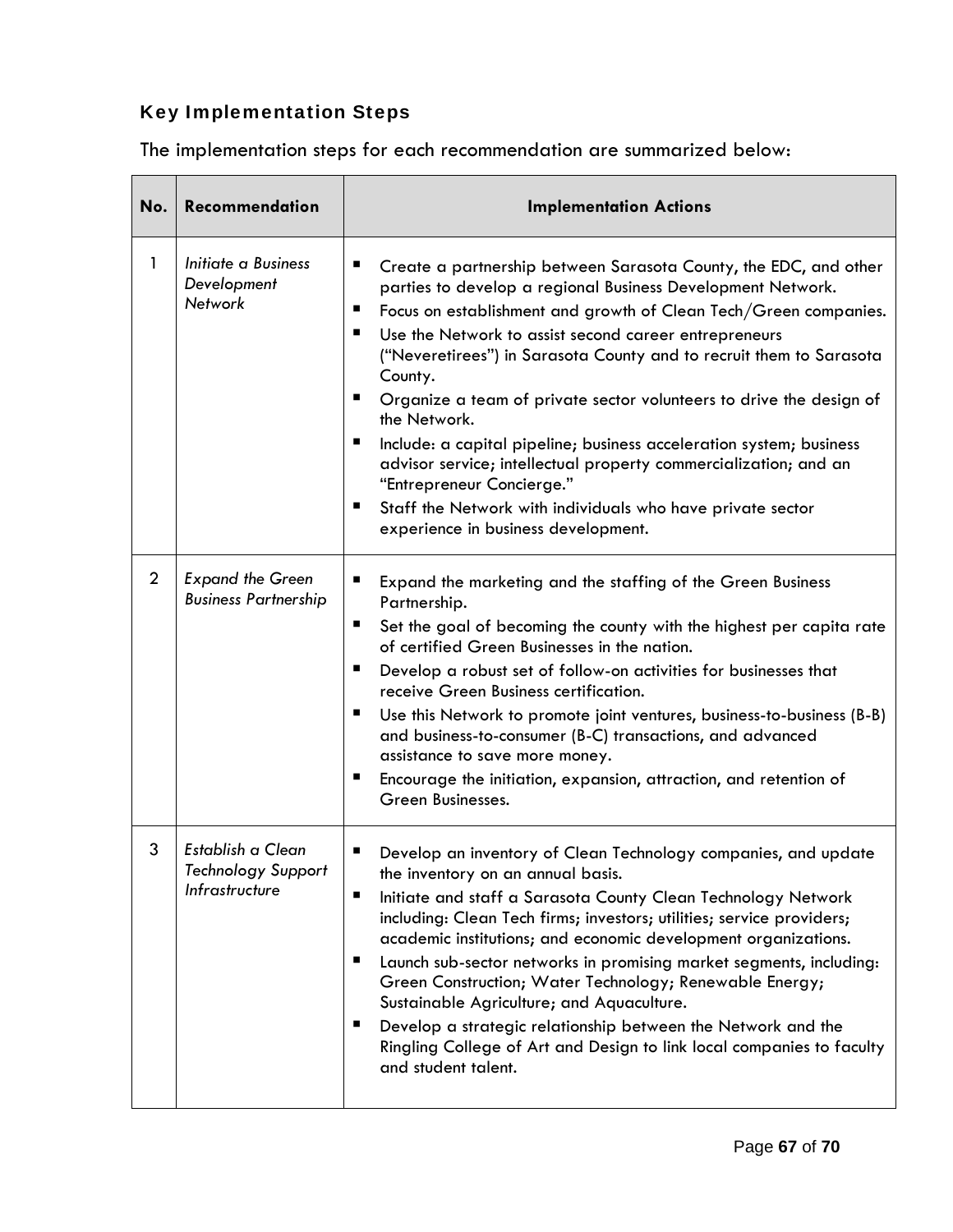| No.            | Recommendation                                                       | <b>Implementation Actions</b>                                                                                                                                                                                                                                                                                                                                                                                                                                                                                                                                                                                                    |
|----------------|----------------------------------------------------------------------|----------------------------------------------------------------------------------------------------------------------------------------------------------------------------------------------------------------------------------------------------------------------------------------------------------------------------------------------------------------------------------------------------------------------------------------------------------------------------------------------------------------------------------------------------------------------------------------------------------------------------------|
| $\overline{4}$ | Launch a Green<br><b>Energy and Resource</b><br><b>Recovery Park</b> | ш<br>Create a Green Energy Park at the Landfill that is a center for<br>green energy production.<br>п<br>Generate energy from a mix of photovoltaic, solar thermal,<br>methane gas, wind, geothermal, biomass, and emission-free waste-<br>to-energy as appropriate.<br>ш<br>Sell energy at a discount to EEZ residences and businesses.<br>ш<br>Establish a "waste to wealth" Resource Recovery Park at the Landfill<br>for businesses that use the Landfill waste stream as a source of raw<br>material inputs to production.<br>ш<br>Co-locate recycling, reuse, compost processing, manufacturing, and<br>retail businesses. |
| 5              | <b>Innovate Eco-Smart</b><br>Development                             | п<br>Make Eco-Smart Development a key organizing concept for the EEZ<br>and elsewhere in the County.<br>Utilize the Five types of Eco-Smart Development: Eco-Smart<br>п<br>Villages; Eco-Smart Town Centers; Green Energy/Resource<br>Recovery Parks; Green Business Parks; and Green Shopping<br>Centers.<br>ш<br>Expand the EEZ to include other areas.<br>Implement incentives for Eco-Smart Development and Clean<br>ш<br>Tech/Green Business in the EEZ.<br>Encourage EEZ development with business support services, and<br>ш<br>aggressive communications and marketing.                                                  |
| 6              | Organize a Green<br><b>Talent Response</b><br>System                 | п<br>Respond to entry and mid-skill green employment on a "Just-in-<br>Time" not a "Just-in-Case" basis.<br>Work with Suncoast Workforce and CareerEdge to evolve a career<br>ш<br>pathways approach to Green Talent.<br>п<br>Encourage Sarasota County-based green career degree and<br>credentialing programs, e.g. State College of Florida's degree in<br>Energy Technology Management.<br>Focus at the level of green entrepreneurial and managerial<br>п<br>capacity as well as entry level green jobs.                                                                                                                    |
| 7              | Formulate a<br>Communications<br>Strategy                            | п<br>Undertake brand development to position Sarasota County as a<br>unique place for entrepreneurs to create "Prosperity in Paradise."<br>Develop a clear set of messaging themes.<br>п<br>Formulate a coordinated communications plan to establish the<br>ш<br>County as a premier location for Clean Tech/Green Business and<br>Eco-Smart Development.<br>Create a common visual and graphic look across the multiple<br>п<br>externally-facing County websites.                                                                                                                                                              |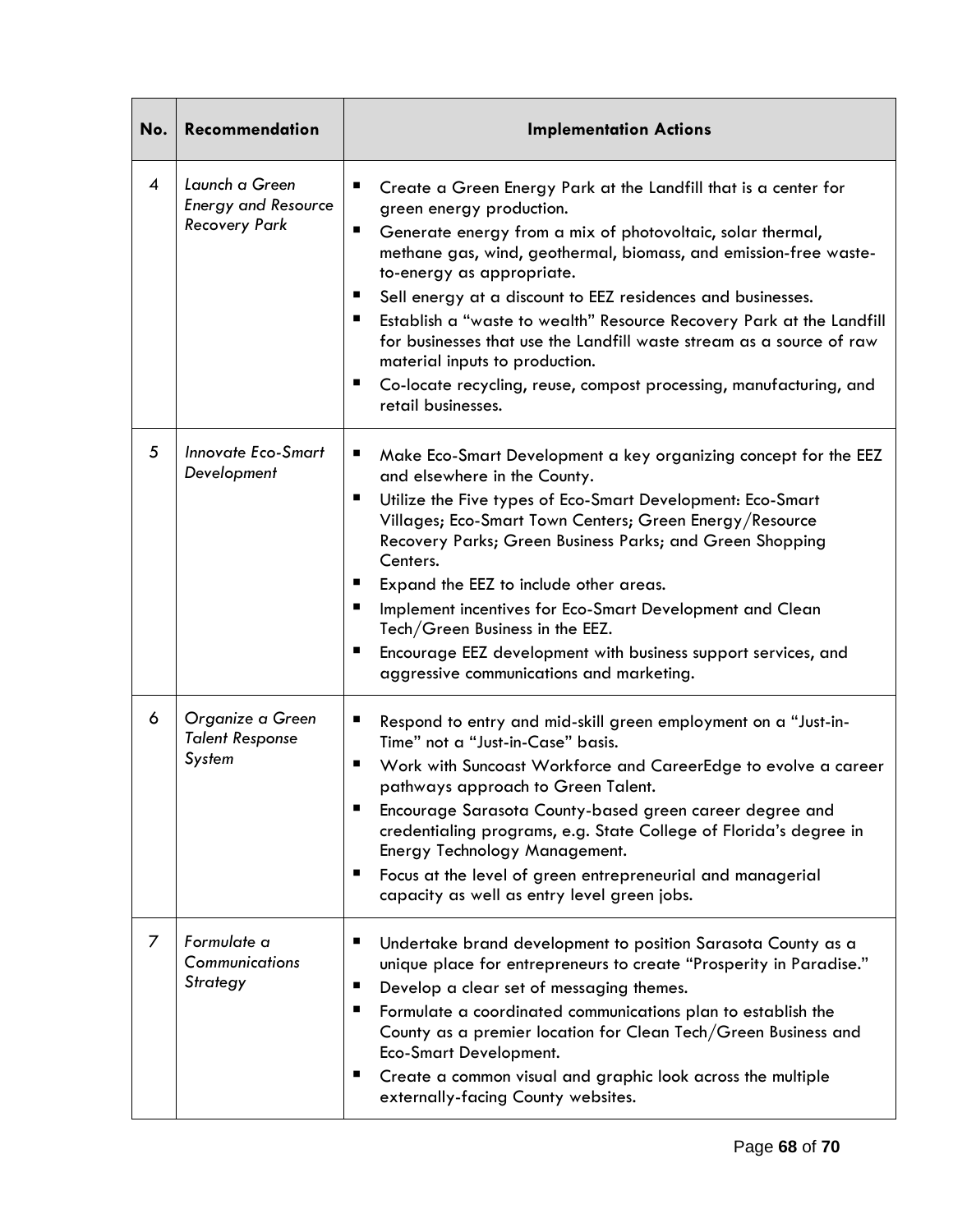### Implementation Priorities

There is a natural logic to the sequence of implementation.

- 1. A Business Development Network is a key aspect of a Clean Tech support infrastructure. The Business Development Network should come before the organization of the Clean Tech Network because the first step in encouraging expansion of the Clean Tech sector is having a robust system to assist in business development.
- 2. A Green Business Network flows naturally from the decision to expand and strengthen the Green Business Partnership.
- 3. The attraction of Clean Tech and Green Businesses to the EEZ and Eco-Smart Developments elsewhere in the County will be greatly enhanced by the establishment of the Business Development Network and the Clean Tech support infrastructure, including the Clean Tech Network, the strengthened Green Business Partnership, and the Green Business Network.
- 4. The Green Talent Response System will come into play, once there are a significant number of Clean Tech and Green Jobs.
- 5. The County needs to make progress in implementing its Sustainable Economic Development Strategy before calling attention to it through the Communications Strategy.

In addition, Sarasota County has recently begun the process of revising its Comprehensive Plan and its Sustainability Plan in association with each other. Undertaking the revision of these two plans in an integrated fashion is an important innovation. The concept of Eco-Smart Development can potentially play a significant role in this integration.

The GUD team suggests that the following three recommendations may offer the most promise as the first-tier priority for implementation:

- **E** Creation of a Regional Business Development Network
- **Establishment of the Green Energy/Resource Recovery Park at the County's** Central Landfill
- **Expansion of the Green Business Partnership**